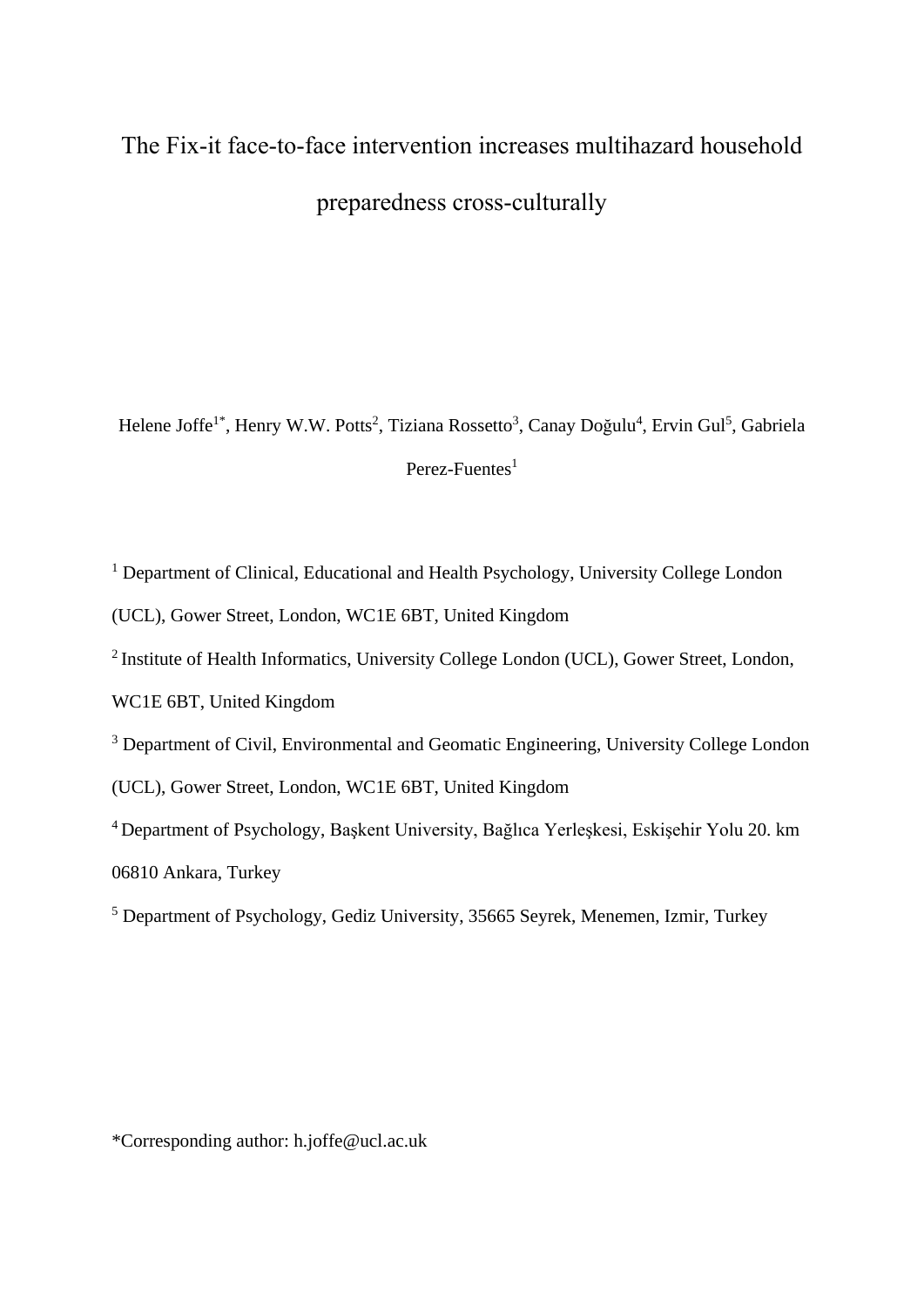Vulnerability to natural disasters is increasing globally  $1-3$ . In parallel, responsibility for natural hazard preparedness has shifted onto communities and individuals <sup>4</sup>. Thus, it is crucial that households increase their preparedness. Yet adoption of household preparedness measures continues to be low, even in high-risk regions <sup>5-8</sup>. In addition, there have been few interventions to change hazard preparedness that are evaluated longitudinally using observational measures. Therefore, we conducted a controlled intervention, with a 12-month follow-up, on adults in communities in the USA and Turkey, focused on improving household earthquake and fire preparedness. We show that this *fix-it* intervention, involving evidence-based, face-to-face workshops, increased multi-hazard preparedness in both cultures longitudinally. Compared to baseline, the primary outcome, overall preparedness, increased significantly in the intervention groups, with Turkish participants improving earthquake preparedness significantly more and US participants fire preparedness significantly more. High baseline outcome expectancy and home ownership predicted overall preparedness change in both intervention groups longitudinally, implying that a sense of agency influences preparedness. An unintended consequence of observation is that it may increase preparedness, as even the control groups changed their behaviour. Therefore, observation of home preparatory behaviours by an external source may be a way to extend multi-hazard preparedness across a population.

Ill-prepared households experience larger losses post-disaster, both economically and socially, with increased loss of life and injury and more displaced people <sup>9</sup>. Hence, investment in evidence-based, effective interventions that draw on psychological understandings of natural hazard preparedness are essential to minimize the detrimental effects of disasters on people. This paper reports the results of a cross-cultural intervention in the US and Turkey that draws on such knowledge.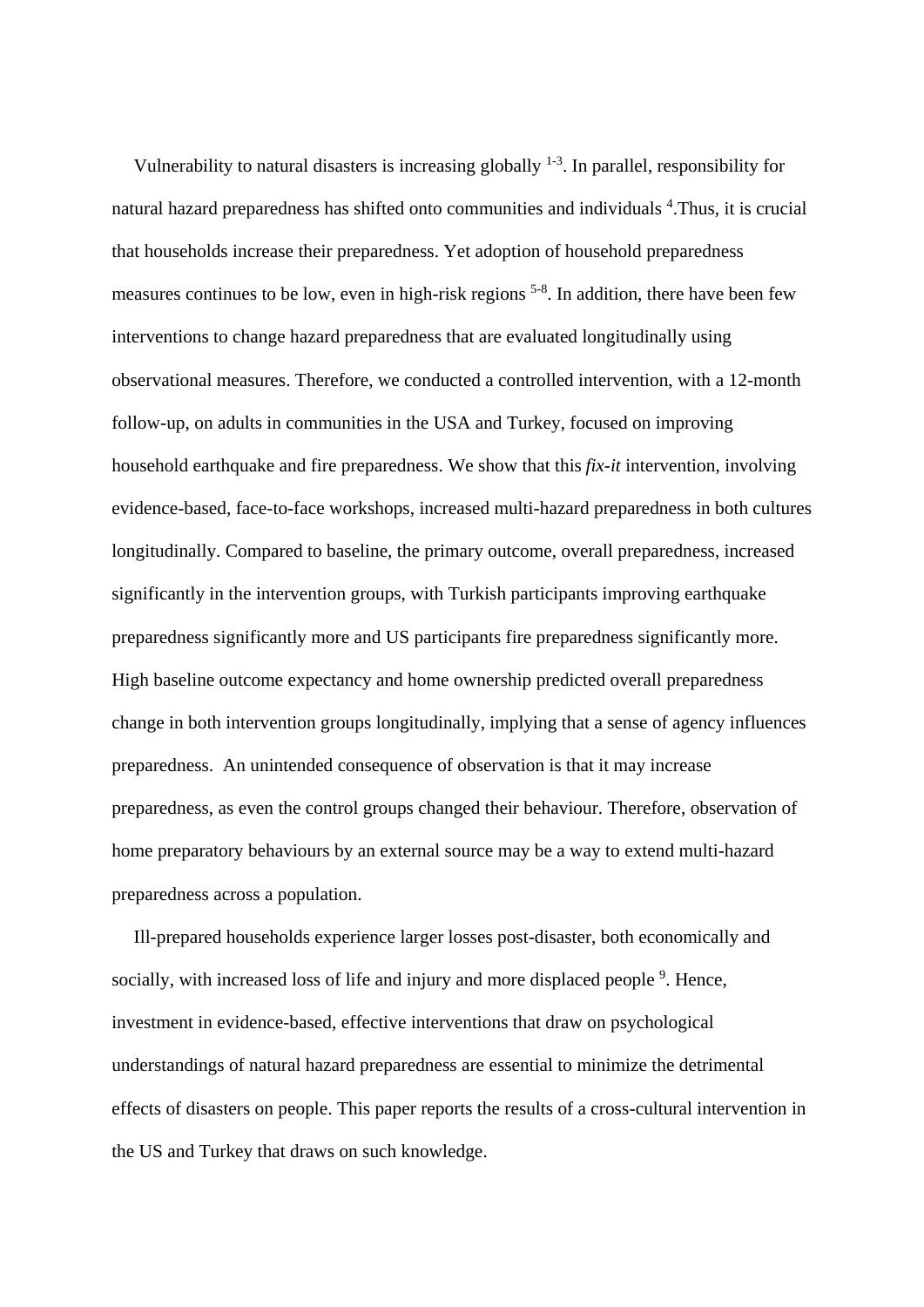To date, empirical evidence has demonstrated that people do very little to prepare before a hazard strikes <sup>6,10</sup>, and when they do engage in hazard-related behaviour, it tends to be postevent, in the phases of response and recovery 11,12. Surveys assessing levels of seismic adjustment have shown that people tend to adopt post-impact survival measures (e.g., storing food and water, having an emergency kit) but current pre-disaster preparedness and mitigation levels (e.g. fixing heavy items to wall studs) are not significantly higher than they were in the 1970s <sup>13,14</sup>. Pre-disaster measures are crucial for injury and loss of life prevention 15 .

A number of risk reduction efforts have promoted individual and household preparedness for different hazards, and many websites and apps are dedicated to this<sup>16</sup>. Efforts have typically focused on addressing single, specific hazards. Yet, societies prepared for multiple, rather than single, hazards are more resilient <sup>17,18</sup> and hazards can occur simultaneously or in rapid sequence (e.g. earthquakes followed by tsunami or fire). Consequently, multi-hazard preparedness approaches are increasingly promoted in the field of disaster preparedness <sup>17,19</sup>.

Despite this trend, the literature contains few intervention studies for promoting actual multi-hazard preparedness behaviours, as opposed to intended and self-reported preparedness. Of those that exist, few have proven effective in increasing preparedness behaviours. In the US, there is a range of interventions in the form of campaigns that focus on earthquake or home fire preparedness, such as "The Great ShakeOut" (earthquakes), "The American Red Cross Home Fire Preparedness Campaign" (home fires), and "Make it Through" (earthquakes, home fires and other hazards), but few of them have been systematically evaluated  $20$ . This lack of evaluation has impaired the field from its inception  $2<sup>1</sup>$ , with notable exceptions  $2<sup>2,23</sup>$ . Furthermore, most of the intervention studies lack control groups against which to measure the intervention's effectiveness <sup>24,25</sup>.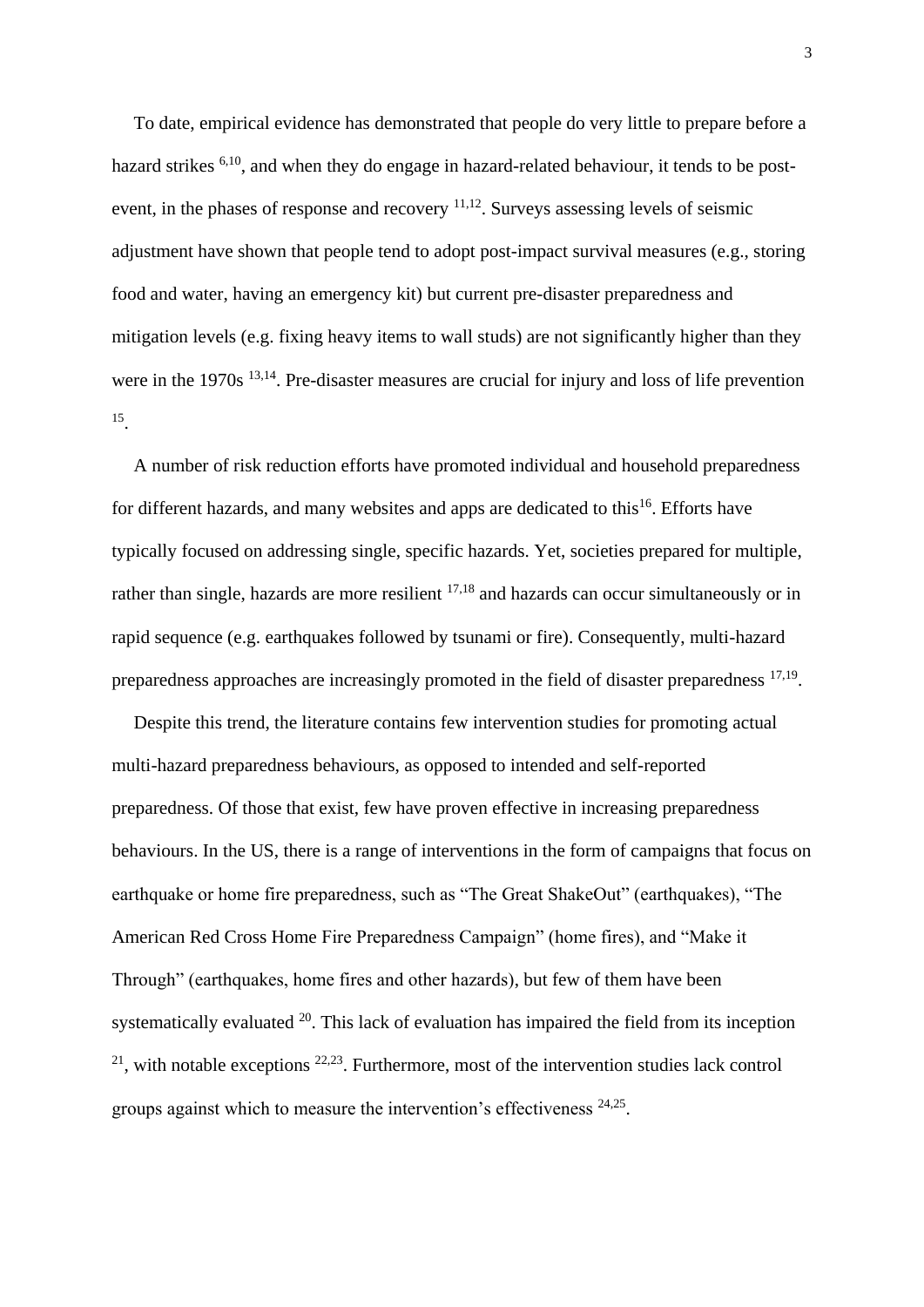The US literature on home fire preparedness interventions is more extensive than that on earthquakes 26-28, with most of the studies focusing on smoke alarm canvassing and smoke alarm installation, methods proven most effective for improving fire preparedness and reducing fire-related deaths and injuries. Face-to-face contact with fire personnel <sup>29</sup> and hands-on training <sup>30</sup> have proven to be the most effective techniques for facilitating adoption of fire preparedness behaviours. However, a key limitation is that evaluations of the impact of most of these interventions, like those in the preparedness field more generally, are based exclusively on self-report measures, making validity difficult to gauge and increasing the risk of social desirability bias <sup>31</sup>.

In a different cultural context, in Turkey, there have been significant efforts to develop and implement community training programs focusing on disaster preparedness and mitigation through the Istanbul Seismic Risk Mitigation and Emergency Preparedness Project "ISMEP" <sup>32</sup>, the Neighbourhood Disaster Support Project (MAG), and the Turkish Red Crescent, among others. There are no published home fire preparedness intervention studies in Turkey and only one multi-hazard intervention study that focused on earthquakes, floods and landslides <sup>33</sup>. Compared to non-participants, participants in this intervention had higher levels of threat perception, of worry about future disasters and higher reported levels of preparedness behaviours after the intervention. However, this study lacked description of what the intervention entailed and, like most in the field, relied on self-report measures.

The few natural hazard preparedness intervention studies that have been conducted are mostly North American  $24,25$ , Australian  $34$  or New Zealand based  $35$ . Comparing results of a multi-hazard preparedness intervention in the US with those of a significantly different culture, such as Turkey, provides essential information regarding whether behaviour can be changed by a similar intervention across different contexts. The US and Turkey embody different cultural characteristics  $36,37$ . Though culture is a changing and complex entity, the constructs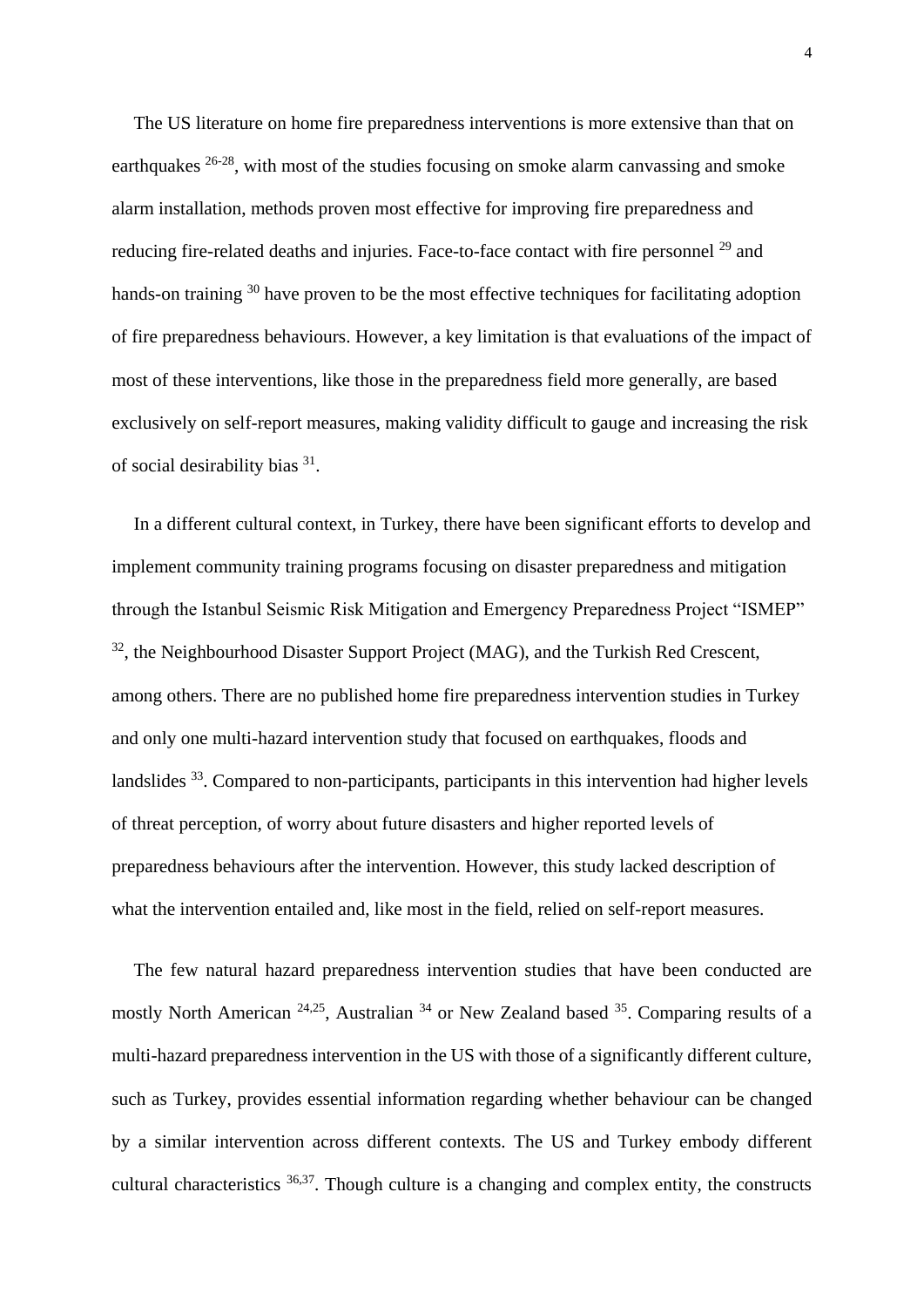individualism and collectivism capture aspects of the US and Turkey, respectively. Thus in Seattle people are likely to see themselves as loosely linked to other individuals and motivated by their own preferences, needs and rights while in Izmir they are likely to see themselves as closely linked to others. In the latter they are likely to see themselves as more tied to a collective – such as family or nation – and to feel duty-bound and motivated by its norms <sup>38</sup>. Stemming from such differences, each culture may have a differing sense of agency  $38$ , though agency might also be affected by religious beliefs concerning fate versus individual control over destiny <sup>39</sup>. Regarding culture, there is likely to be more conformity to those in power in Turkey  $36,37$ , which potentially translates into being more likely to carry out what disaster managers recommend.

The importance of exploring cross-cultural applicability in the field of natural hazard preparedness has been highlighted by the United Nations International Strategy for Disaster Reduction via the Integrated Research for Disaster Risk program<sup>40</sup>. Cultural comparisons can identify which of the active ingredients that affect behaviour change are culture-specific and which pertain across cultures; they can thereby inform disaster reduction strategies <sup>40</sup>.

This study builds on previous work conducted on the widespread beliefs or social representations of earthquakes in people living in three highly seismic areas: Seattle (US), Izmir (Turkey), and Osaka (Japan)<sup>5</sup>. In that study, Turkish participants reported preparing significantly less for earthquakes than North American participants, with Japanese participants preparing at a level between the two. However, even the US participants performed, on average, under half of the recommended earthquake preparedness behaviours. These findings supported earlier cross-cultural work showing that when North Americans were compared with Japanese participants, they were more likely to have adopted earthquake mitigation measures, had higher self-efficacy, were more optimistic about the outcome of the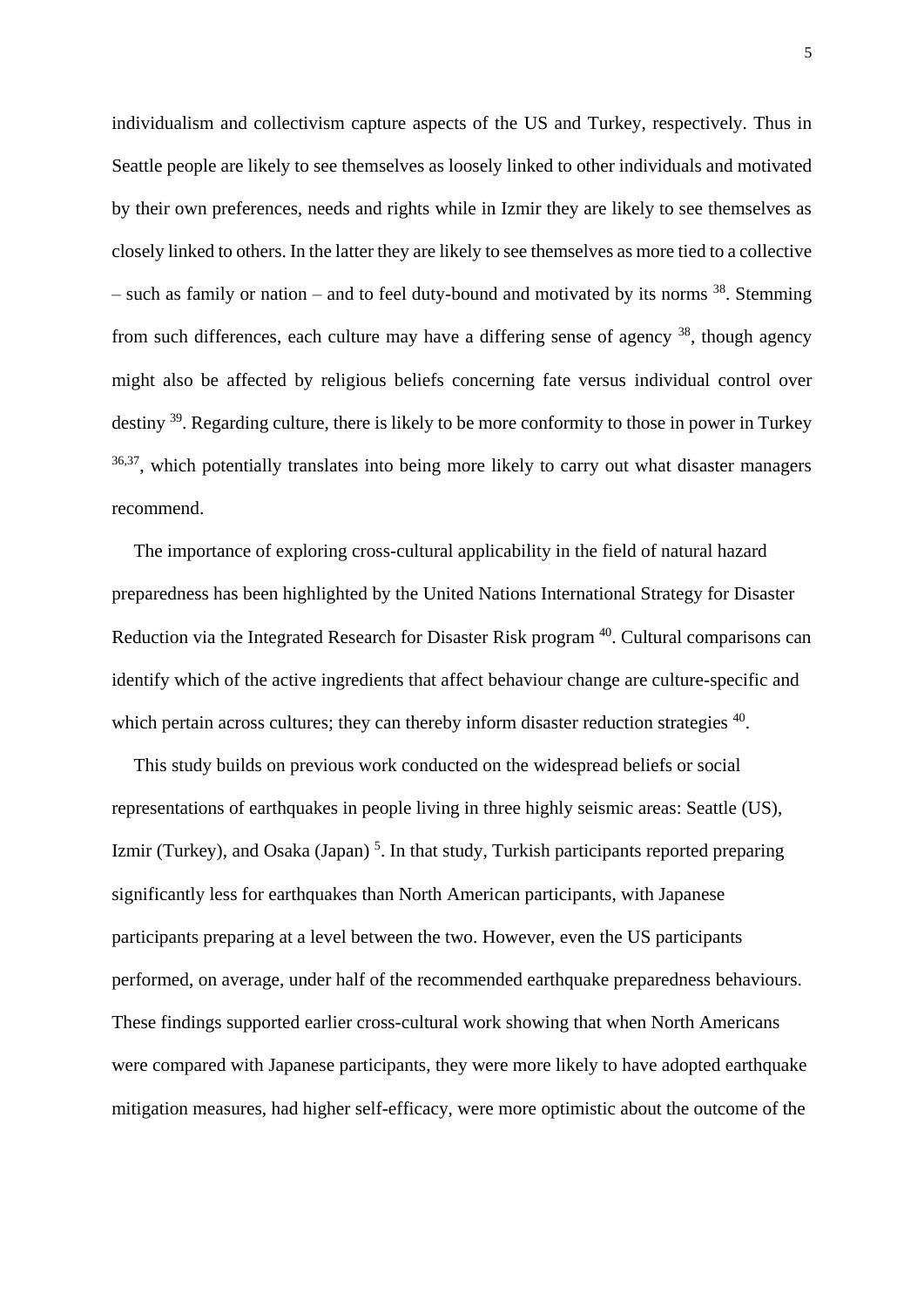hazard, believed they were better prepared than others and had lower perceived vulnerability to earthquakes  $41$ .

Results of these studies, together with Paton et al.'s natural hazards risk reduction preparedness model 42,43, which proposes perceived self-efficacy and outcome expectancy as predictors of preparedness, among other variables, informed the design of the *fix-it* intervention study reported in this paper. When applied to non-individualist cultures, Paton et al. (2010) posit the importance of community variables like collective efficacy as well as trust in agencies and empowerment, and so these were also explored.

This study included both earthquakes and home fires because one of the identified barriers to preparedness is the long return period (perceived infrequency) of damaging earthquakes<sup>5</sup>. Therefore, pairing earthquakes with the more frequent home fire hazard potentially facilitates adoption of preparedness measures. The full description of the intervention and method appears in a protocol paper <sup>44</sup>; a summary of the intervention appears below and please see Methods section. The study protocol describes in detail the hypotheses, rationale and methodology of the study. Published protocols are needed in the hazards intervention literature as they improve the standard of research by enabling replicability.

Most preparedness interventions focus on survival measures, such as having stores of water and a medical aid kit, and not on mitigative behaviours that increase the chances of surviving, such as securing items in the household 45,46. In order to address this lack, the *fix-it* intervention reported in this paper focused on household adjustments. The earthquake-related adjustments were securing the TV, computer, bookcases and large cabinets to the walls and having no objects placed above sofas or beds. The fire-related adjustments were keeping exits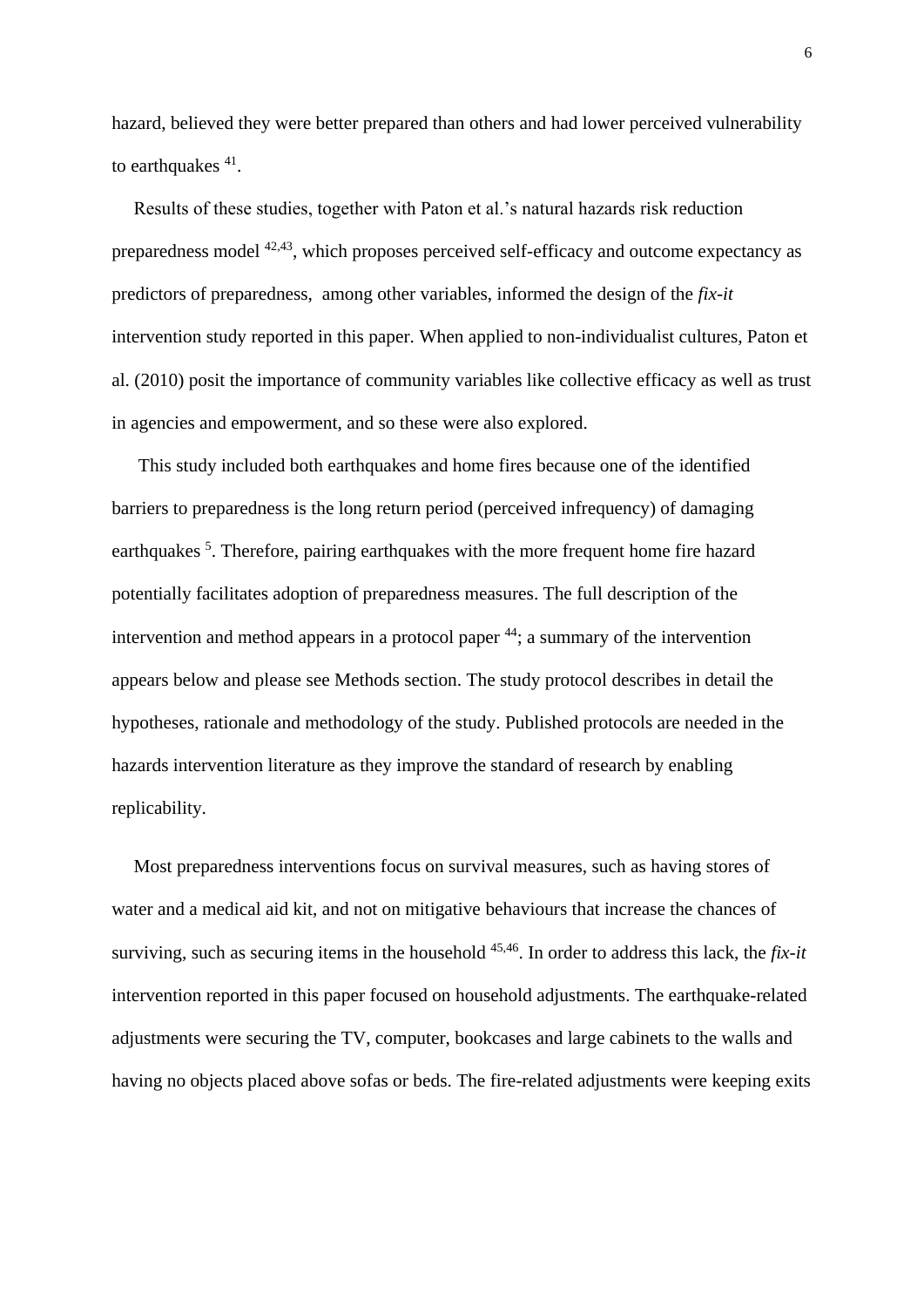clear of obstruction, having in-date fire extinguishers and functioning smoke alarms, and knowing how to test the alarms.

The *fix-it* earthquake and fire preparedness intervention included the main elements of previous effective preparedness interventions, chiefly hands-on training and face-to-face interaction. The intervention design was also informed by the behavior change literature  $47$ , the widespread beliefs concerning earthquakes literature (e.g.  $5$ ) and the hazard risk reduction model <sup>42</sup>. Thus, it aimed to facilitate empowerment and community cohesion building, to build trust, to keep anxiety levels low, and to facilitate high self/collective efficacy and outcome expectancy. It aimed to place responsibility and a sense of control over hazard safety onto individuals.

The following psychosocial variables were evaluated before the intervention and one-week, three-weeks and one-year after it: self-efficacy, outcome expectancy, trust, fatalism, critical awareness, earthquake anxiety, empowerment, collective efficacy and corruption (see Supplementary Table 1). They were chosen in keeping with the cross-cultural nature of the endeavour. Paton, Okada and Sagala  $(2013)^{48}$  argue that when intervening across cultures, not only the more individualist, but also the more collectivist constructs relevant to motivation to prepare must be measured. Indeed the majority of disasters occur in largely collectivist cultures and so the existing theories, often devised within more individualist cultures, require testing. Thus while risk perception has been seen as a key correlate of self-reported preparedness<sup>49</sup> many have not found this link (e.g.  $^{50}$ ). This partly depends on how risk perception is defined and measured and since the field has shifted from 'risk as perception' to 'risk as feeling' <sup>51</sup> asking about anxiety levels goes some way to gauging whether people dread the risk. The current study explored anxiety as well as sense of safety felt in one's home and sense that one's house would be damaged.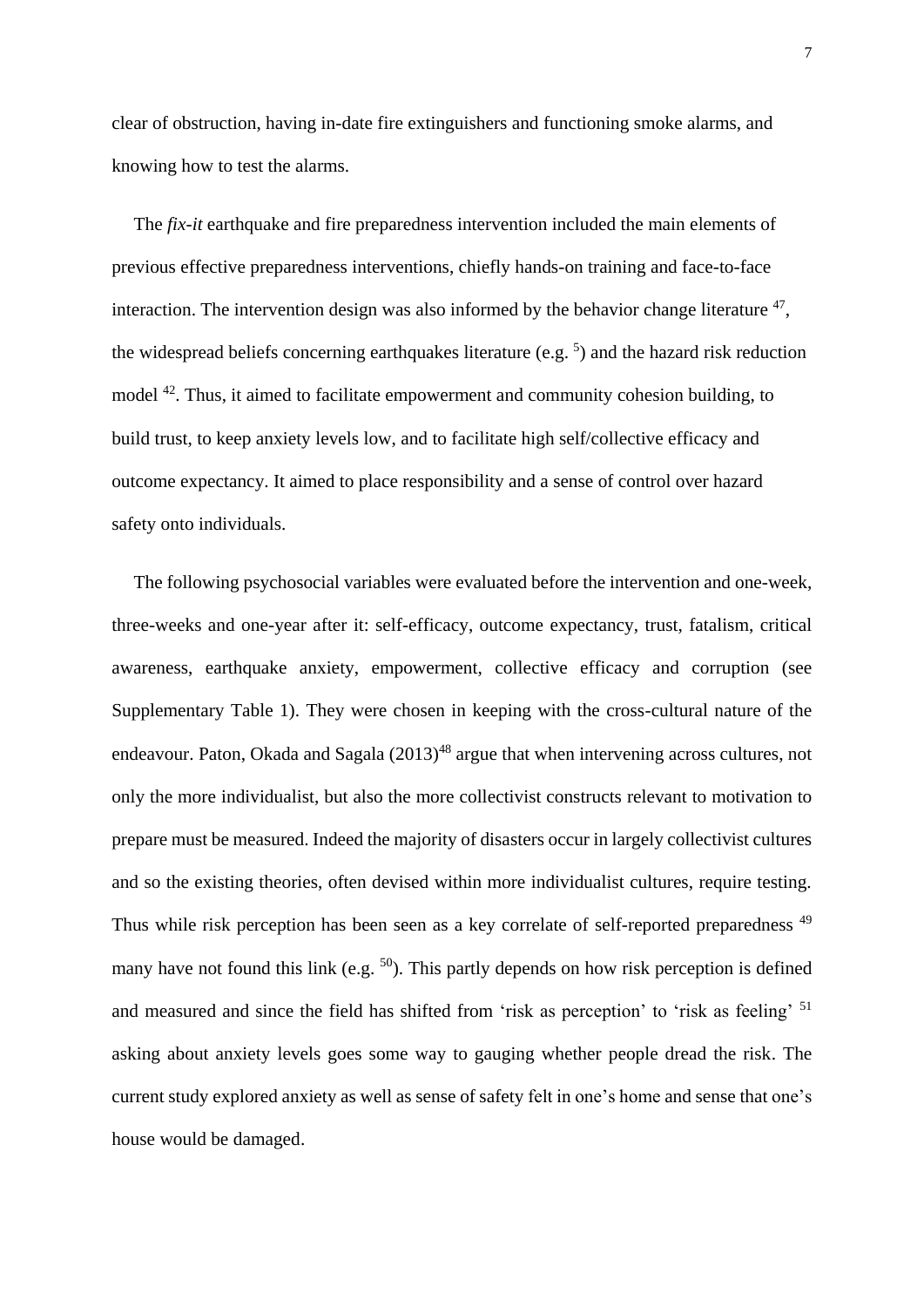*Fix-it* consisted of two, three-hour workshops over two evenings, one week apart. It focused on fixing and securing eight items in the house: securing bookcases and large cabinets to the wall; securing TVs and computer screens; having functioning smoke alarms and knowing how to test them; ensuring that no pictures/frames were hanging above sofas and/or beds; having all exits clear of obstruction; having in-date fire extinguishers.

Key elements built into the intervention were: a focus on enhancing awareness of the importance of being prepared; telling participants about the principle cognitive and emotive responses to earthquakes found in the same cities prior to this study  $5$ ; presenting videos concerning earthquake and fire safety; having participants play an online videogame on securing the *fix-it* items in a living room; being asked to take photographs of certain items in their homes related to the eight *fix-it* interventions (e.g. of their TV); focussing on "how to" with hands-on training from trusted experts (e.g. Red Cross) where participants were able to touch, explore and discuss different preparedness tools such as smoke alarms, fire extinguishers and tools to secure furniture to wall studs. At the end of the workshop, participants were given a fridge magnet with an acronym for the *fix*-*it* measures and a mug with the name of the intervention, which aimed to serve as reminders, in the long term, to ensure that the *fix*-*it* measures were adopted.

The *fix-it* intervention aimed to provide insight into whether an intervention can work to change multi-hazard preparatory behaviours across a range of demographic groups and if so, what ingredients make a multi-hazard intervention effective in the long-term. Study objectives were to increase and sustain overall, earthquake and home fire preparedness; to evaluate predictors of preparedness at baseline; to examine whether changes in psychosocial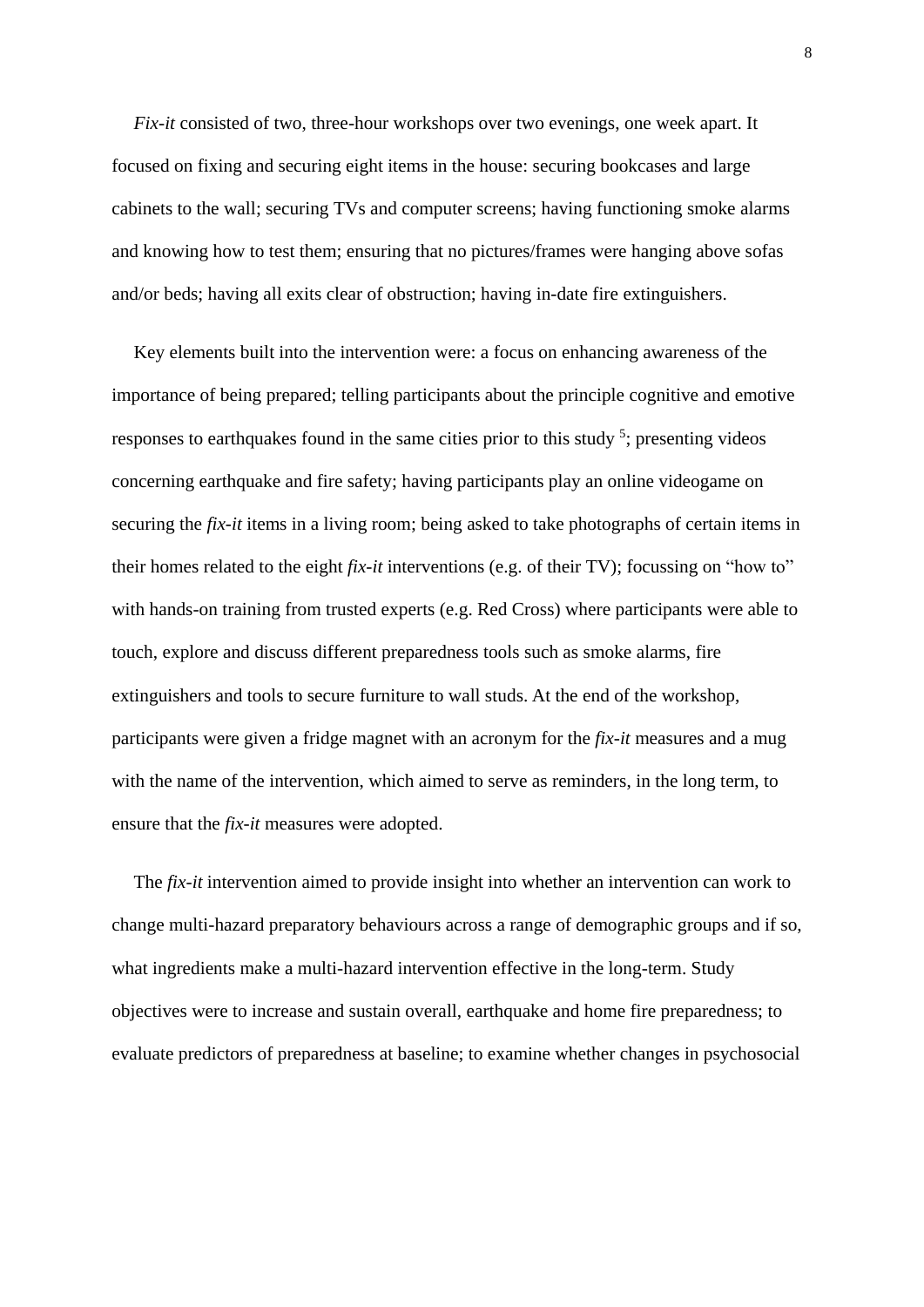variables predict changed preparedness 12 months after the intervention; and to compare results of the same intervention across two cultures.

Baseline differences were assessed regarding sociodemographic, psychosocial and preparedness characteristics of participants. Cross-cultural analyses demonstrated that Seattle and Izmir samples differed on several sociodemographic and psychosocial variables, as well as on levels of preparedness, at baseline. In terms of sociodemographic and housing characteristics (see Supplementary Table 2), Seattle's sample was significantly older (t(346)  $= 5.5$ ; *p*<0.001; Cohen's *d* = 0.59, 95% CI: 0.38-0.81), with higher levels of employment  $(\chi^2(1) = 16.5; p<0.001;$  Cramér's V = 0.22, 95% CI: 0.12-0.33) and education  $(\chi^2(6) = 88.74;$  $p<0.001$ ; Cramér's V = 0.52, 95% CI: 0.42-0.63), and higher average household income  $(\chi^2(3) = 99.9; p<0.001;$  Cramér's V = 0.54, 95% CI: 0.43-0.64). In addition, among Seattle participants there were significantly more homeowners (versus renters)  $(\chi^2(1) = 45.5)$ ;  $p<0.001$ ; Cramér's V = 0.36, 95% CI: 0.26-0.47) and a higher number of people living in single-family houses (versus apartment buildings) compared to Izmir residents ( $\chi^2(2) = 188.6$ ;  $p<0.001$ ; Cramér's V = 0.74, 95% CI: 0.63-0.84). On the other hand, Izmir participants were significantly more religious (t(345) = -6.6;  $p<0.001$ ; Cohen's  $d = 0.71$ , 95% CI: 0.49-0.93).

Regarding the psychosocial variables at baseline (see Supplementary Table 3), Seattle participants had significantly higher levels of earthquake critical awareness (t(343) = 3.7; *p*<0.001; Cohen's *d* = 0.41, 95% CI: 0.19-0.62), outcome expectancy (t(346) = 3.1; *p*=0.002; Cohen's *d* = 0.34, 95% CI: 0.12-0.55), empowerment (t(345) = 2.1; *p*=0.032; Cohen's *d* = 0.23, 95% CI: 0.02-0.44) and trust in authorities  $(t(345) = 6.1; p<0.001;$  Cohen's  $d = 0.67$ , 95% CI: 0.45-0.88) than their Izmir counterparts. Izmir participants showed higher levels of fatalism (t(345) = -2.7; *p*=0.007; Cohen's  $d = 0.29$ , 95% CI: 0.08-0.51) and earthquake anxiety (t(345) = -9.7;  $p<0.001$ ; Cohen's  $d = 1.05$ , 95% CI: 0.83-1.28) and reported their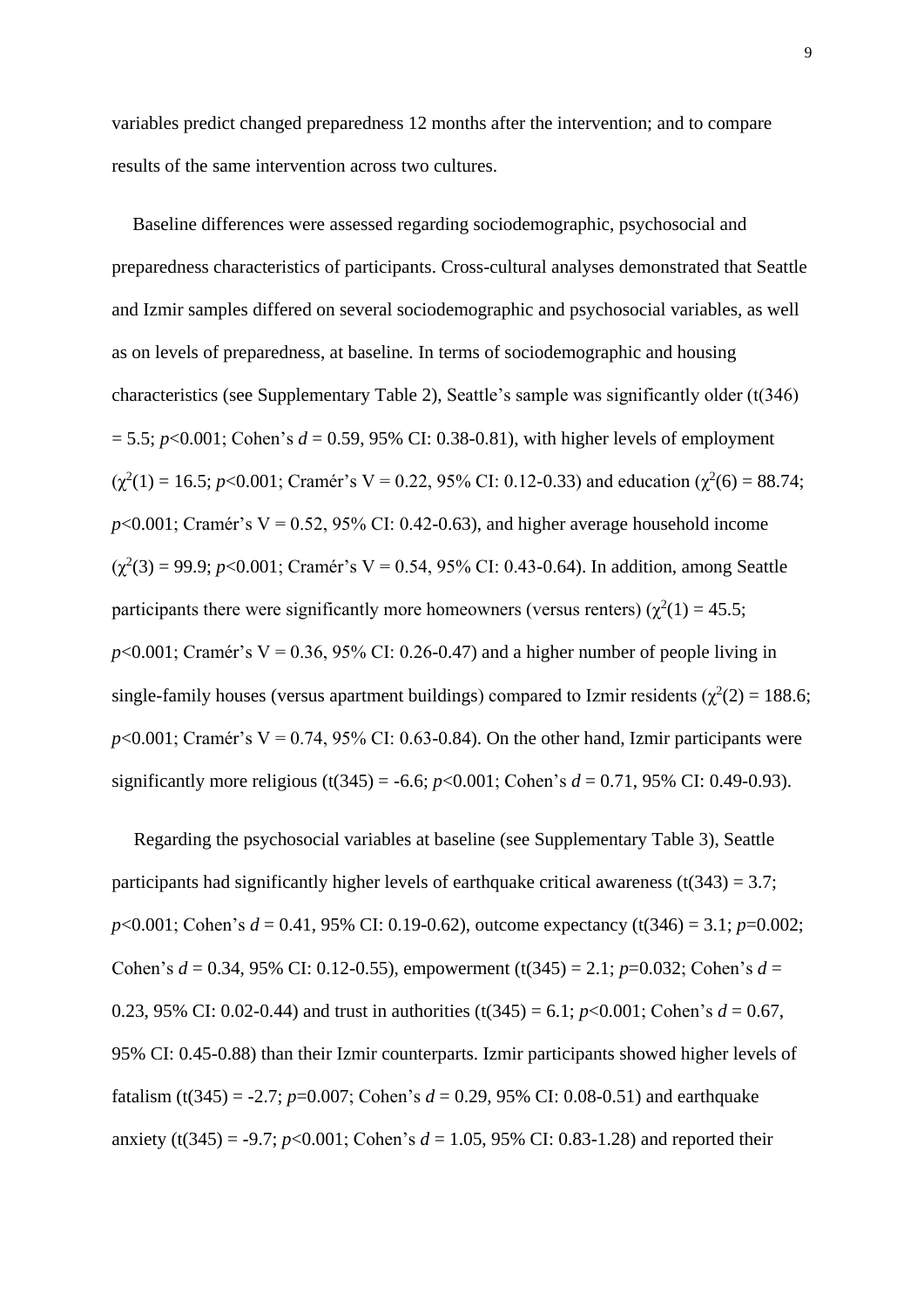local authorities and government as being more corrupt (t(346) = -4.5;  $p$ <0.001; Cohen's  $d =$ 0.49, 95% CI: 0.27-0.70) compared to Seattle residents.

Observed preparedness levels at baseline show that Seattle had significantly higher levels of fire preparedness than Izmir (t(346) = 16.5; *p*<0.001; Cohen's *d* = 1.79, 95% CI: 1.54- 2.04), while Izmir had significantly higher levels of earthquake preparedness  $(t(346) = -5.7$ ; *p*<0.001; Cohen's *d* = 0.65, 95% CI: 0.43-0.86) (see Supplementary Table 4).

Analyses of preparedness-related variables at baseline showed that people in Seattle reported significantly more past experiences with both earthquakes ( $\chi^2(1) = 36.4$ ;  $p < 0.001$ ; Cramér's V = 0.33, 95% CI: 0.23-0.44) and home fires  $(\chi^2(2) = 21.3; p < 0.001;$  Cramér's V  $= 0.25, 95\%$  CI: 0.16-0.36), were more likely to have looked for information on earthquakes  $(\chi^2(2) = 45.3; p < 0.001;$  Cramér's V = 0.36, 95% CI: 0.26-0.47) and fire safety  $(\chi^2(1) = 37.6;$  $p < 0.001$ ; Cramér's V = 0.33, 95% CI: 0.23-0.44), and had more smoke alarms ( $\chi^2(1)$  = 283.4; *p* < 0.001; Cramér's V = 0.91, 95% CI: 0.80-1.00) than their counterparts in Izmir. Seattle residents were also significantly more confident than Izmir residents that their homes would not be seriously damaged in a major earthquake  $(\chi^2(1) = 6.2; p = 0.013;$  Cramér's V = 0.13, 95% CI: 0.06-0.25) and a major fire  $(\chi^2(1) = 24.3; p < 0.001;$  Cramér's V = 0.26, 95% CI: 0.17-0.37). They reported feeling significantly safer inside their homes if an earthquake occurred  $(\chi^2(4) = 67.5; p < 0.001;$  Cramér's V = 0.44, 95% CI: 0.34-0.55), compared to Izmir residents.

Regarding consistency between self-report (survey) and observational measures of preparedness (observational checklist) in Seattle, all items correlated significantly at the 0.05 level, except the following: "Computer is secured" ( $p = 0.900$ ), "Exits are clear of obstruction" ( $p = 0.670$ ) and "No objects are hanging above sofas/beds" ( $p = 0.131$ ). In Izmir,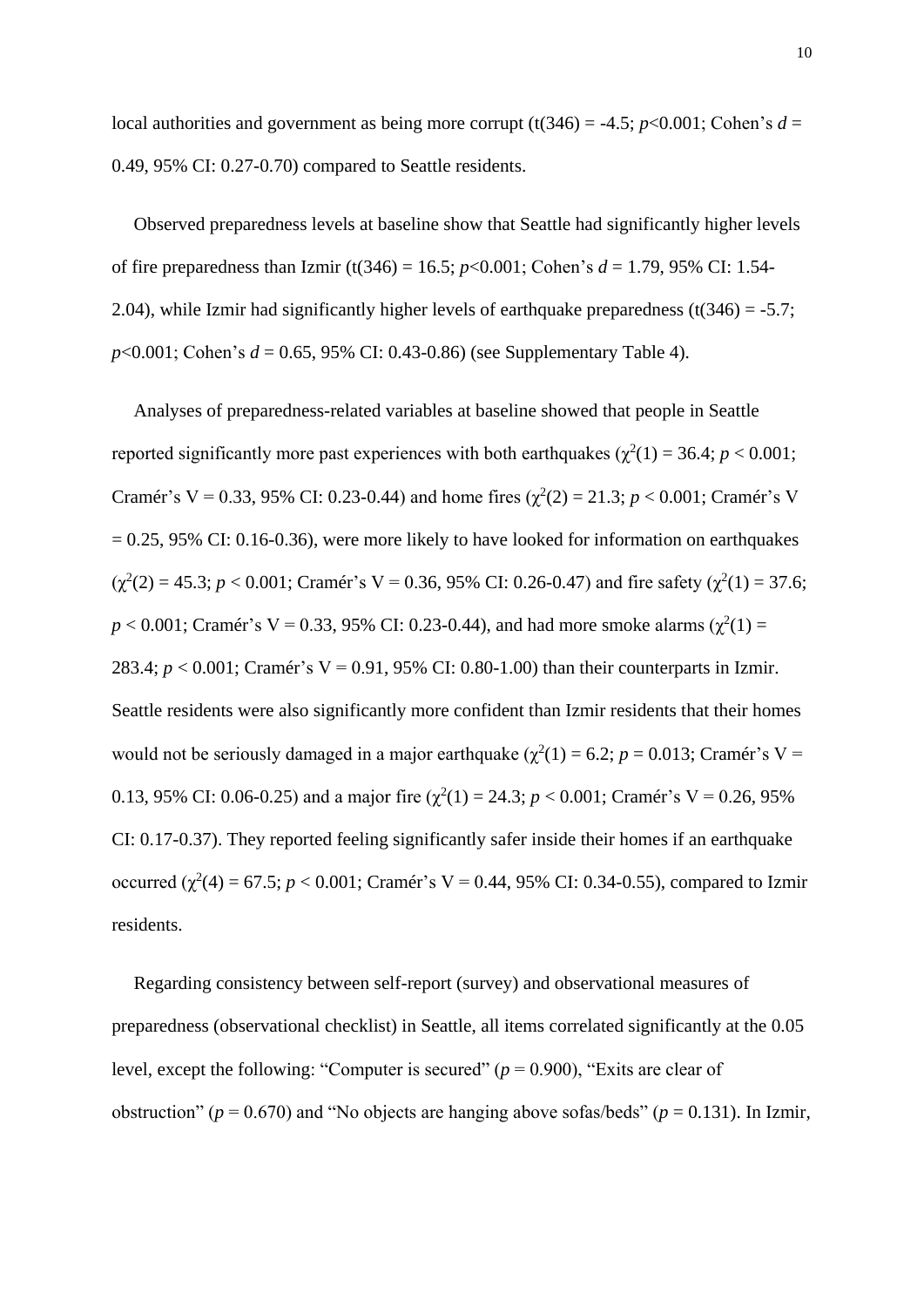all items in the observational checklist correlated significantly with the same self-report items in the survey, with all correlations significant  $(p<0.01)$ .

Variables predicting preparedness at baseline were explored in order to examine what factors lead to people being prepared in the absence of any intervention. Preparedness was assessed by observation: *overall preparedness* included the eight earthquake and fire-related items and analyses were repeated on *earthquake* and *fire preparedness* separately.

Multivariable regression analyses on *overall, earthquake* and *fire preparedness* were conducted at baseline for the total data set. The following independent variables were included in the equation: earthquake and fire critical awareness, self-efficacy, outcome expectancy, fatalism, collective efficacy, earthquake anxiety, empowerment, trust, perceived level of corruption, age, religiosity, marital status (married/living with partner versus single/other), employment, education, household income, housing status (owner versus renter), and location. In addition, interaction terms of these variables by location were included. The overall model fit is reported, as are the significant predictors of preparedness (see Table 1).

The model predicting *overall preparedness* was statistically significant:  $F(35, 207) = 2.4$ ,  $p <$ 0.001,  $R^2 = 29\%$  (95% confidence interval: 21-37%), adjusted  $R^2 = 17\%$ . However, no individual terms reached a 5% significance level. The model predicting *earthquake preparedness* was statistically significant:  $F(35, 207) = 3.5$ ,  $p < 0.001$ ,  $R^2 = 37\%$  (95%) confidence interval: 29-45%), adjusted  $R^2 = 27$ %. The significant interaction terms were fatalism by location ( $p = 0.034$ ) and age by location ( $p = 0.004$ ): in Izmir, *earthquake preparedness* was higher and increased with age but decreased with fatalism. The model predicting *fire preparedness* was also statistically significant:  $F(35, 285) = 9.3$ ,  $p < 0.001$ ,  $R^2$  $= 53\%$  (95% confidence interval: 46-60%), adjusted  $R^2 = 47\%$ . The interaction terms for corruption by location ( $p = 0.041$ ) and age by location ( $p = 0.037$ ) were significant: in Seattle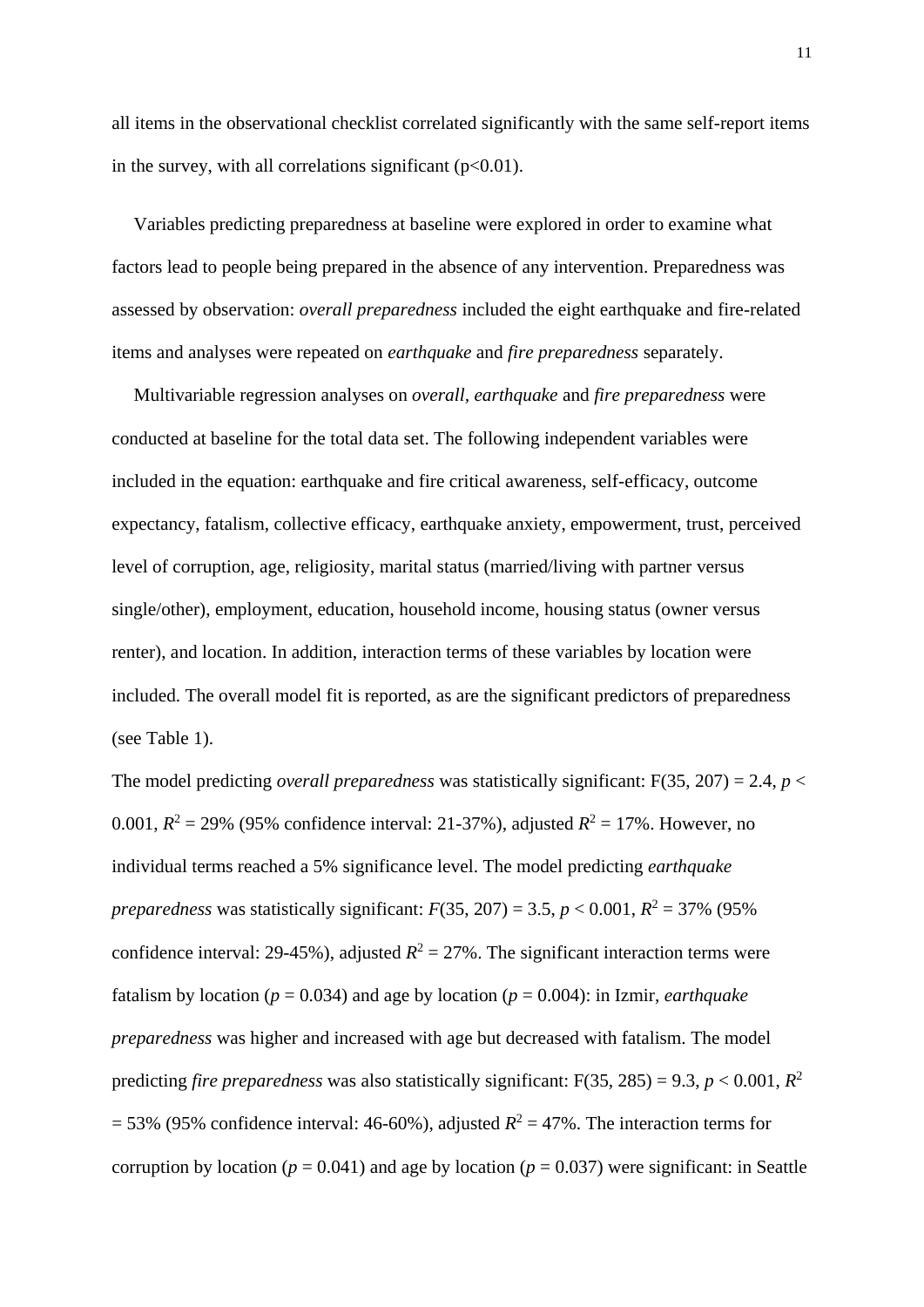*fire preparedness* was significantly higher and increased with age. In Izmir, *fire preparedness*  significantly increased the higher the corruption ratings.

Table 1. Significant Predictors of Earthquake and Fire Preparedness at Baseline

For all subsequent analyses, eleven participants from the intervention group in Seattle were excluded because they were from a vulnerable group living in supported housing and were therefore not permitted to adopt the required preparedness measures at home. Thus, they were excluded from comparisons between the intervention and control groups.

As described in the Supplementary Methods, quota sampling was used to approximately match intervention and control groups by age, gender, homeownership and income. As a check on this process, within the two locations, the researchers compared the intervention and control groups at baseline on these sociodemographic characteristics. There were no significant differences in either location between the two groups on these variables (see Supplementary Table 5).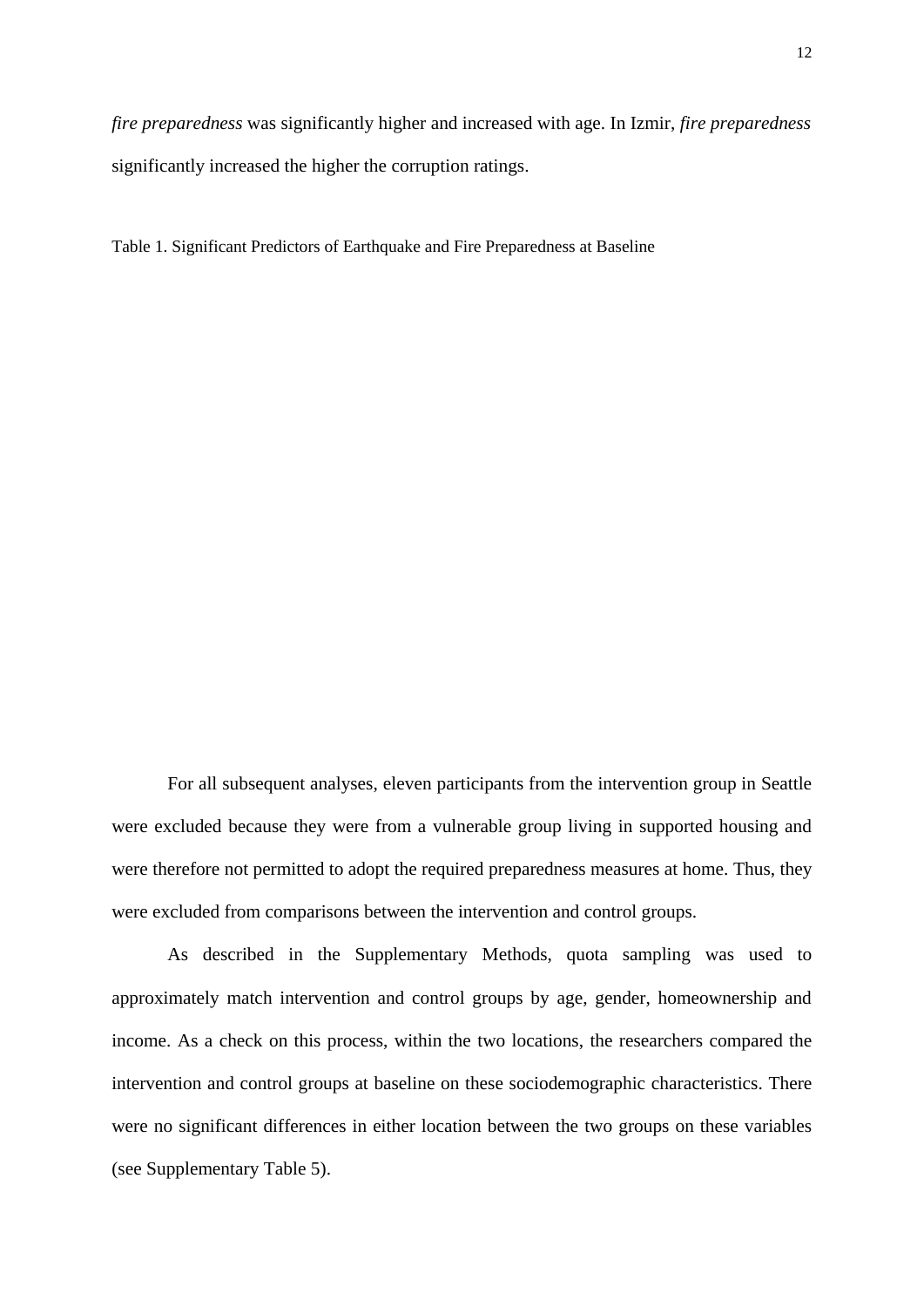The researchers further compared preparedness, the other sociodemographic characteristics and the psychosocial variables at baseline between the intervention and control groups. Levels of preparedness between intervention and control groups in either location were not significantly different at baseline.

There were no differences in either location by marital status, employment status or type of residence. Seattle's intervention group reported having significantly more past experiences with earthquakes (Fisher exact  $p = 0.026$ ; Cramér's V = 0.19, 95% CI: 0.08-0.36) and were significantly more likely to have children (Fisher exact  $p = 0.020$ ; Cramér's V = 0.20, 95% CI: 0.09-0.37) than the control group. In Izmir, the control group were significantly less educated ( $\chi^2(5) = 15.8$ ; *p* = 0.008; Cramér's V = 0.29, 95% CI: 0.18-0.43) and more religious (two-sided independent sample t-test, t(189) = -3.5; *p* < 0.001; Cohen's *d*  $= 0.39, 95\%$  CI: 0.10-0.68) than the intervention group. In addition, the intervention group in Izmir demonstrated significantly higher earthquake (t(186) = 2.2;  $p = 0.024$ ; Cohen's  $d =$ 0.33, 95% CI: 0.04-0.62) and fire critical awareness (t(187) = 2.9;  $p = 0.004$ ; Cohen's  $d =$ 0.43, 95% CI: 0.14-0.74), higher outcome expectancy (t(189) = 4.2;  $p < 0.001$ ; Cohen's  $d =$ 0.62, 95% CI: 0.33-0.91), higher collective efficacy (t(189) = 2.2;  $p = 0.028$ ; Cohen's  $d =$ 0.32, 95% CI: 0.04-0.61) and higher empowerment (t(189) = 2.8;  $p = 0.005$ ; Cohen's  $d =$ 0.41, 95% CI: 0.13-0.70) than the Izmir control group. Other comparisons were not significant.

There was some loss to follow-up (or attrition) in both locations: 30/157 (19%) in Seattle and 57/191 (30%) in Izmir. Loss to follow-up was not significantly different by group allocation (intervention or control) in either location (Fisher exact *ps* > 0.26). Further analyses of loss to follow-up are given in Supplementary Table 6.

Regarding changes to preparedness over time, A 2 (experimental group)  $\times$  2 (location) ANOVA on change in preparedness, with the intercept term denoting an overall change from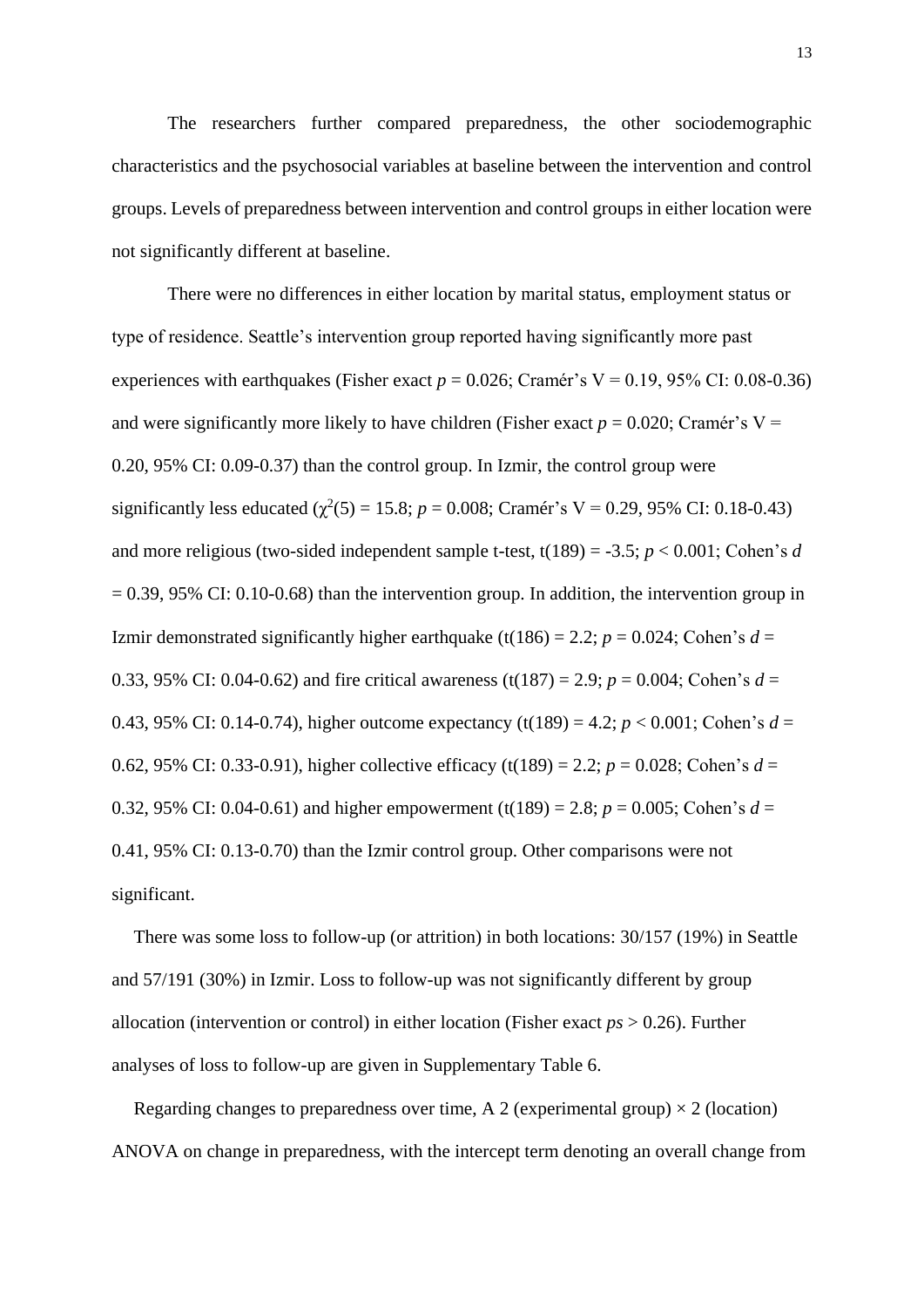baseline to 12 months, was conducted. *Post hoc* t-tests were then conducted (see Table 2). For *overall preparedness*, the ANOVA was statistically significant (F(3,257) = 7.775, *p* < 0.001,  $R^2 = 8\%$  (95% confidence interval: 2-14%), adjusted  $R^2 = 7\%$ ), showing the reasonable fit to the model, with a significant main effect of group ( $p < 0.001$ ), but not of location ( $p =$ 0.276) or the interaction term ( $p = 0.520$ ). That is, twelve months after the intervention, the intervention groups showed significantly greater increases in *overall preparedness* compared to control groups across both sites (see Figure 1a). This yields a medium effect size (partial  $\eta^2$  $= 0.078$ ) using Cohen <sup>52</sup>.

For *earthquake preparedness*, the ANOVA was statistically significant (F(3,257) = 6.954,  $p < 0.001$ ,  $R^2 = 8\%$  (95% confidence interval: 2-14%), adjusted  $R^2 = 6\%$ ), with significant main effects of group ( $p = 0.001$ ) and location ( $p = 0.002$ ), but not the interaction term ( $p =$ 0.289). That is, the intervention groups showed significantly greater increases (partial  $\eta^2$  = 0.039, a small effect size), but also participants in Izmir showed greater increases than those in Seattle (partial  $\eta^2 = 0.035$ , a small effect size; see Figure 1b). For *fire preparedness*, the ANOVA was also statistically significant  $(F(3,257) = 7.926, p < 0.001, R^2 = 9\%$  (95%) confidence interval: 2-16%), adjusted  $R^2 = 7\%$ ) with significant effects again for group (*p*< 0.001) and location ( $p = 0.004$ ), but not the interaction term ( $p = 0.707$ ). That is, the intervention groups showed significantly greater increases (partial  $\eta^2 = 0.054$ , a small effect size), but for fire preparedness, participants in Seattle showed greater increases than those in Izmir (partial  $\eta^2 = 0.032$ , a small effect size; see Figure 1c).

### **Figure 1 to be placed here**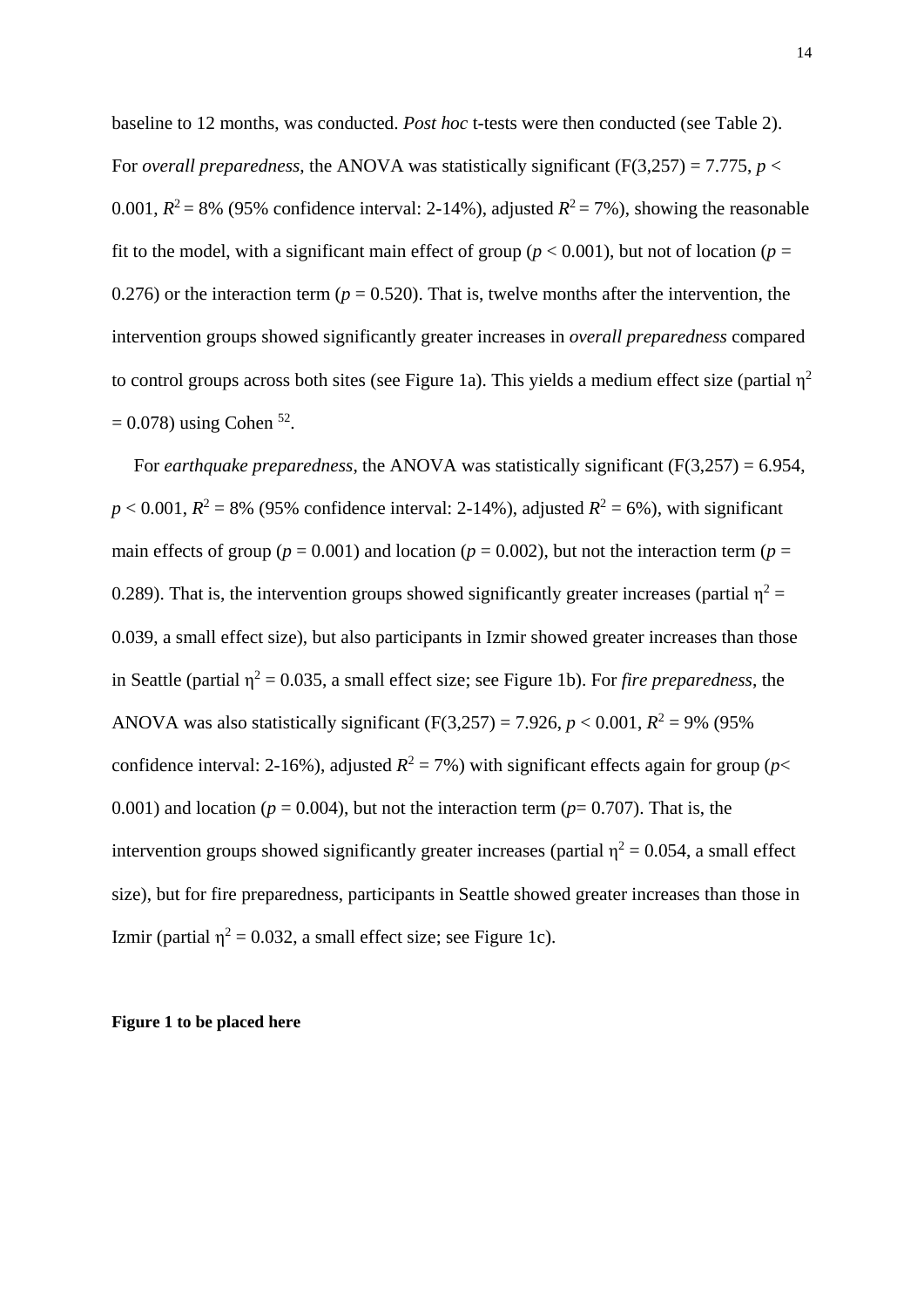Regarding the specific checklist items that changed 12 months after the intervention, for each item individuals were coded as having improved or not. Fisher's exact tests were then conducted comparing intervention and control groups, aggregated over both locations. In the intervention groups, irrespective of location, the fixing of large cabinets, TVs and computers had improved significantly, as had keeping exits clear of any obstructions. Comparing the two locations, Seattle participants had significantly increased their ownership of in-date fire extinguishers and functioning smoke alarms (see Supplementary Table 7).

Predictors of change in preparedness were explored 12 months after the intervention in the intervention groups. Multivariate regression analyses with the same predictor variables used in the baseline regression analysis were conducted on change in *overall, earthquake,* and *fire preparedness* 12 months after the workshops. For *overall preparedness*, the overall model was significant (F(33,90) = 1.765,  $p = 0.002$ ,  $R^2 = 39\%$ , 95% confidence interval: 29-49%). Higher outcome expectancy at baseline ( $p = 0.002$ ) as well as being a homeowner ( $p = 0.041$ ) were significant predictors in both cultures. Furthermore, the effect for outcome expectancy was significantly stronger in Seattle (interaction term,  $p=0.017$ ). None of the other predictor variables showed a significant relationship.

The researchers also tested for change in the same predictor variables over time. There were no significant changes at 12 month follow-up in either Seattle or Izmir.

What works in changing disaster preparedness? Results showed that *fix-it* was effective in improving and sustaining multi-hazard preparedness in Seattle and in Izmir. A theory-based, face-to-face intervention that applies methods familiar in the health behaviour change literature and the psychology of natural hazard preparedness can be highly effective in changing behaviour in different cultures.

After 12 months, the intervention was effective in both cultures. Compared to baseline, the primary outcome, overall preparedness, increased significantly in the intervention groups,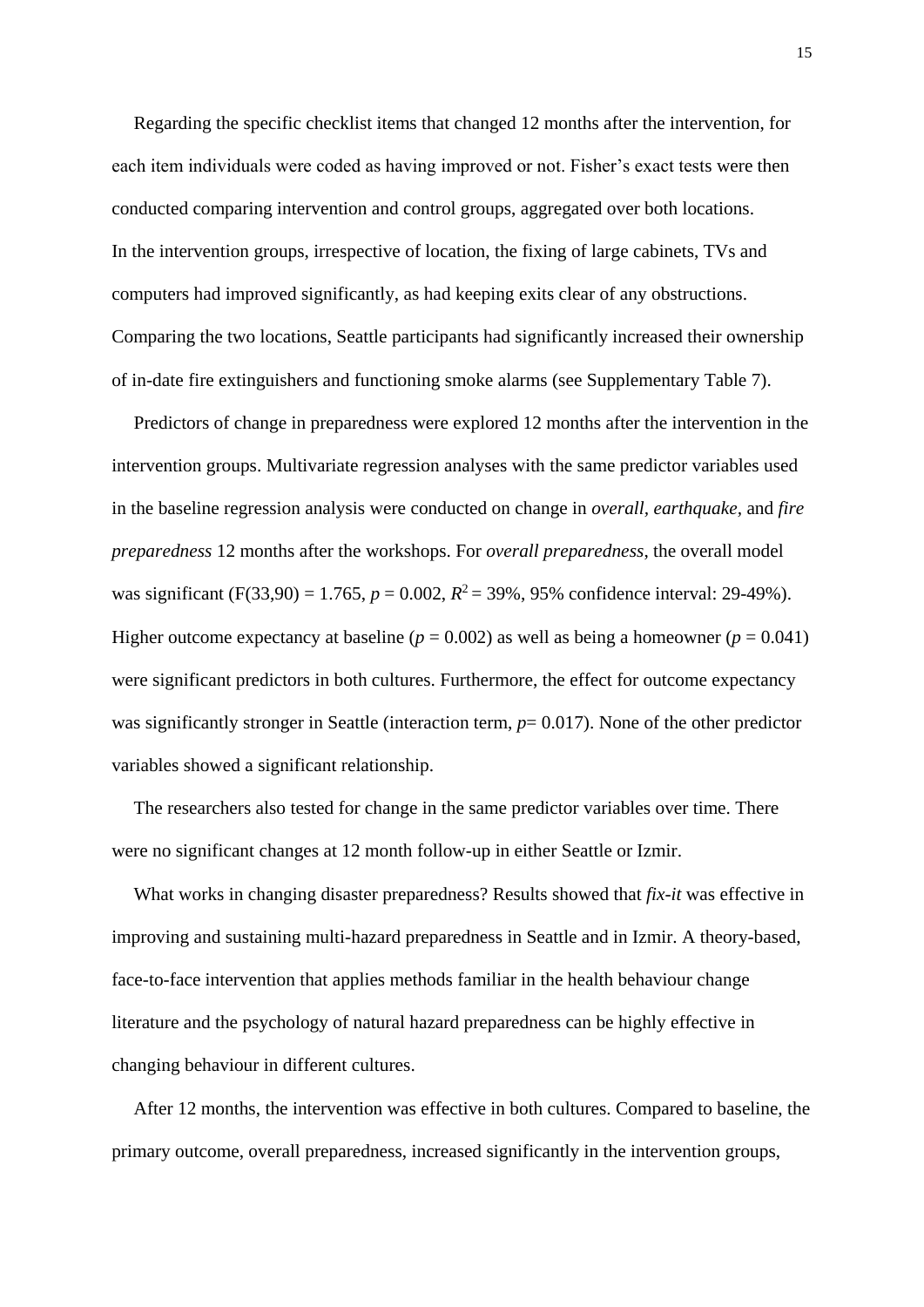with Izmir participants improving earthquake preparedness significantly more and Seattle participants fire preparedness significantly more. These results are in line with baseline differences in the two types of preparedness in the two cities, which may have been affected by the differing fire and earthquake safety policies in each country. In the US, states have regulations requiring the proper installation of smoke alarms in households  $53$ . By contrast, in Izmir, there are no regulations on fire safety. It has been shown that the impact of public health interventions (e.g., smoke-free environments, seatbelt use) is enhanced when supported by robust legislation  $54$  and the research presented in this paper may support this. Robust legislation sets out the social norm for a particular set of behaviours and where responsibility lies for carrying them out<sup>55</sup>. It may be a crucial adjunct to behaviour change interventions.

In addition, Seattle participants reported more experiences with home fires than Izmir participants did and it is mandatory to have working fire alarms according to Washington State Law<sup>56</sup>. Furthermore, the majority of houses in Seattle are made of wood, in contrast to the concrete high-rise buildings in Izmir. Thus, home fires are likely to be more salient for Seattle residents and despite already having higher levels of fire preparedness at baseline, these increased significantly over time post-intervention and significantly more than in Izmir.

Contrary to what the literature shows  $<sup>5</sup>$ , residents of Izmir compared to those of Seattle</sup> scored higher on *earthquake preparedness* at baseline, on the observational checklist measure. However, in many of the homes in Izmir, it was noted by researchers conducting the home visits that large cabinets or bookcases were built into the wall, lending participants an advantage in terms of scoring higher on preparedness over Seattle participants whose cabinets were mostly freestanding. This is relevant to those endeavouring to increase preparedness: those measures that are normative within households and not easily reversible overcome the problem of preparedness behaviour reverting over time. Four of the *fix-it* measures were of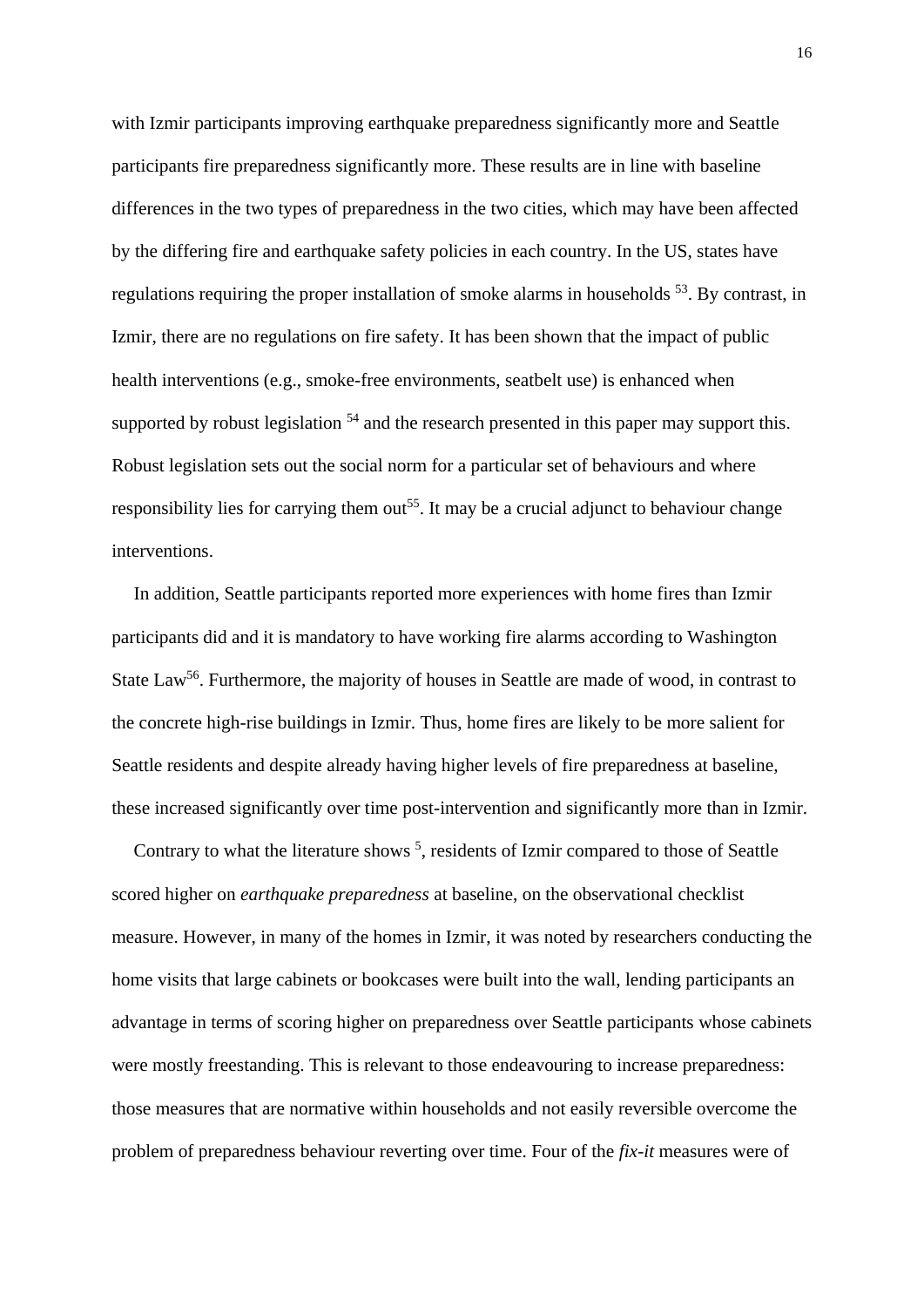this nature. Three of the four *fix-it* measures that changed most in the sample longitudinally were of this nature.

When reporting *earthquake preparedness* on the survey, participants in Seattle scored significantly higher than their counterparts in Izmir. The list of *earthquake preparedness* items on the survey went beyond the *fix-it* items to include having food and water stored, an emergency kit and an emergency plan, for which Seattle residents scored significantly higher. These results emphasize the multidimensional nature of hazard preparedness. Findings of this and similar studies must be interpreted with caution by considering what forms of preparedness are being assessed.

Individuals in the control groups also showed improved *overall, earthquake,* and *fire preparedness* compared to baseline, with improvements being statistically significant in Izmir. This suggests that the home visits carried out to conduct the assessments, with the observation and scoring of home earthquake and fire preparedness by people within participants' homes, played a role in increasing preparedness behaviour in the control group. This demonstrates the Hawthorne Effect  $57$ , which is the change in behaviour by participants due to their awareness of being (repeatedly, in this case) observed.

Predictors of preparedness were explored for all participants in each city before the intervention. This provided an inroad into predictors independent of an intervention. For *earthquake preparedness*, fatalism played an important role in Izmir, where those with high levels of fatalism prepared less. This is consistent with literature showing that fatalism is pervasive in earthquake-related thinking in many cultures 5,58 and can act as a barrier to preparedness. Furthermore, age was a significant predictor of higher *earthquake preparedness* levels in Izmir at baseline, where older people prepared more. Age also predicted higher *fire preparedness* in Seattle, where the older participants prepared more. This may be because older people have more experience of various disasters. This is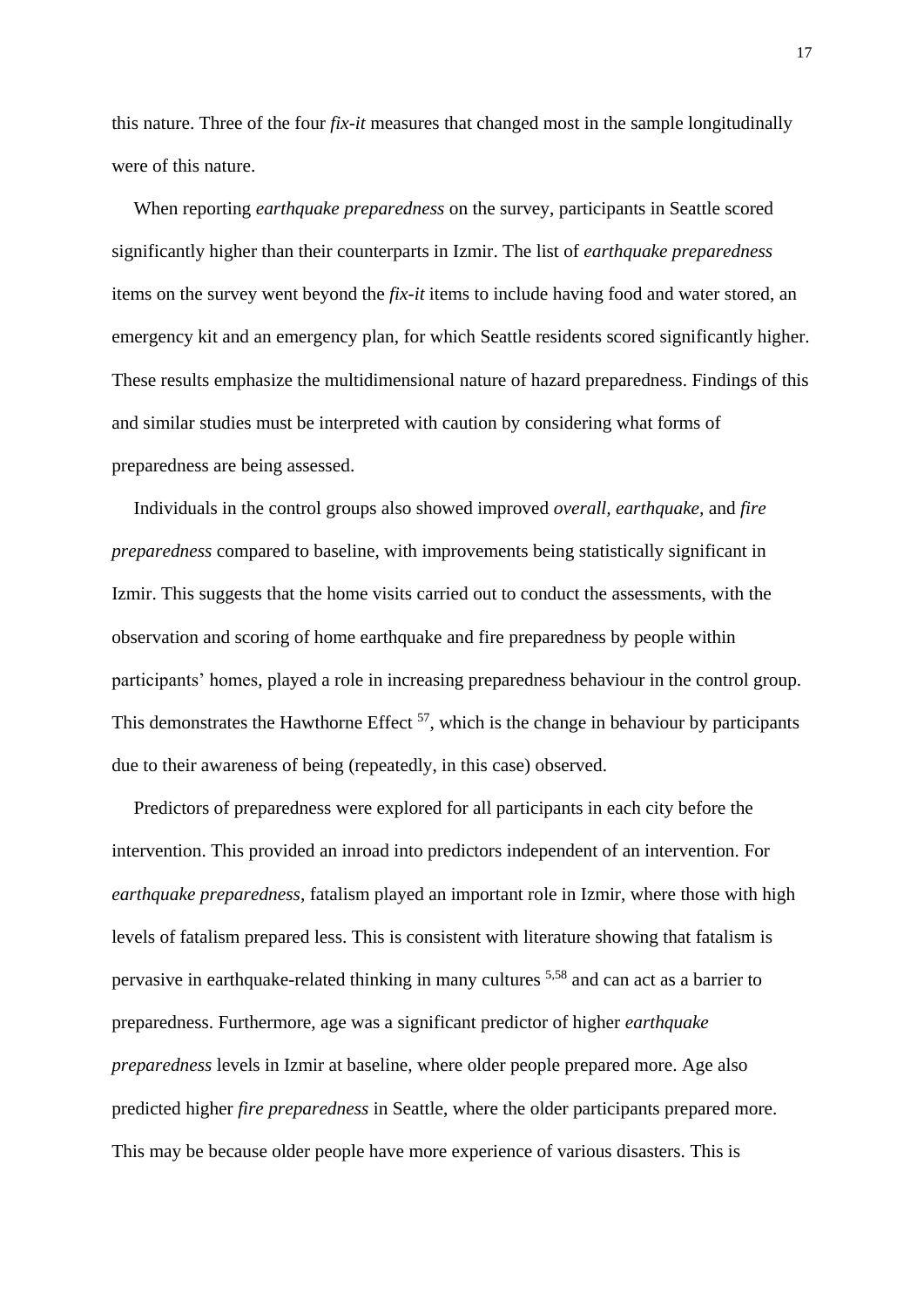consistent with previous studies conducted with US samples <sup>59</sup>. Being older and non-fatalistic is likely to increase multi-hazard preparedness behaviours.

Perceived corruption played an important role in predicting preparedness in Izmir at baseline. Results showed that those residents in Izmir who viewed their government and construction industry as more corrupt showed higher levels of *fire preparedness* than those who reported lower levels. This is inconsistent with previous earthquake research that found higher ratings of corruption to be a barrier to earthquake preparedness in Izmir residents<sup>5</sup>. The link between perception of corruption and preparedness requires further exploration.

In terms of the intervention's effect, which psychosocial and demographic variables predicted changed preparedness after 12 months? High outcome expectancy at baseline, as well as being a homeowner, predicted overall preparedness change in the intervention groups at 12 months, with a stronger effect in Seattle. Outcome expectancy – the sense that one's preparedness behaviours will work to reduce one's risk – is a proven predictor of intentions to prepare, according to Paton et al.'s natural hazards risk reduction model <sup>42</sup> and the behaviour change model <sup>60-62</sup>. Findings of this study are consistent with the behaviour change literature and take Paton et al.'s model one step further by showing outcome expectancy to be a predictor of actual preparedness behaviour whereas Paton et al. (2003) analysed only intended behaviours via self-reports.

*Fix-it* targeted people's beliefs in their ability to mitigate hazard consequences via trusted experts in the workshops. In addition, the home visits made at multiple time-points to check whether a set of behaviours had been adopted, indicated to participants that there was something that could be done to prevent or reduce the ill consequences of hazards. The concept of self-efficacy has received more attention in the literature than outcome expectancy has. The latter is an independent concept <sup>63</sup>. Evaluating outcome expectancy has now become common practice in health interventions due to the weight of evidence supporting its value<sup>64</sup>.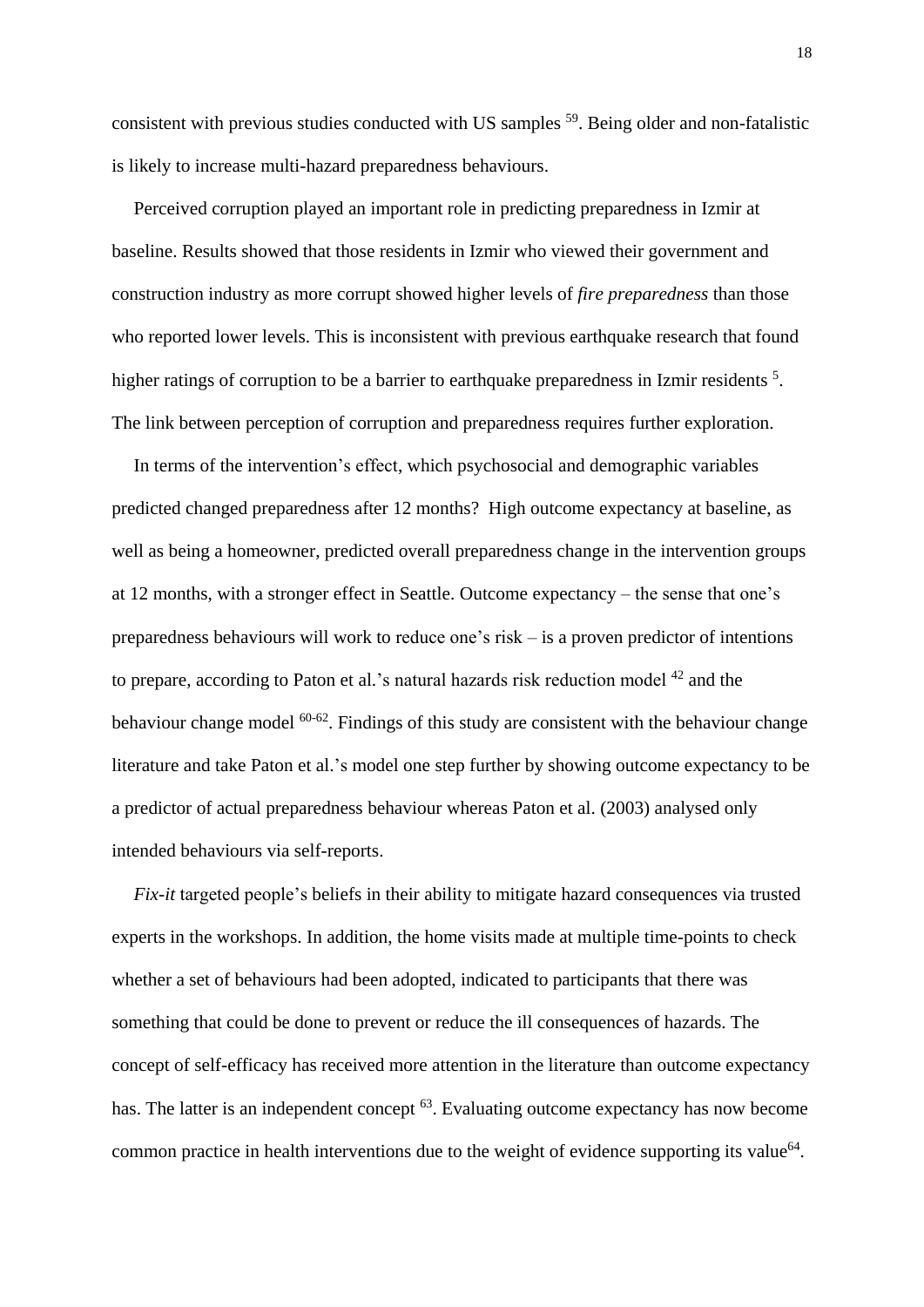Promoting the belief that a behaviour will effectively lead to the desired outcome is the very opposite of promoting fatalism, which this and other studies have found to be a barrier to preparedness. Thus giving people a sense of agency regarding natural hazard preparedness plays a key role in changing their behaviour.

Regarding home ownership, it has long been found to be a predictor of preparedness <sup>5,33</sup>, though the findings on this are equivocal. Results of this study confirmed and took this finding a step further, in that being a homeowner significantly predicted observed preparedness change even one year after the intervention. This may relate to having a greater sense of control over one's home when owning it and, indeed, being in control of whether one can make permanent fixes. It needs to be noted, however, that home ownership is not a precondition for the fixes studied in this intervention as renters changed their behaviour significantly too. Removing items from exits and having in-date fire extinguishers, for example, are not predicated on home ownership.

The researches excluded a small group because they were in sheltered housing and so had no permission to adopt fixes in their abodes. This highlights the plight of the disempowered, who should attract far more attention in the literature as we know that the disempowered tend to suffer disproportionately from disasters<sup>65</sup>.

Despite cultural differences and the expectation that the active ingredients of behaviour change would be culture-specific, the two variables, outcome expectancy and home ownership, were the only significant predictors of behaviour change, and were so in both cultures. This supports the idea that certain determinants of disaster preparedness may be universal <sup>66</sup>. The stronger effect of outcome expectancy in Seattle may be related to its residents being significantly more confident in the safety of their homes and holding higher levels of trust.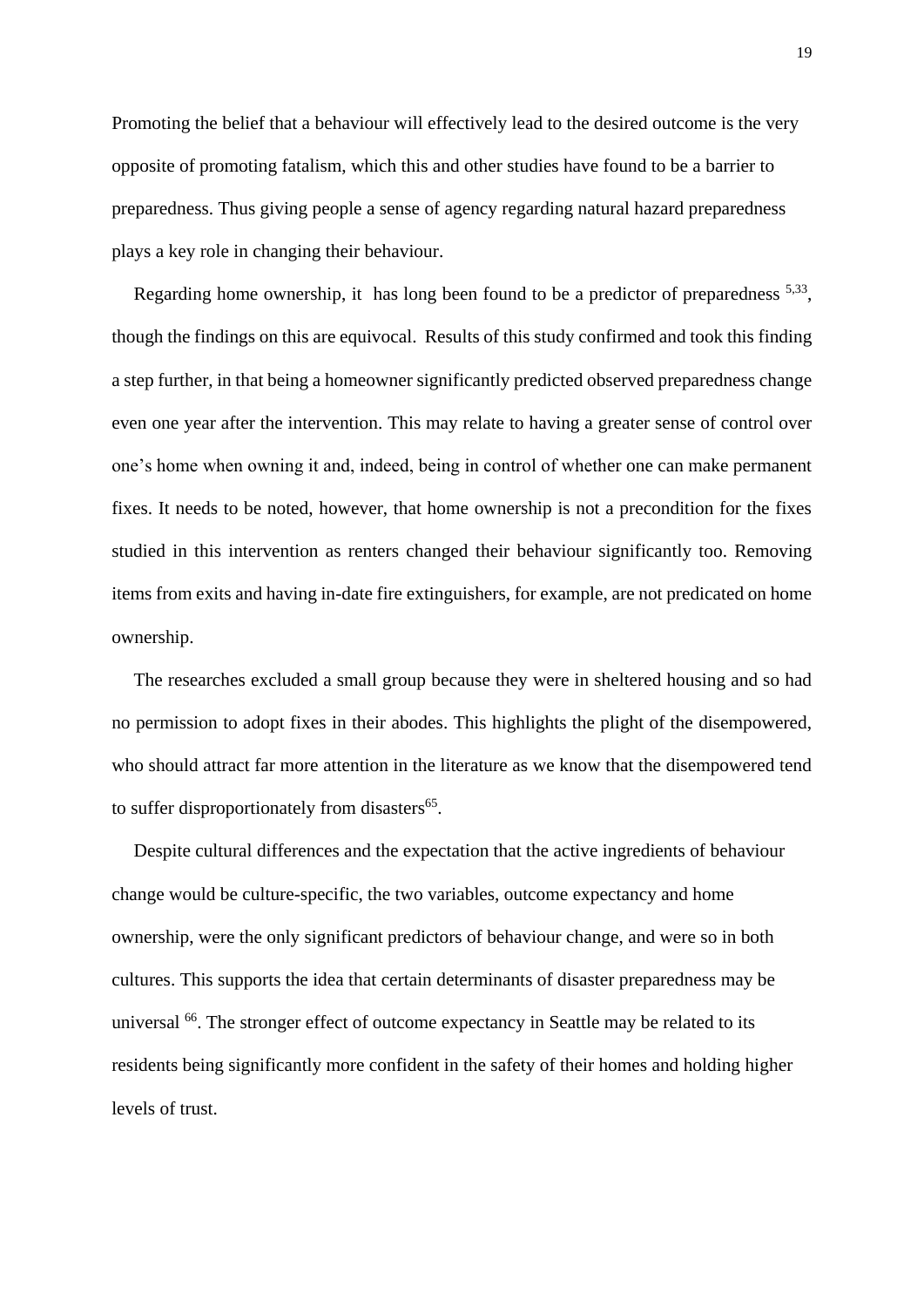Limitations of this study include variability in the way the study was conducted, due to the demands in each culture. For example, Turkish participants had the survey read aloud to them (due to literacy concerns), which may have increased their social desirability bias. There were also situations outside the control of the researchers, such as an attempted coup and multiple terrorist attacks in Turkey during the study period, which may have shifted participants' focus away from the behaviours prescribed by the intervention. In addition, two months before the Seattle intervention, *The New Yorker* published the article "The Really Big One", reporting that a mega-quake on the West Coast would cause the worst natural disaster in North American history. Certain participants in Seattle's intervention group talked of increased fear, which may have influenced how they responded to the intervention. Nevertheless, these external events affected both intervention and control groups.

Furthermore, it was not practical to carry out a random allocation between intervention and control group within this real world setting. Instead, quota sampling was used and successfully matched intervention and control groups on age, gender, home ownership and income and there were no differences in baseline preparedness between the intervention and control group in each city. However, there were some significant differences in other variables at baseline, notably in terms of education level and some psychosocial variables in Izmir. Such differences may have contributed to the greater impact of the intervention on the intervention groups.

Regarding power, the power analysis performed pertained to the primary outcome measure only. The study was not necessarily sufficiently powered to pick up important predictors of preparedness change 12 months after the intervention.

Finally, regarding limitations, the study purposefully focused on a narrow band of behaviours that could be conducted in the home by individuals for three reasons. Firstly, the behaviour change literature indicates that interventions need to be limited to few, simple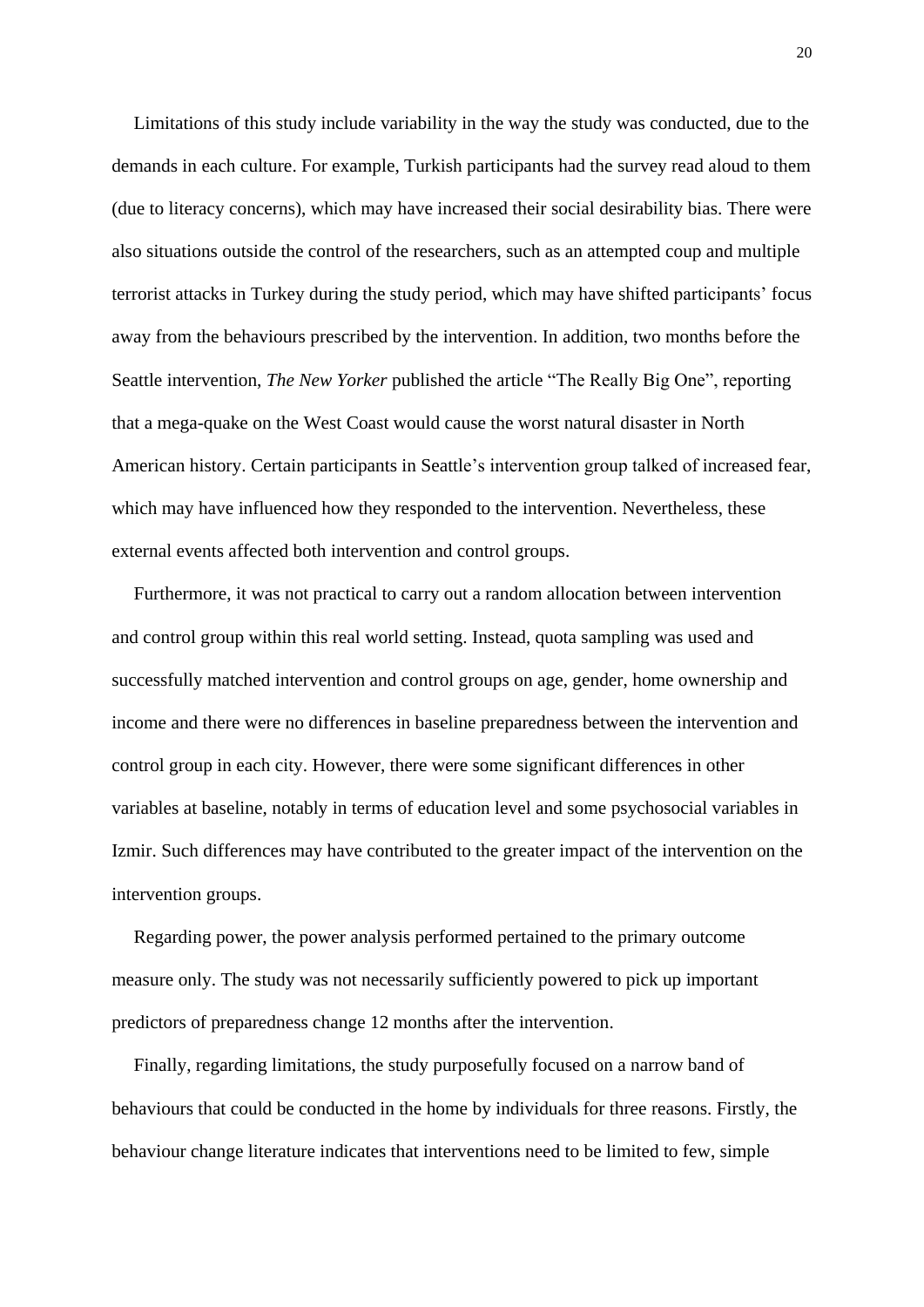behaviours in order to glean what might be driving the change<sup>67</sup>. Secondly, and regarding the choice of the particular narrow band of behaviours, most preparedness interventions directed at individuals focus on survival measures (e.g. having a medical aid kit), planning (e.g., having an emergency plan), knowledge and skills (e.g., first aid), and not on mitigative behaviours that increase the chances of surviving, such as securing items in the household. Some argue that it is these mitigative behaviours that often save people from injury/death, especially in developing countries where homes may not be built with a rigorous seismic code<sup>68</sup>. Furthermore, none of the chosen mitigative measures had previously been examined in systematically evaluated interventions and all can be done relatively easily by the householder, as opposed to certain structural preparedness behaviours that often lie beyond the control of the householder, like retrofitting.

However, despite these limitations, the *fix-it* intervention had a significant impact on preparedness behaviour across cultures and it significantly improved *earthquake* and *fire preparedness* even in Izmir, where participants reported high levels of fatalism, distrust and perceived corruption and tended to be renters rather than homeowners.

In conclusion, *fix-it* has proven to be an effective community intervention to improve multi-hazard preparedness in two different cultures and to sustain the effect one year after the intervention, demonstrating the value of a face-to-face, rather than digital, intervention and a theory-based design. As the first cross-cultural, multi-hazard intervention study for hazard preparedness to be formally evaluated longitudinally and observationally, this study aims to enhance the evidence-base on natural hazard preparedness interventions. It points to the importance of including observational measures in a study, not least because the very act of being observed may have played a role in behaviour change, as seen by the control group improving their preparedness without the intervention workshops. In fact, observation of home preparatory behaviours by an external person may be a way to roll out change in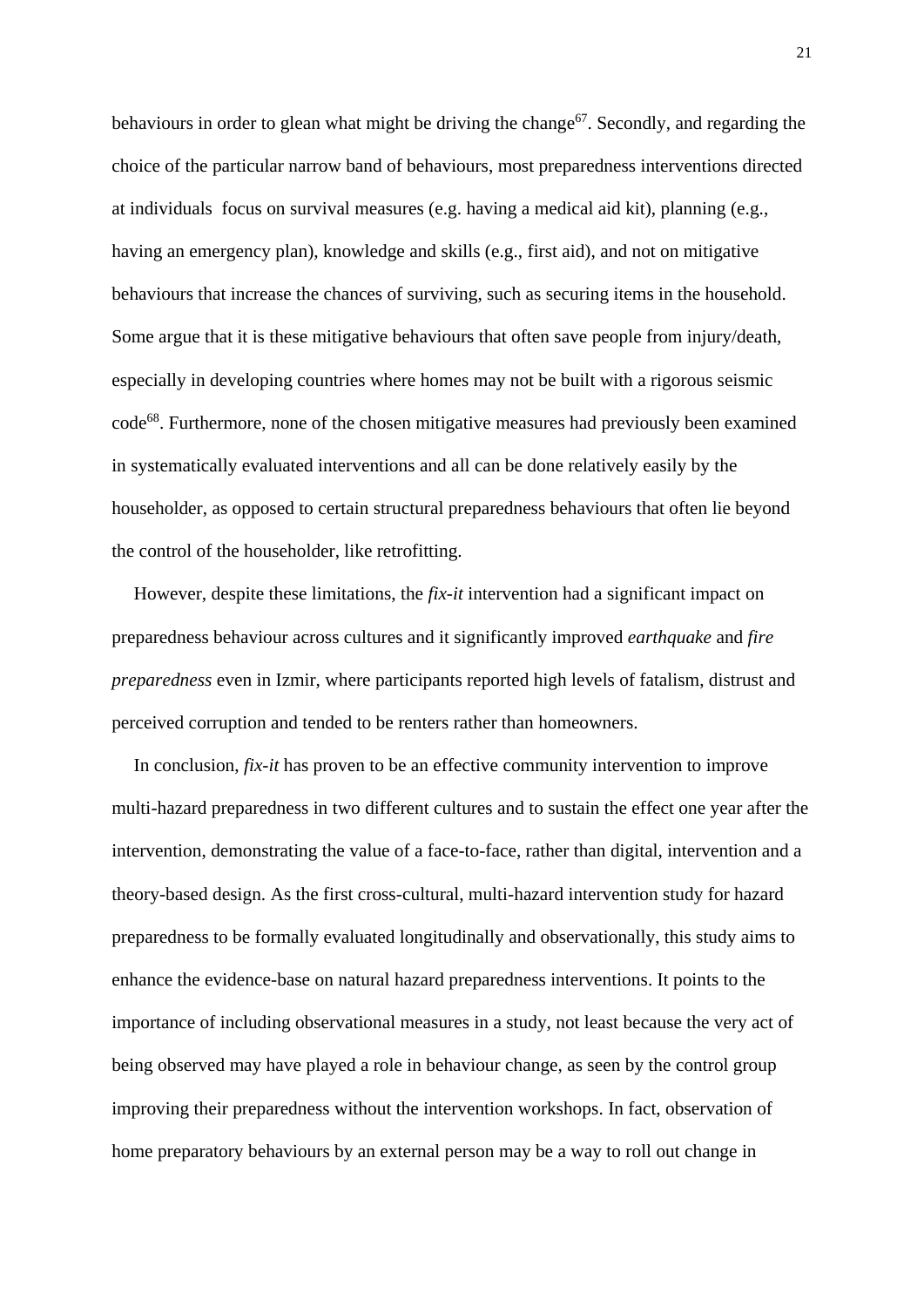preparatory behaviour to a wider segment of the population. The successful efforts to conduct smoke alarm canvassing in the fire domain in the US could be extended to the host of home preparedness behaviours relevant to other natural hazards. Furthermore, the study confirms the same two drivers of change in two diverse cultures: outcome expectancy and home ownership. These appear to be universally important determinants of natural hazard behaviour change. Thus, the *fix-it,* multi-hazard intervention and principles underpinning it can be rolled out to further communities in order to decrease the major loss of life and injury wrought by natural hazards globally.

## **Methods**

The *fix-it* intervention was conducted in Seattle in September 2015, with a 12-month follow-up assessment conducted in September 2016. In Izmir, the intervention was conducted in May/June 2016, with the 12-month follow-up assessment conducted in May/June 2017. One week and three-month follow-up assessments were also conducted, with results available in the Supplementary Information section (see Supplementary Figure 1). In this paper, only the longitudinal (12-month) results are reported.

## **Study design**

This paper describes a cross-cultural, quasi-experimental, controlled intervention study, with a longitudinal, pretest-posttest design. The intervention group in the targeted communities in Seattle and Izmir received a face-to-face intervention on earthquake and home fire preparedness. Control groups did not receive the intervention but completed all assessments. Data collection was performed blind to the conditions of the experiments.

## **Area Selection and Group Allocation**

Seattle and Izmir were chosen as both cities are located in highly seismic areas, are coastal with the concomitant risk of tsunami and have not endured a highly damaging earthquake in recent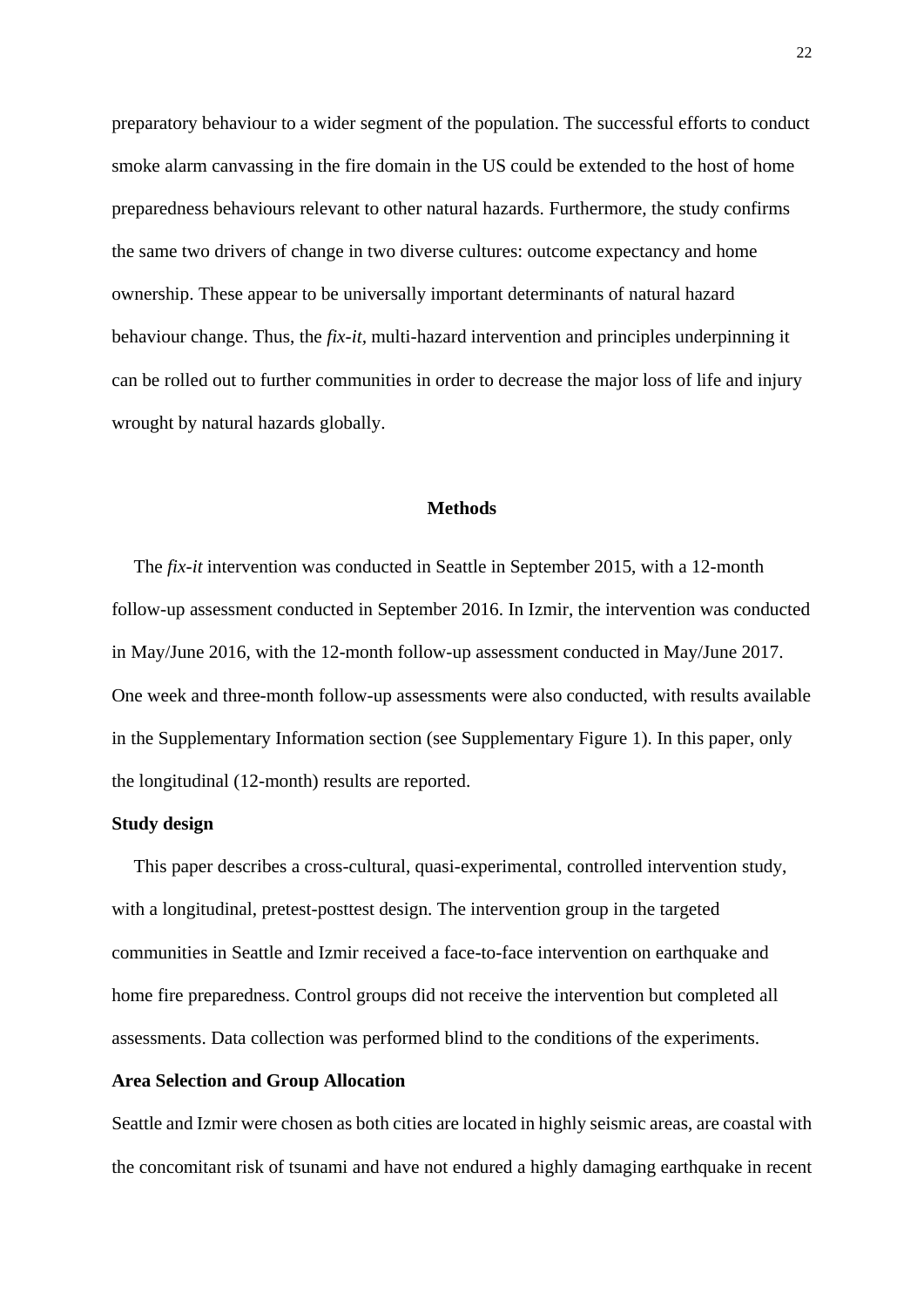decades <sup>5</sup>. They are also very different cultures, encompassing both the developing and developed world. The intervention targeted particular, existing communities as sense of community (feelings of belonging/attachment to people and places, Paton, 2000) and community participation have been found to be variables that affect preparedness and adoption of mitigation measures 69,70. Consequently, in each city, one geographical area representative of the census population of each city was allocated to be the intervention group and the *fix-it* intervention was conducted there. A geographically separate, equally large area, matched by sociodemographic characteristics, served as the field for those in the control condition. This is a quasi-randomized design in that the areas from which the control and intervention groups were taken in each culture were not only matched but also randomly assigned to being either the control or the intervention area. Areas were selected and mapped with the help of GIS (geographic information systems) specialists in the team.

## **Recruitment and Sample**

Sample size was determined by a power analysis. In order to perform a two-group comparison of the primary outcome, an observational measure of earthquake and fire preparedness, with a standard alpha of 0.05, 64 individuals per group (128 individuals per city) provides 80% power to detect a significant difference of 5% between the intervention group and the control group, in a two-tailed analysis.

Recruitment agencies from each city were hired to recruit quota samples, one adult representative per household based on demographics that could influence preparedness (see Supplementary Methods); they were requested to obtain a total of 100 participants for the intervention and 100 for the control group in each city. Participants and recruitment agency members were blind to group allocation. After completion of the baseline assessments, participants in the intervention group attended two *fix-it* intervention workshops. Those in the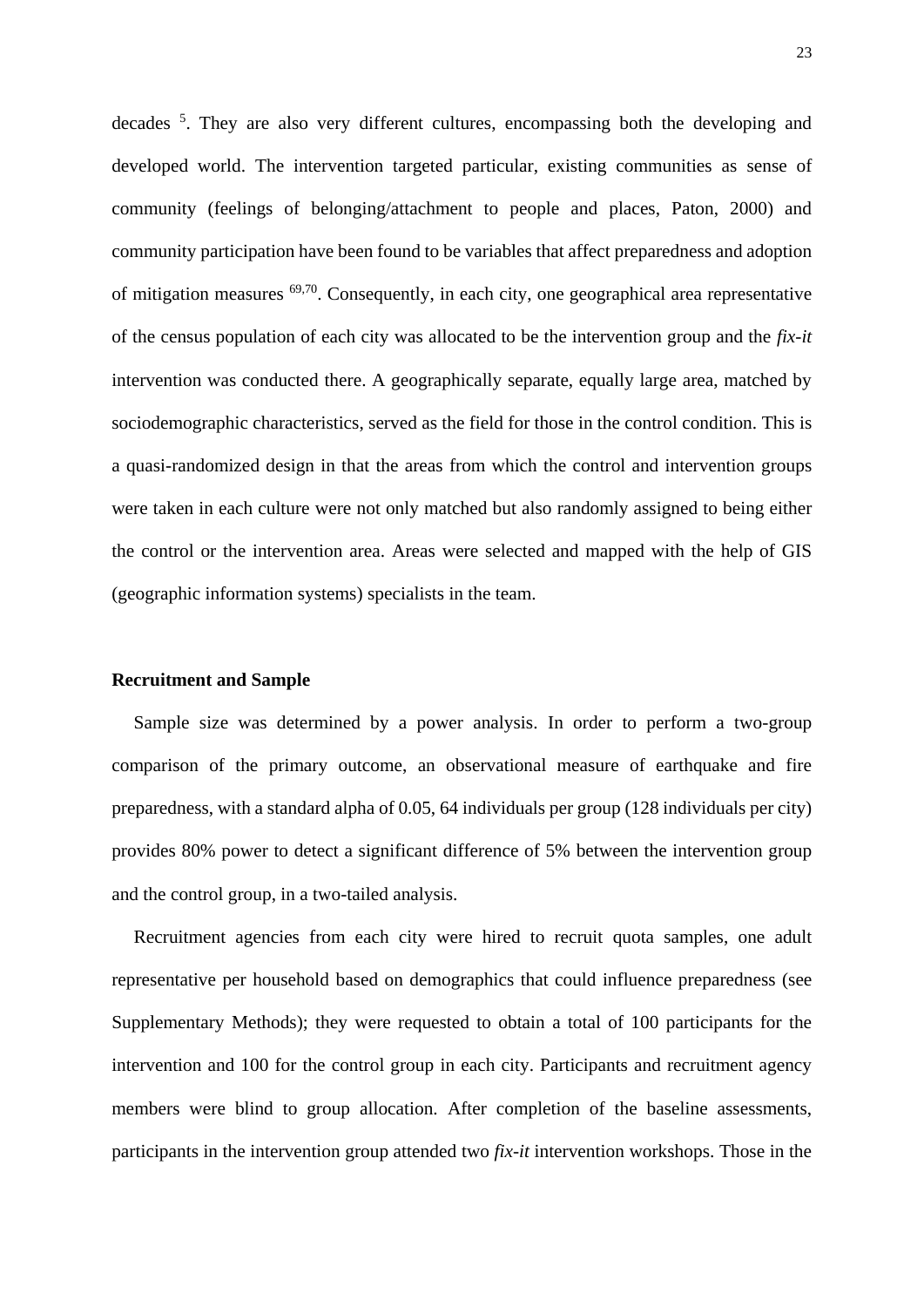control group did not receive the workshops. When each of the assessments were completed (baseline, one-week, three months and one-year after intervention) participants (control and intervention groups) received their respective incentives for participation.

The sample in Seattle one week after the intervention consisted of 157 people (85 intervention and 72 control group), which decreased after 12 months to 127 (66 in the intervention and 61 in the control group). In Izmir, 191 adults completed the post-assessment (90 in the intervention and 101 in the control group), dropping to 134 (67 in each group) 12 months after the intervention. The sample recruited in both cities consisted of resident adults aged 18-80. Seattle's participants had a mean age of 50 (SD=13). The majority of the Seattle participants were female (61%), Caucasian (76%), Christian (48%), married or living with their partner (54%), and homeowners (69%). More than half of the sample reported being employed (69%). In Izmir, the mean age was  $42$  (SD= 14) with a majority of female residents (55%), of Turkish ethnicity (77%), Muslim (92%), married or living with their partner (55%), and home renters (68%).

## **Measures**

Each assessment (at baseline, one week, three months and 12 months after the intervention) consisted of a 25-minute self-report survey and observational checklist administered to participants in both intervention and control groups in the two cities in their homes. To access all study materials and measures please see the protocol paper<sup>44</sup>. The checklist, which includes both earthquake and fire preparedness items, was filled out by a member of the recruitment agency as they visually checked to see if each measure had been implemented or not. Thus, the checklist constitutes the observational measure of the study: the main outcome measure to assess *overall, earthquake*, and *fire preparedness*. An *overall*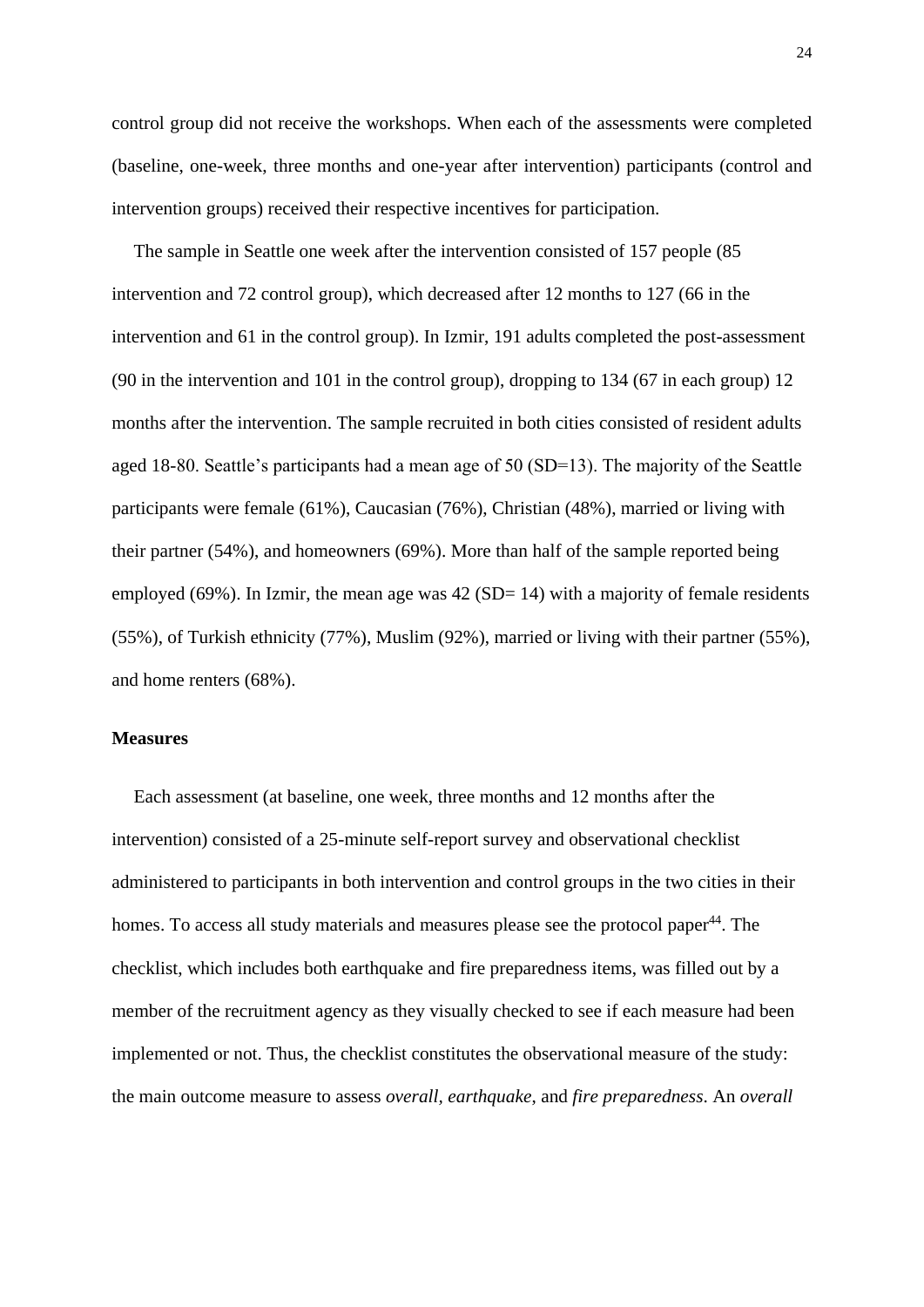*preparedness* score, comprising earthquake and fire items, was calculated to provide a measure for multi-hazard preparedness.

Cultural sensitivity did not allow assessments to be conducted in identical ways in both cities. While in Seattle the self-report surveys were conducted online at baseline and subsequently on paper (due to agency problems with their server), Turkish participants, due to instances of illiteracy, had the survey read aloud to them by a member of the recruitment agency. All materials - the survey, the observational checklist and informed consent forms were translated from English to Turkish and then back translated by Turkish researchers who were bilingual and trained by the first author.

#### **Statistical Analysis**

SPSS statistical software package version 20 was used for conducting the statistical analyses. Stata SE version 15 was used to calculate effect size confidence intervals. Where applicable, all tests were two-tailed. Outcome variables in linear models approximately followed Normal distributions, based on visual inspection. Behaviour change was assessed by comparing the observational checklists from before and one year following the intervention.

To explore between group and between location differences at baseline,  $\chi^2$ - and t-tests were used. The primary outcome measure was *overall preparedness*, with secondary analyses of *earthquake* and *fire preparedness*. Behaviour change was analysed using a 2 (experimental  $\gamma$ group) × 2 (location) ANOVA, including a group×location interaction term. Correlations were carried out to evaluate relationships between self-report and observational preparedness measures to determine the extent of agreement between them. Regression analyses were conducted to model baseline preparedness and change in preparedness. These analyses included the predictor variables *earthquake and fire critical awareness*, *self-efficacy, outcome expectancy, fatalism, collective efficacy, earthquake anxiety, empowerment, trust and corruption*, all measured at the four time points, location and interaction terms (created by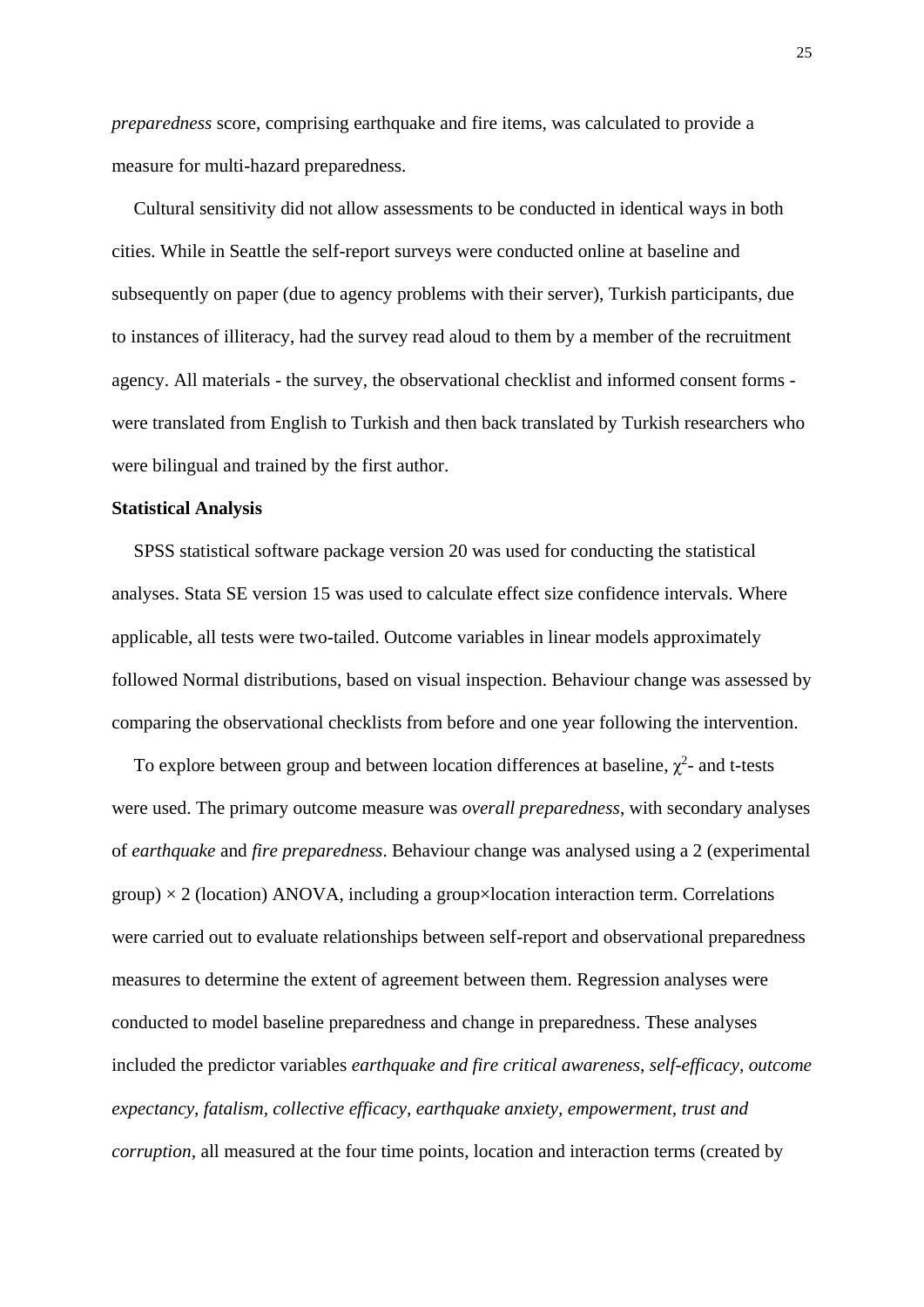multiplying a location dummy variable by the predictor variables). Interrater reliability on the first 5% of the observational checklists in each of the cities, using two independent raters, produced satisfactory results (Seattle  $\kappa = 0.65$ ; Izmir  $\kappa = 0.64$ ). Following this, recruitment agency staff were trained further to observe the items with more consistency and accuracy.

## **Consent and Ethical Approval**

Informed written consent was obtained from each participant, before the baseline assessments, by a member of the recruitment agencies. Ethical approval was obtained from the UCL Ethics Committee, Ethics Project ID Number: 1392/001. In addition, supplementary approval was needed from the Middle East Technical University (METU) Human Subjects Ethics Committee (Protocol number: 2016-SOS-051), as well as from the Izmir government (ID number: 61736526 - 051.08-207/146).

## **Data Availability**

The data that support the findings of this study are available from the corresponding author upon request. These anonymised data will be held indefinitely. They will be held in SPSS Portal format. They will be accompanied by metadata on the study and a data dictionary describing the variables.

#### References

<sup>1</sup> Gencer, E. A. in *The Interplay between Urban Development, Vulnerability, and Risk Management* 7-43 (Springer, 2013).

<sup>2</sup> ISDR, U. & OCHA, U. Disaster preparedness for effective response: guidance and indicator package for implementing priority five of the Hyogo Framework. *United Nations, New York, Geneva* (2008).

<sup>3</sup> Hampel, A., Hetzel, R. & Maniatis, G. Response of faults to climate-driven changes in ice and water volumes on Earth's surface. *Philosophical Transactions of the Royal Society of London A: Mathematical, Physical and Engineering Sciences* **368**, 2501-2517 (2010).

<sup>4</sup> WHO. Risk reduction and emergency preparedness: WHO six-year strategy for the health sector and community capacity development. (2007).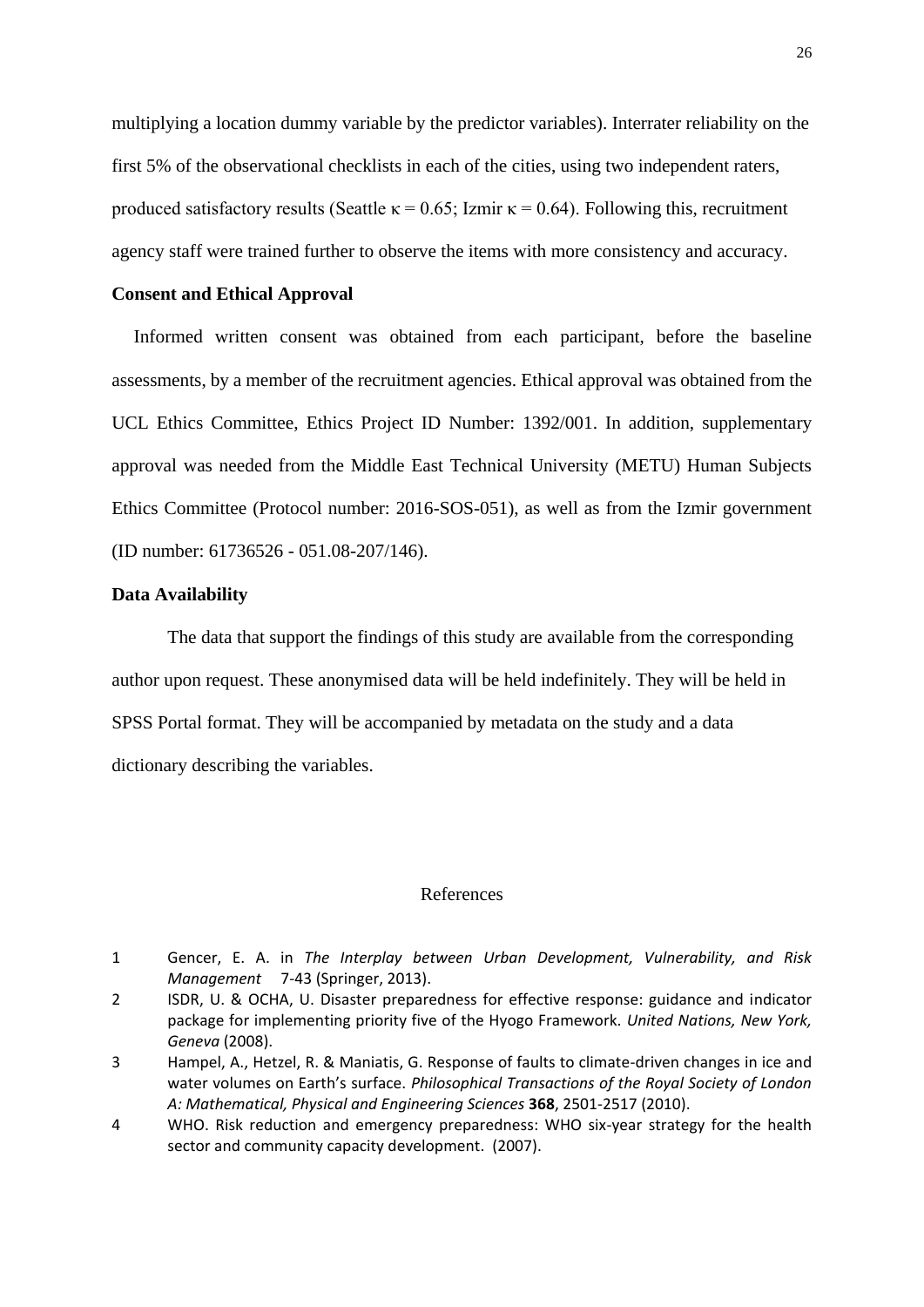- 5 Joffe, H., Rossetto, T., Solberg, C. & O'Connor, C. Social representations of earthquakes: A study of people living in three highly seismic areas. *Earthquake Spectra* **29**, 367-397 (2013).
- 6 Ballantyne, M., Paton, D., Johnston, D., Kozuch, M. & Daly, M. Information on Volcanic and Earthquake Hazards: The Impact on Awareness and Preparation. ( Institute of Geological and Nuclear Sciences Limited Science Report Wellington, 2000).
- 7 Duval, T. S. & Mulilis, J. P. A Person‐Relative‐to‐Event (PrE) approach to negative threat appeals and earthquake preparedness: A field study. *Journal of applied social psychology* **29**, 495-516 (1999).
- 8 McClure, J., Walkey, F. & Allen, M. When earthquake damage is seen as preventable: Attributions, locus of control and attitudes to risk. *Applied Psychology* **48**, 239-256 (1999).
- 9 Internal Displacement Monitoring Centre, I. Global Estimates 2015: People Displaced by Disasters. (2015).
- 10 Lindell, M. & Whitney, D. Correlates of Household Seismic Hazard Adjustment Adoption. *Risk Analysis* **20**, 13-26, doi:10.1111/0272-4332.00002 (2000).
- 11 Kirschenbaum, A. Preparing for the inevitable: environmental risk perceptions and disaster preparedness. *International Journal of Mass Emergencies and Disasters* **23**, 97 (2005).
- 12 Mulilis, J., Duval, T. & Lippa, R. The effects of a large destructive local earthquake on earthquake preparedness as assessed by an earthquake preparedness scale. *Natural hazards* **3**, 357-371 (1990).
- 13 Turner, R. H., Nigg, J. M. & Paz, D. H. *Waiting for disaster: Earthquake watch in California*. (Univ of California Press, 1986).
- 14 Nguyen, L. H., Shen, H., Ershoff, D., Afifi, A. A. & Bourque, L. B. Exploring the causal relationship between exposure to the 1994 Northridge earthquake and pre-and post-earthquake preparedness activities. *Earthquake spectra* **22**, 569-587 (2006).
- 15 Paton, D. & Johnston, D. M. The Christchurch earthquake: Integrating perspectives from diverse disciplines. *International Journal of Disaster Risk Reduction* (2015).
- 16 Verrucci, E. *et al.* Digital engagement methods for earthquake and fire preparedness: a review. *Natural Hazards* **83**, 1583-1604 (2016).
- 17 Scawthorn, C., Schneider, P. J. & Schauer, B. A. Natural hazards—The multihazard approach. *Natural Hazards Review* **7**, 39-39 (2006).
- 18 Rodin, J. *The resilience dividend: being strong in a world where things go wrong*. (PublicAffairs, 2014).
- 19 Scawthorn, C., O'Rourke, T. & Blackburn, F. The 1906 San Francisco earthquake and fire— Enduring lessons for fire protection and water supply. *Earthquake Spectra* **22**, 135-158 (2006).
- 20 Perez-Fuentes, G., Verrucci, E. & Joffe, H. in *2nd International Conference on Dynamics of Disasters, Kalamata, June 29-July 2, 2015* (ed Springer) ( In 'Dynamics of Disasters', Springer., Greece, 2015).
- 21 Sorensen, J. H. & Mileti, D. S. Programs that encourage the adoption of precautions against natural hazards: Review and evaluation. (1987).
- 22 Mulilis, J. & Lippa, R. Behavioral change in earthquake preparedness due to negative threat appeals: A test of protection motivation theory. *Journal of Applied Social Psychology* **20**, 619- 638 (1990).
- 23 Mulilis, J. P. & Duval, T. S. Negative threat appeals and earthquake preparedness: a personrelative‐to‐event (PrE) model of coping with Threat. *Journal of applied social psychology* **25**, 1319-1339 (1995).
- 24 Eisenman, D. P. *et al.* Improving Latino disaster preparedness using social networks. *American journal of preventive medicine* **37**, 512-517 (2009).
- 25 Glik, D. C., Eisenman, D. P., Zhou, Q., Tseng, C. H. & Asch, S. M. Using the Precaution Adoption Process model to describe a disaster preparedness intervention among low-income Latinos. *Health education research* **29**, 272-283 (2014).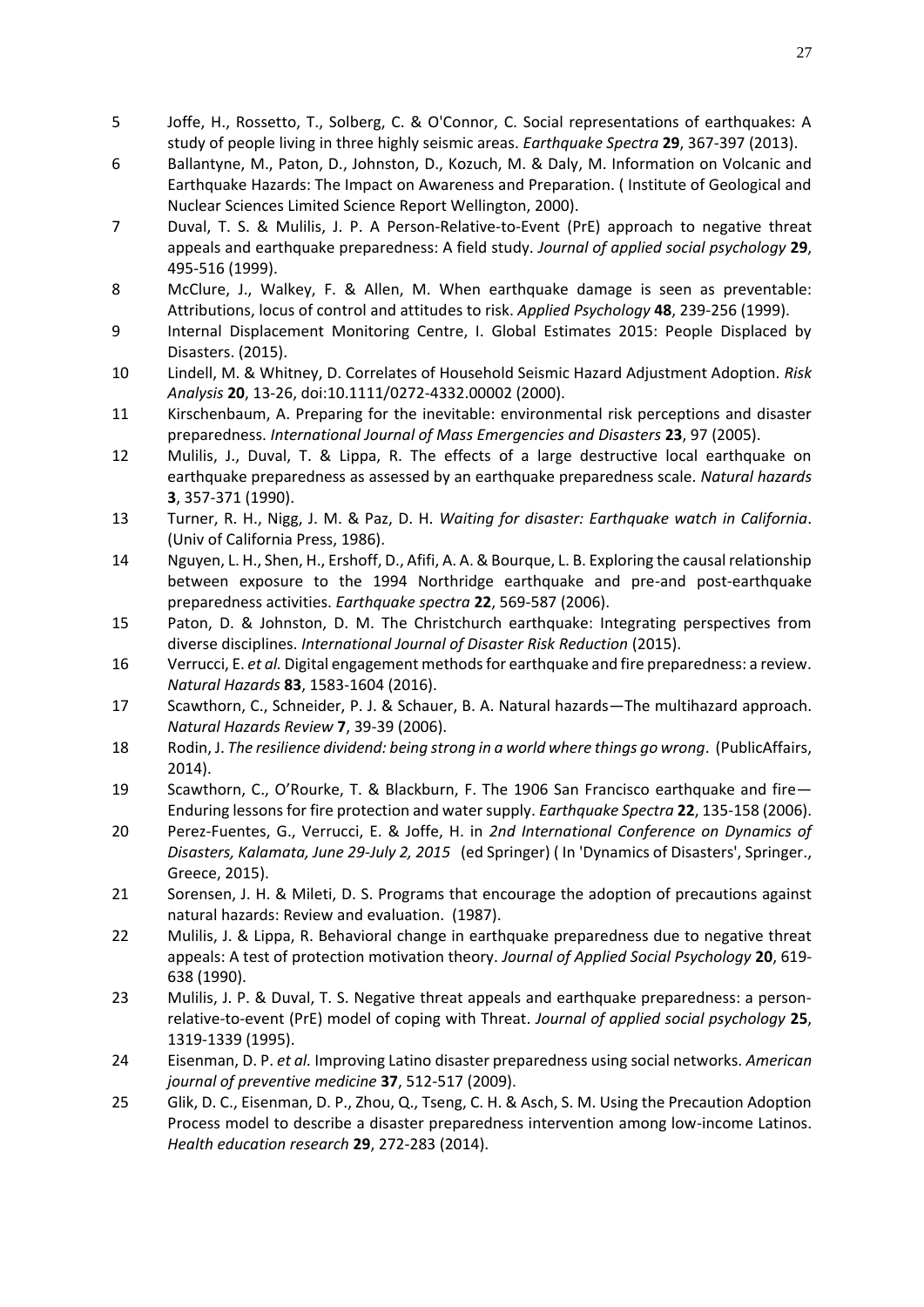- 26 McDonald, E., Gielen, A., Sleet, D. & DiClement, R. House fires and other unintentional home injuries. *Injury and violence prevention: behavioral science theories, methods, and applications*, 274-296 (2006).
- 27 Ta, V. M., Frattaroli, S., Bergen, G. & Gielen, A. C. Evaluated community fire safety interventions in the United States: a review of current literature. *Journal of community health* **31**, 176-197 (2006).
- 28 Mallonee, S. *et al.* Surveillance and prevention of residential-fire injuries. *New England journal of medicine* **335**, 27-31 (1996).
- 29 Douglas, M. R., Mallonee, S. & Istre, G. R. Comparison of community based smoke detector distribution methods in an urban community. *Injury Prevention* **4**, 28-32 (1998).
- 30 Miller, T. R. *et al.* Increasing smoke alarm operability through theory-based health education: a randomised trial. *Journal of epidemiology and community health* **68**, 1168-1174 (2014).
- 31 Dodou, D. & de Winter, J. C. Social desirability is the same in offline, online, and paper surveys: A meta-analysis. *Computers in Human Behavior* **36**, 487-495 (2014).
- 32 Elgin, K. G. Istanbul Seismic Risk Mitigation and Emergency Preparedness Project (ISMEP). *Improving the Seismic Performance of Existing Buildings and Other Structures*, 1129-1140 (2009).
- 33 Karanci, N., Aksit, B. & Dirik, G. Impact of a community disaster awareness training program in Turkey: Does it influence hazard-related cognitions and preparedness behaviors. *Social Behavior and Personality: an international journal* **33**, 243-258 (2005).
- 34 Morrissey, S. A. & Reser, J. P. Evaluating the effectiveness of psychological preparedness advice in community cyclone preparedness materials. (2003).
- 35 Ronan, K. R. & Johnston, D. M. Hazards education for youth: A quasi‐experimental investigation. *Risk analysis* **23**, 1009-1020 (2003).
- 36 Hofstede, G. Culture's recent consequences: Using dimension scores in theory and research. *International Journal of cross cultural management* **1**, 11-17 (2001).
- 37 Hofstede, G. Dimensionalizing cultures: The Hofstede model in context. *Online readings in psychology and culture* **2**, 8 (2011).
- 38 Triandis, H. C. *Individualism and collectivism*. (Routledge, 2018).
- 39 Joffe, H. & Staerklé, C. The centrality of the self-control ethos in Western aspersions regarding outgroups: A social representational approach to stereotype content. *Culture & Psychology* **13**, 395-418 (2007).
- 40 Eiser, R. *et al.* Risk interpretation and action: A conceptual framework for responses to natural hazards. *International Journal of Disaster Risk Reduction* **1**, 5-16 (2012).
- 41 Palm, R. & Carroll, J. *Illusions of safety: Culture and earthquake hazard response in California and Japan*. (Westview Press, 1998).
- 42 Paton, D., Smith, L., Johnston, D., Johnston, M. & Ronan, K. *Developing a model to predict the adoption of natural hazard risk reduction and preparatory adjustments*. (Earthquake Commission, 2003).
- 43 Paton, D., Smith, L. & Johnston, D. When good intentions turn bad: promoting natural hazard preparedness. *Australian Journal of Emergency Management, The* **20**, 25 (2005).
- 44 Joffe, H., Perez-Fuentes, G., Potts, H. W. & Rossetto, T. How to increase earthquake and home fire preparedness: the fix-it intervention. *Natural Hazards* **84**, 1943-1965 (2016).
- 45 Russell, L. A., Goltz, J. D. & Bourque, L. B. Preparedness and Hazard Mitigation Actions before and after 2 Earthquakes. *Environment and Behavior* **27**, 744-770, doi:Doi 10.1177/0013916595276002 (1995).
- 46 Spittal, M. J., Walkey, F. H., McClure, J., Siegert, R. J. & Ballantyne, K. E. The Earthquake Readiness Scale: The development of a valid and reliable unifactorial measure. *Natural Hazards* **39**, 15-29, doi:10.1007/s11069-005-2369-9 (2006).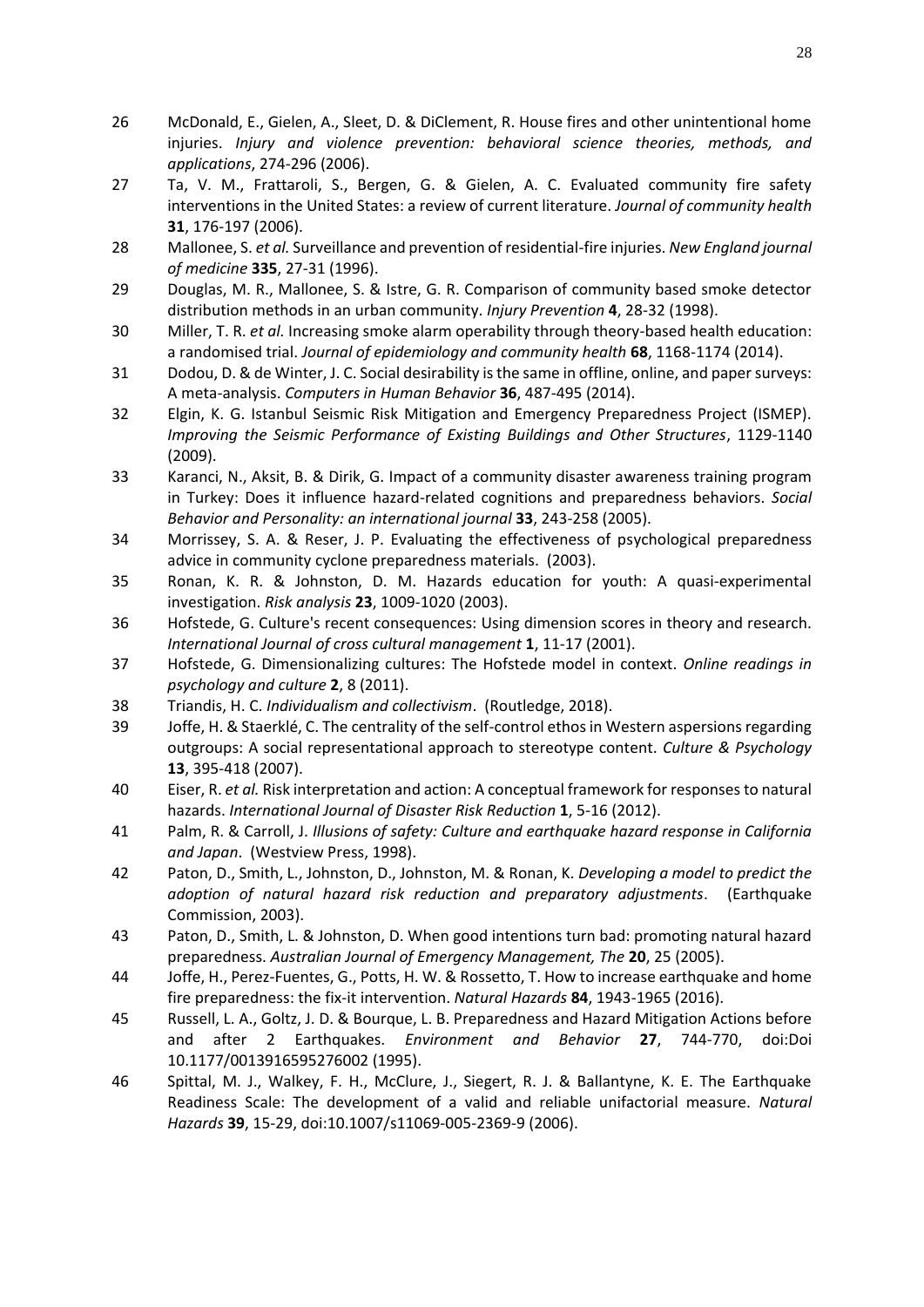- 47 Michie, S., Van Stralen, M. M. & West, R. The behaviour change wheel: a new method for characterising and designing behaviour change interventions. *Implementation Science* **6**, 42 (2011).
- 48 Paton, D., Okada, N. & Sagala, S. Understanding preparedness for natural hazards: Cross cultural comparison. *IDRiM Journal* **3**, 18-35 (2013).
- 49 Lindell, M. & Perry, R. Household adjustment to earthquake hazard: A review of research. *Environment and behavior* **32**, 461-501 (2000).
- 50 Mileti, D. S. & Darlington, J. D. The role of searching in shaping reactions to earthquake risk information. *Social Problems* **44**, 89-103 (1997).
- 51 Slovic, P. *The feeling of risk: New perspectives on risk perception*. (Routledge, 2010).
- 52 Cohen, J. Statistical power analysis for the behavioural sciences New York. *NY Acad* (1988).
- 53 Inspections, S. D. o. C. a. *Smoke and Carbon Monoxide Alarms in Residences and Family Home Day Care* [<http://www.seattle.gov/DPD/Publications/CAM/cam317.pdf>](http://www.seattle.gov/DPD/Publications/CAM/cam317.pdf) (2014).
- 54 World Health Organization. Behaviour change strategies and health: the role of health systems. *WHO: Tbilisi, Georgia, USA* (2008).
- 55 McConway K, J. H., Scott EM, Spiegelhalter D, Walton H. Measurement and Communication of Health Risks from Pollution', in Annual Report of the Chief Medical Officer on Pollution, 2018. (2018).
- 56 *Smoke detection devices in dwelling units*, [<http://apps.leg.wa.gov/rcw/default.aspx?cite=43.44.110>](http://apps.leg.wa.gov/rcw/default.aspx?cite=43.44.110) (1995).
- 57 Adair, J. G. The Hawthorne effect: a reconsideration of the methodological artifact. *Journal of applied psychology* **69**, 334 (1984).
- 58 McClure, J., Sutton, R. M. & Wilson, M. How information about building design influences causal attributions for earthquake damage. *Asian Journal of Social Psychology* **10**, 233-242 (2007).
- 59 Heller, K., Alexander, D. B., Gatz, M., Knight, B. G. & Rose, T. Social and personal factors as predictors of earthquake preparation: the role of support provision, network discussion, negative affect, age, and education1. *Journal of Applied Social Psychology* **35**, 399-422 (2005).
- 60 Abraham, C., Sheeran, P. & Johnston, M. From health beliefs to self-regulation: Theoretical advances in the psychology of action control. *Psychology and Health* **13**, 569-591 (1998).
- 61 Bennett, P. *Psychology and health promotion*. (McGraw-Hill Education (UK), 1997).
- 62 Rubin, G. J., Potts, H. & Michie, S. The impact of communications about swine flu (influenza A H1N1v) on public responses to the outbreak: results from 36 national telephone surveys in the UK. *Health Technology Assessment* **14**, 183-266 (2010).
- 63 Williams, D. M., Anderson, E. S. & Winett, R. A. A review of the outcome expectancy construct in physical activity research. *Annals of Behavioral Medicine* **29**, 70-79 (2005).
- 64 Groff, S., Holroyd‐Leduc, J., White, D. & Bultz, B. D. Examining the sustainability of Screening for Distress, the sixth vital sign, in two outpatient oncology clinics: A mixed-methods study. *Psycho‐Oncology* **27**, 141-147 (2018).
- 65 Thomas, D. S., Phillips, B.D., Lovekamp, W.E. and Fothergill, A. Social vulnerability to disasters. London: Taylor & Francis. (2013).
- 66 Paton, D., Bajek, R., Okada, N. & McIvor, D. Predicting community earthquake preparedness: a cross-cultural comparison of Japan and New Zealand. *Natural Hazards* **54**, 765-781 (2010).
- 67 Michie, S., Atkins, L. & West, R. *The behaviour change wheel : a guide to designing Interventions*. (Silverback, 2014).
- 68 Paton, D., Anderson, E., Becker, J., & Petersen, J. . Developing a comprehensive model of hazard preparedness: lessons from the Christchurch earthquake. *International Journal of Disaster Risk Reduction* **14**, 37-45 (2015).
- 69 Bishop, B., Paton, D., Syme, G. & Nancarrow, B. Coping with environmental degradation: Salination as a community stressor. *Network* **12**, 1-15 (2000).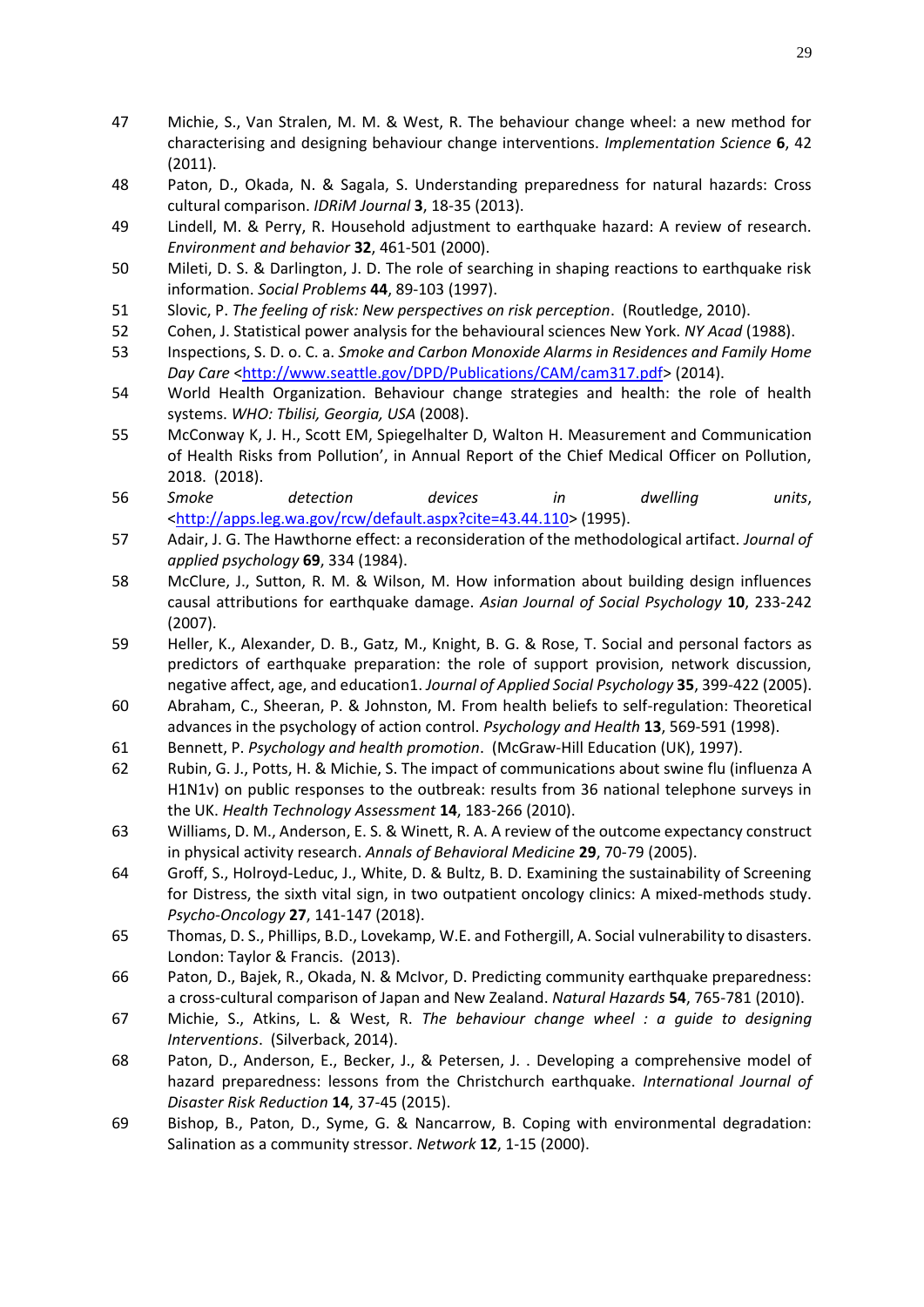- 70 Paton, D. Emergency Planning: Integrating community development, community resilience and hazard mitigation. *Journal of the american society of Professional emergency Managers* **7**, 109-118 (2000).
- 71 Riggs, M. L. & Knight, P. A. The impact of perceived group success-failure on motivational beliefs and attitudes: a causal model. *Journal of Applied Psychology* **79**, 755 (1994).
- 72 Dalton, J. H., Elias, M. J. & Wandersman, A. Community psychology. *Wadsworth, Belmont, CA* (2001).
- 73 Speer, P. W. & Peterson, N. A. Psychometric properties of an empowerment scale: Testing cognitive, emotional, and behavioral domains. *Social Work Research* **24**, 109-118 (2000).

## **Acknowledgements**

This study was funded by the EPSRC Challenging Risk grant (ref. EP/F012179/1). The funders had no role in the study design, data collection and analysis, decision to publish or preparation of the manuscript. The authors would like to than Prof. Robert West for his invaluable help in the original design of the study. We would also like to than Muki Haklay, Patrick Rickles and Enrica Verrucci for GIS help with scoping which areas to choose for the study. Finally, thank you to Carlos Molina-Hutt for co-running the Seattle intervention.

## **Competing Interests**

The authors declare no competing interests.

### **Contributions**

HJ had overall responsibility for devising the study, project planning, training of researchers and data write up. HP directed the data analysis and played a major role in the project write up. TR played an overarching role in project planning. CD and EG played a major role in the data collection and running the intervention in Izmir. GP was the key post-doctoral researcher for the duration of the project and played a key role in project planning, running of the intervention in Seattle, data analysis and write up.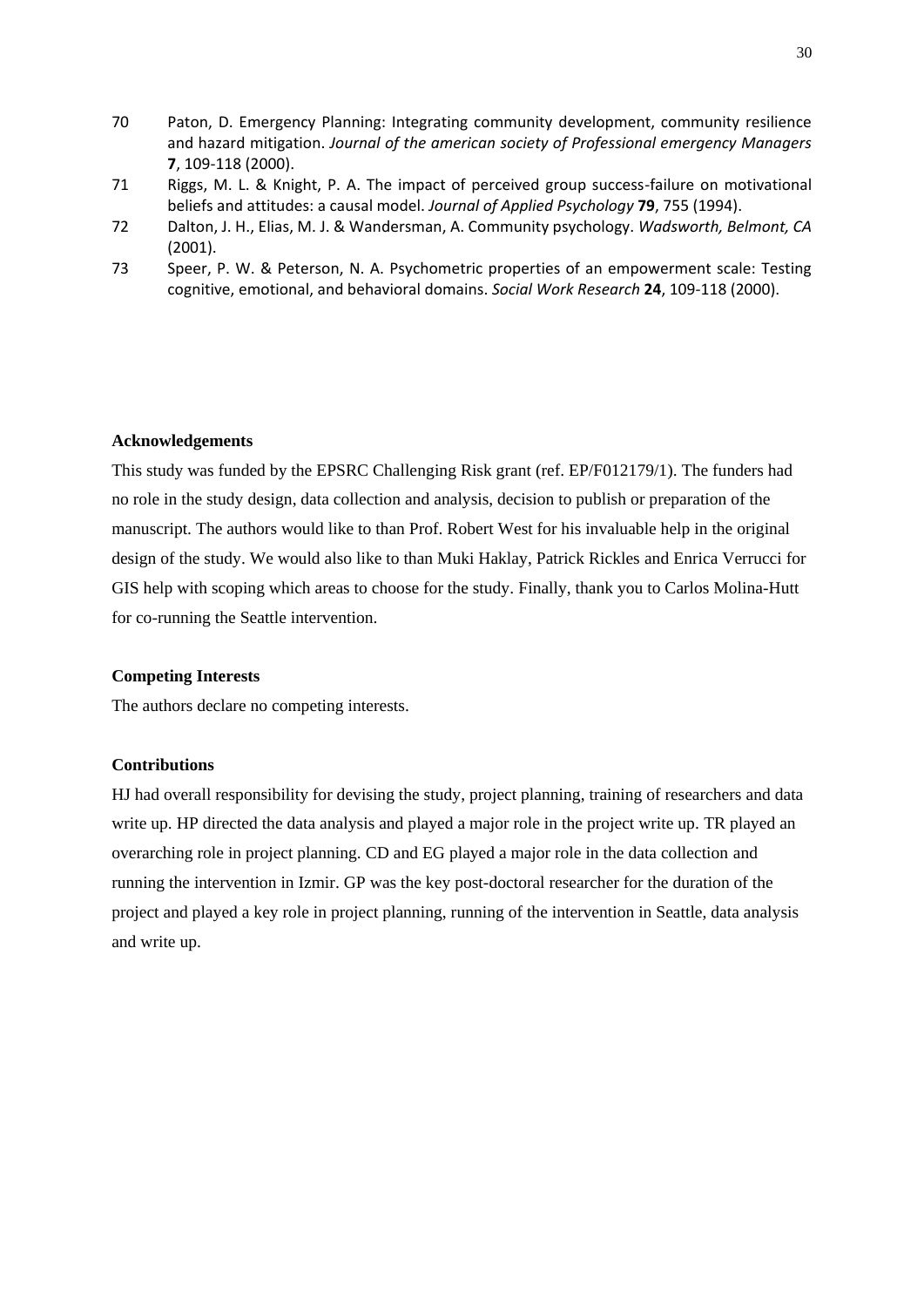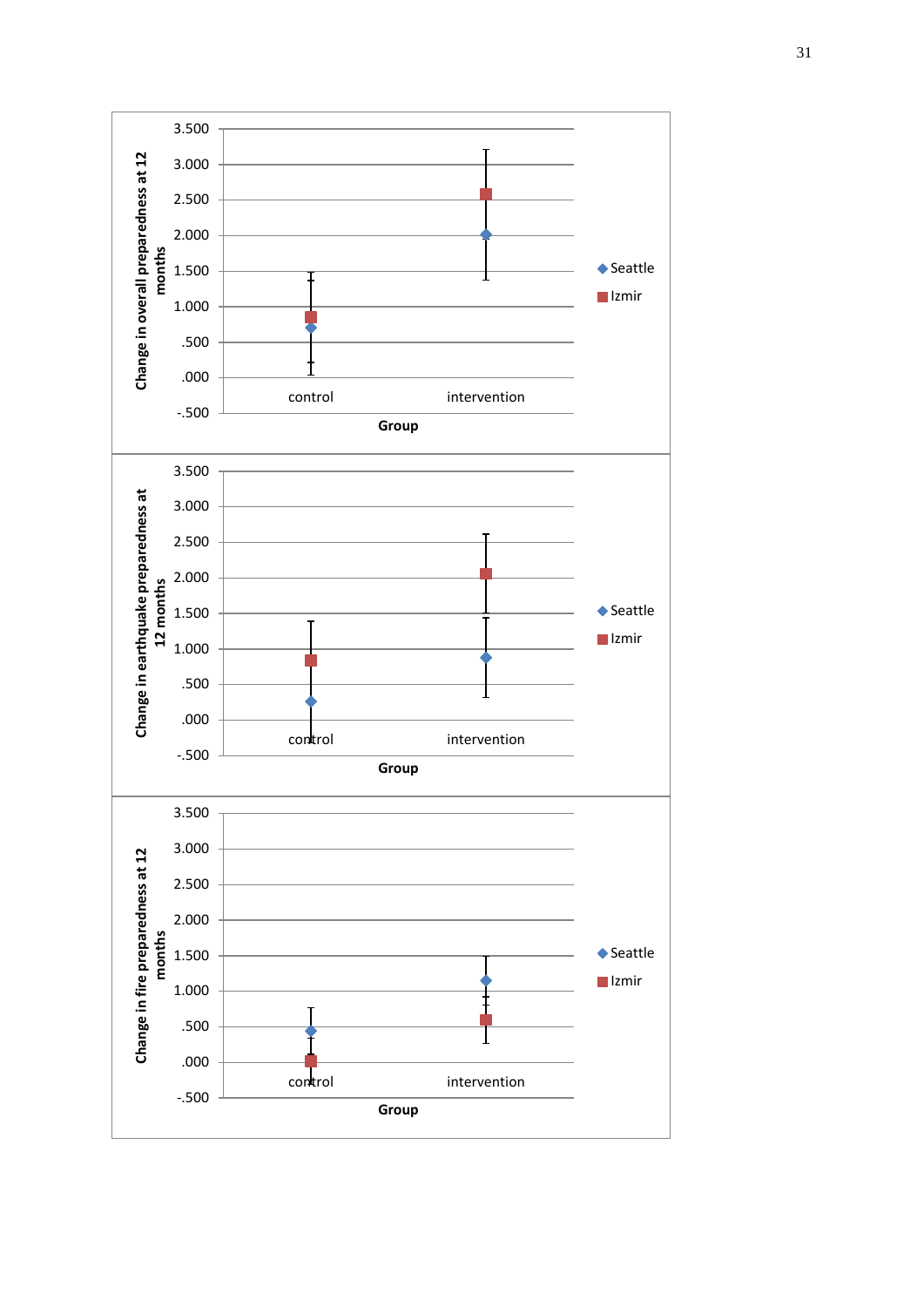Figure 1. Changes in preparedness over time, by experimental group and location. (a) is for overall preparedness, followed by its component parts, (b) earthquake preparedness and (c) fire preparedness. Data are from 66 individuals in the intervention group and 61 in the control group in Seattle, and from 67 individuals in the intervention group and 67 in the control group in Izmir. Changes are from baseline to 12 months and 0 represents no change. Error bars are 95% confidence intervals.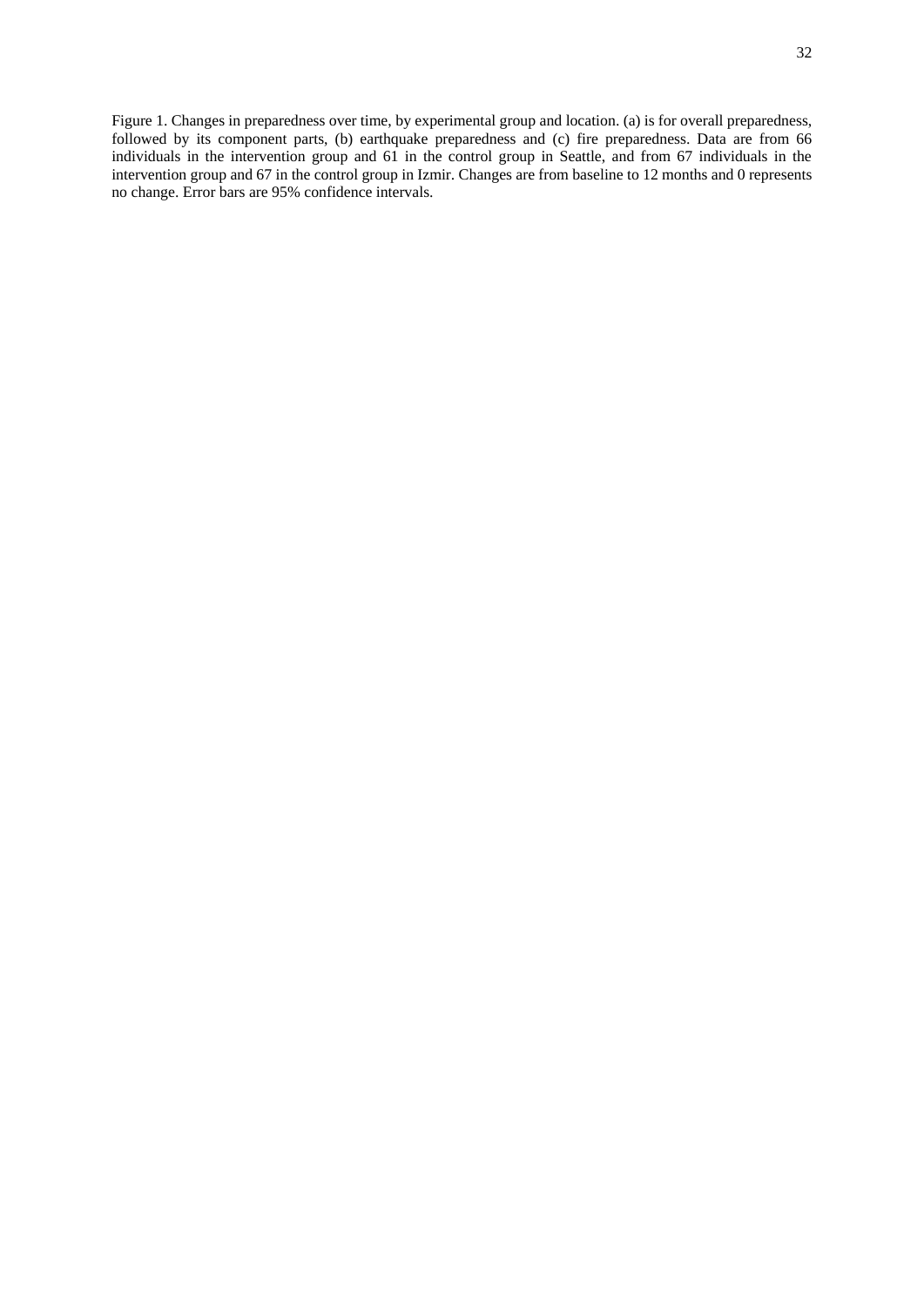| <b>Earthquake Preparedness</b>     |         |                   |         |            |  |
|------------------------------------|---------|-------------------|---------|------------|--|
| Predictors                         | B       | 95% CI            | $\beta$ | $p$ -level |  |
| Fatalism                           | 1.36    | $-0.48, 3.20$     | 0.34    | 0.153      |  |
| Age                                | $-0.09$ | $-0.17, -0.01$    | $-0.53$ | $0.040*$   |  |
| Location <sup>1</sup>              | 0.84    | $-11.98, 13.66$   | 0.15    | 0.897      |  |
| Interaction variables <sup>2</sup> |         |                   |         |            |  |
| Fatalism                           | $-1.18$ | $-2.26, -0.10$    | $-0.75$ | $0.034*$   |  |
| Age                                | 0.08    | 0.04, 0.12        | 0.92    | $0.004*$   |  |
|                                    |         | Fire preparedness |         |            |  |
| Predictors                         | B       | 95% CI            | $\beta$ | $p$ -level |  |
| Corruption                         | $-0.99$ | $-2.03, 0.05$     | $-.04$  | 0.062      |  |
| Age                                | 0.04    | 0.00, 0.08        | 0.40    | $0.025*$   |  |
| Location <sup>1</sup>              | $-4.90$ | $-10.80, 1.00$    | $-1.44$ | 0.105      |  |
| Interaction variables <sup>2</sup> |         |                   |         |            |  |
| Corruption                         | 0.62    | 0.03, 1.21        | 0.73    | $0.041*$   |  |
| Age                                | $-0.02$ | $0.00, -0.04$     | $-0.47$ | $0.037*$   |  |

Table 1. Significant Predictors of Earthquake and Fire Preparedness at Baseline

<sup>1</sup> Location coded as  $1 =$  Seattle,  $2 =$  Izmir

<sup>2</sup> Interaction variables by location

 $* p < .05$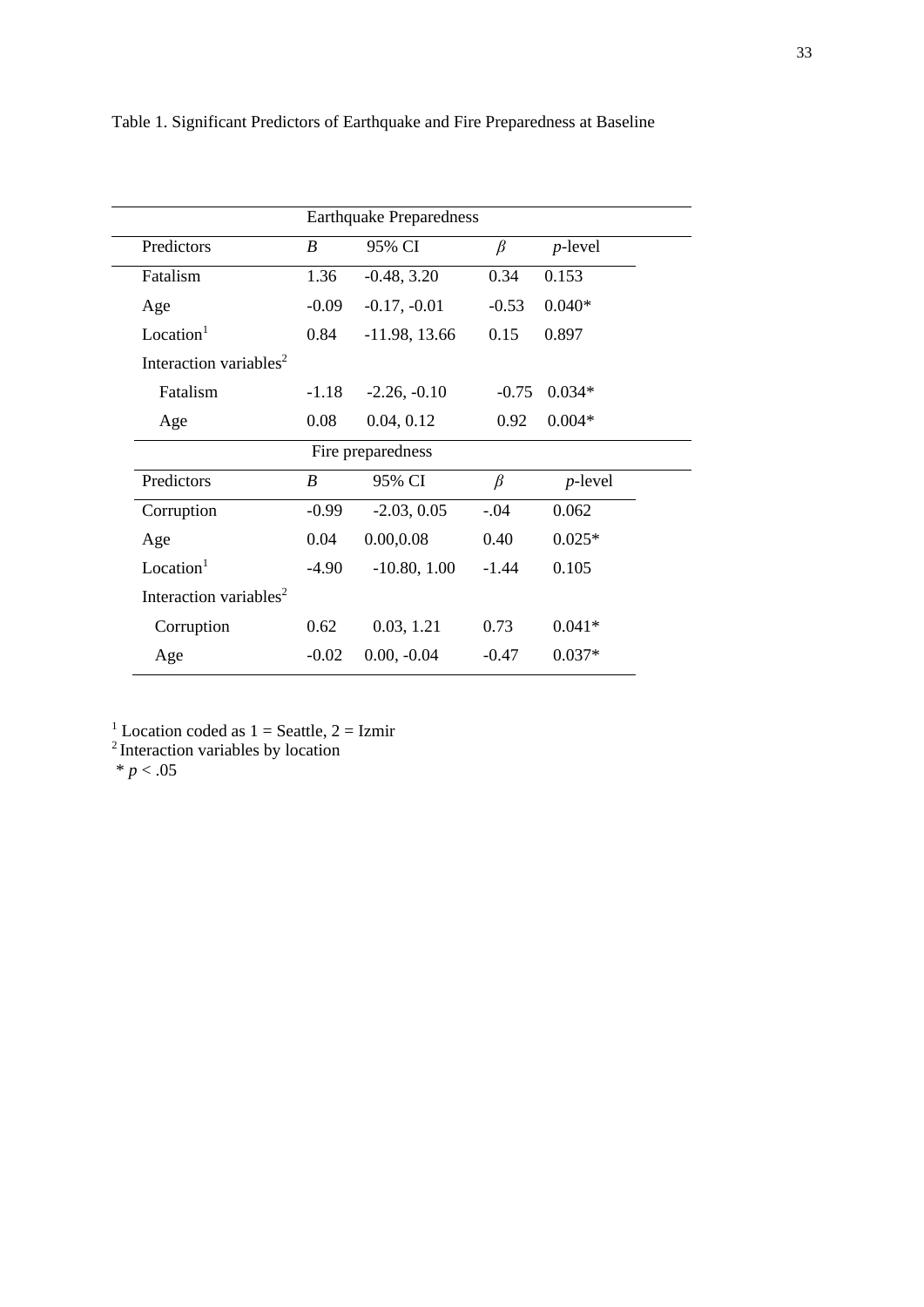| Seattle                         |      |           | Intervention |                |                |      |           | Control       |               |                  |        | Between groups |                         |                |
|---------------------------------|------|-----------|--------------|----------------|----------------|------|-----------|---------------|---------------|------------------|--------|----------------|-------------------------|----------------|
|                                 |      |           | $(n = 66)$   |                |                |      |           | $(n = 61)$    |               |                  |        |                |                         |                |
|                                 | М    | <b>SD</b> | 95% CI       | t(65)          | $p$ -level     | M    | <b>SD</b> | 95% CI        | t(60)         | $p$ -level       | t(125) | $p$ -level     | 95% CI of<br>difference | d              |
| Overall preparedness change     | 2.01 | 2.93      | 1.29, 2.74   | 5.573          | $<0.001**$     | 0.70 | 3.23      | $-0.12, 1.53$ | 1.701         | 0.094            | 2.391  | $0.018*$       | 0.23, 2.39              | 0.42           |
| Earthquake preparedness change  | 0.87 | 2.85      | 0.18, 1.58   | 2.498          | $0.015*$       | 0.26 | 2.71      | $-0.43, 0.96$ | 0.755         | 0.453            | 1.244  | 0.216          | $-0.36, 1.60$           | 0.22           |
| Fire preparedness change        | 1.15 | 1.35      | 0.82, 1.48   | 6.929          | $<0.001**$     | 0.44 | 1.75      | $-0.01, 0.89$ | 1.968         | 0.054            | 2.561  | $0.012*$       | 0.16, 1.26              | 0.45           |
| Izmir                           |      |           | Intervention |                |                |      |           | Control       |               |                  |        | Between groups |                         |                |
|                                 |      |           | $(n = 67)$   |                |                |      |           | $(n = 67)$    |               |                  |        |                |                         |                |
|                                 | M    | <b>SD</b> | 95% CI       | t(66)          | $p$ -level     | M    | <b>SD</b> | 95% CI        | t(66)         | $p$ -level       | t(132) | $p$ -level     | 95% CI of               | $\overline{d}$ |
|                                 |      |           |              |                |                |      |           |               |               |                  |        |                | difference              |                |
| Overall preparedness change     | 2.58 | 2.64      | 1.94, 3.23   | 8.003          | $<0.001**$     | 0.85 | 1.42      | 0.50, 1.20    | 4.878         | $<0.001**$       | 4.721  | $<0.001**$     | 1.01, 2.46              | 0.82           |
| Earthquake preparedness change  | 2.05 | 2.07      | 1.55, 2.57   | 8.131          | $<0.001**$     | 0.84 | 1.29      | 0.52, 1.15    | 5.271         | $<0.001**$       | 4.095  | $<0.001**$     | 0.63, 1.82              | 0.70           |
| Fire preparedness change        | 0.59 | 1.30      | 0.28, 0.91   | 3.749          | $<0.001**$     | 0.01 | 0.94      | $-0.22, 0.25$ | 0.129         | 0.898            | 2.959  | $0.004*$       | 0.19, 0.97              | 0.51           |
| Between groups between location |      |           |              |                |                |      |           |               |               |                  |        |                |                         |                |
|                                 |      | t(131)    | $p$ -level   | 95% CI of      | $\overline{d}$ |      | t(126)    | $p$ -level    | 95% CI of     | $\boldsymbol{d}$ |        |                |                         |                |
|                                 |      |           |              | difference     |                |      |           |               | difference    |                  |        |                |                         |                |
| Overall preparedness change     |      | $-1.171$  | 0.244        | $-1.52, 0.39$  | 0.20           |      | $-0.335$  | 0.738         | $-1.01, 0.72$ | 0.06             |        |                |                         |                |
| Earthquake preparedness change  |      | $-2.730$  | $0.007*$     | $-2.04, -0.33$ | 0.47           |      | $-1.547$  | 0.124         | $-1.31, 0.16$ | 0.27             |        |                |                         |                |
| Fire preparedness change        |      | 2.410     | $0.017*$     | 0.10, 1.01     | 0.42           |      | 1.737     | 0.085         | $-0.06, 0.92$ | 0.31             |        |                |                         |                |

Table 2. Changes in Preparedness Levels 12 Months after the Intervention<sup>1</sup>

\* p<0.05, \*\* p<0.001

<sup>1</sup> Within each sub-group, one-sample *t*-tests comparing to a mean of 0 (no change) are shown. The right-hand and bottom sections show independent samples *t*-tests between groups.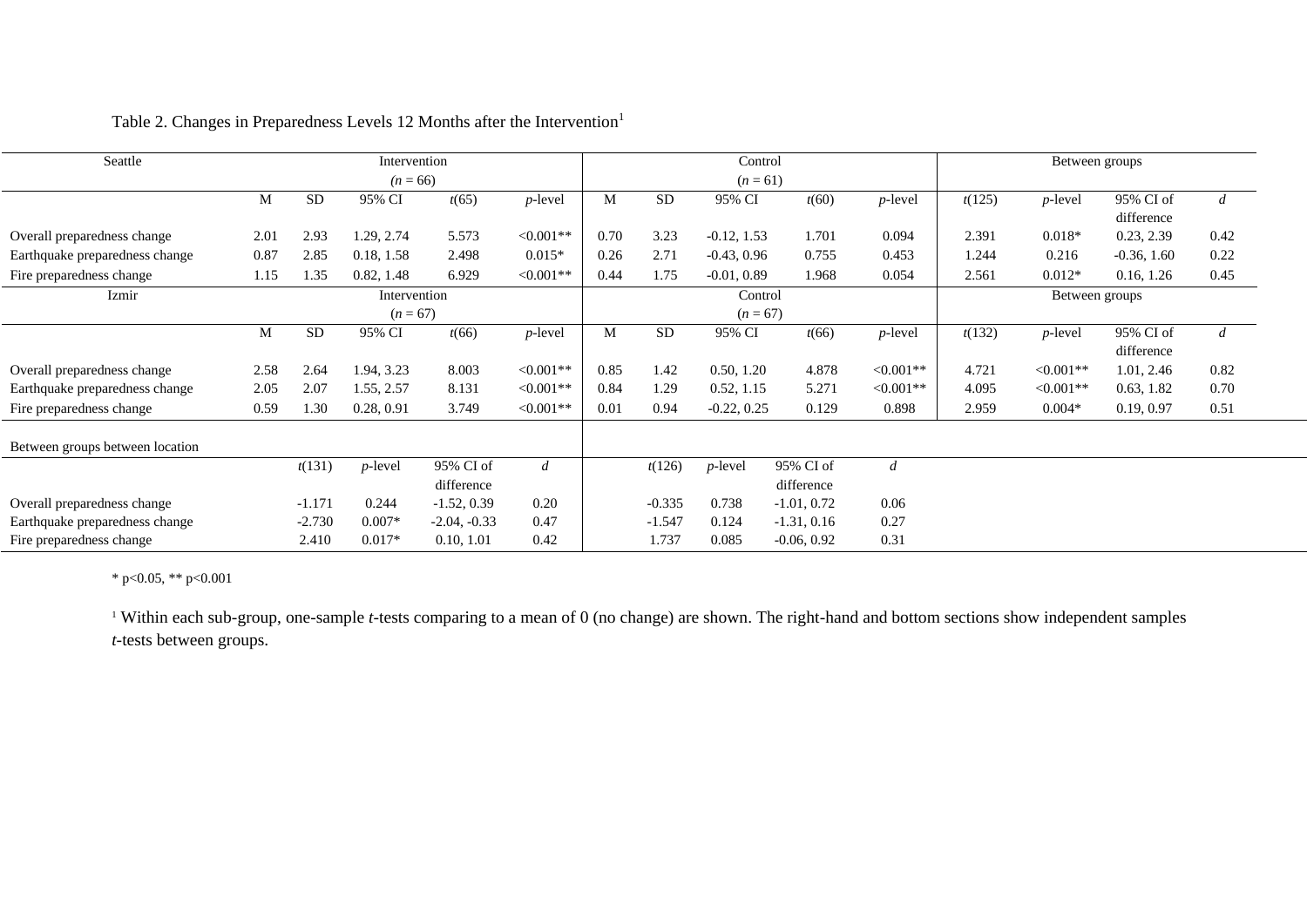#### **Supplementary Tables**

Supplementary Table 1. Definition of Psychosocial Variables Evaluated Longitudinally

| Variable            | Definition                                  | Author                          | Psychometric                  |
|---------------------|---------------------------------------------|---------------------------------|-------------------------------|
|                     |                                             |                                 | Properties                    |
| Self-efficacy       | Beliefs regarding personal capacity to      | Modified version of             | $\alpha = 0.80$               |
|                     | act effectively                             | Riggs and Knight's              |                               |
|                     |                                             | scale (Riggs & Knight           |                               |
|                     |                                             | 1994) <sup>71</sup>             |                               |
| <b>Outcome</b>      | The perception of whether one's actions     | Paton et al. 2003 <sup>42</sup> | Not provided                  |
| expectancy          | will reduce the problem or threat           |                                 |                               |
| <b>Trust</b>        | One's trust in several institutions         | Joffe et al. 2013 <sup>5</sup>  | $\alpha = 0.88$               |
|                     | including education, armed forces,          |                                 |                               |
|                     | government, scientists and the church       |                                 |                               |
| Fatalism            | Cultural belief of the power of the         | Joffe et al. 2013 <sup>5</sup>  | $\alpha = 0.78$               |
|                     | natural, religious or human forces seen     |                                 |                               |
|                     | for<br>the<br>hazards'<br>responsible<br>as |                                 |                               |
|                     | consequences                                |                                 |                               |
| Critical awareness  | How often one thinks and talks about        | Paton et al. 2003 <sup>42</sup> | Not provided                  |
|                     | earthquakes/home fires                      | Modified version of             |                               |
|                     |                                             | Dalton's measure <sup>72</sup>  |                               |
| Earthquake anxiety  | A set of seven items (e.g., "I avoid        | Malcom<br>Johnston              | Not provided                  |
|                     | thinking about earthquakes", "I avoid       | (Paton et al. $2003)^{42}$      |                               |
|                     | things that remind me of earthquakes")      |                                 |                               |
| Empowerment         | The perception of one's capacity to gain    | Modified version of             | Subscales:                    |
|                     | mastery over one's affairs and confront     | Speer & Peterson's              | Empowerment<br>∗              |
|                     | environmental issues<br>while<br>being      | (Speer<br>scale<br>&            | through relationships:        |
|                     | supported in this regard by external        | Peterson 2000) <sup>73</sup>    | $\alpha = 0.72$               |
|                     | sources (Paton & Bishop 1996)               |                                 | * Shaping ideology: $\alpha=$ |
|                     |                                             |                                 | 0.77                          |
|                     |                                             |                                 | *Behavioural                  |
|                     |                                             |                                 | empowerment: $\alpha$ = 0.78  |
| Collective efficacy | of<br>The<br>perception<br>one's            | Modified version of             | $\alpha = 0.84$               |
|                     | community/neighbourhood's ability to        | Riggs and Knight's              |                               |
|                     | prepare for a hazard                        | scale (Riggs & Knight           |                               |
|                     |                                             | $1994$ <sup>71</sup>            |                               |
| Corruption          | Perceived level of corruption of the        | Joffe et al. 2013 <sup>5</sup>  | $\alpha = 0.83$               |
|                     | government<br>construction<br>and<br>the    |                                 |                               |
|                     | industry                                    |                                 |                               |
|                     |                                             |                                 |                               |

Supplementary Table 2. Sociodemographic Characteristics in Seattle and Izmir at Baseline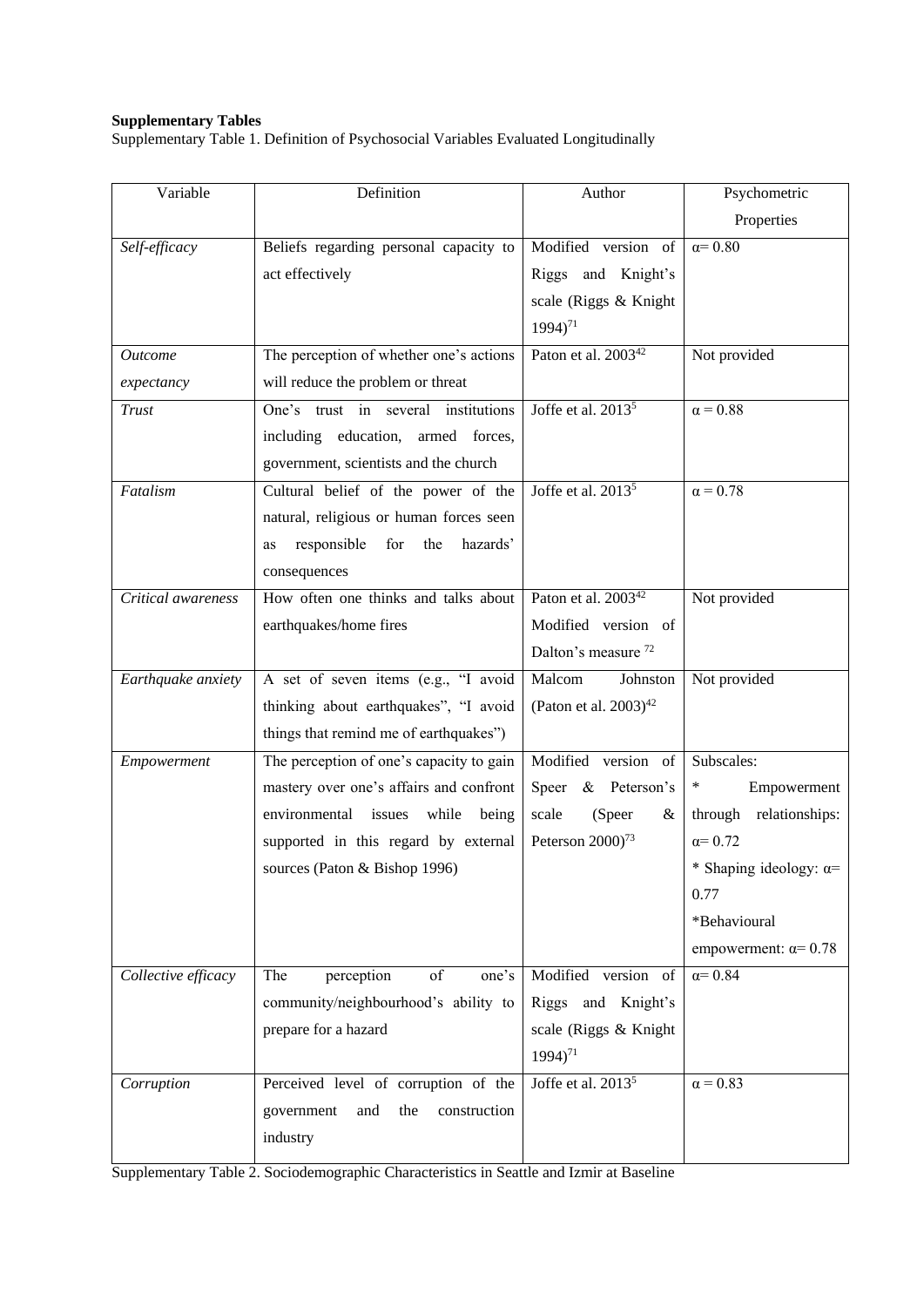|                                        | Seattle<br>$(n = 157)$ |               |               | Izmir<br>$(n = 191)$ |                  |            |                          |
|----------------------------------------|------------------------|---------------|---------------|----------------------|------------------|------------|--------------------------|
|                                        | Mean                   | <b>SD</b>     | Mean          | <b>SD</b>            | $\boldsymbol{t}$ | d.f.       | $p$ -level               |
| Age<br>Religiosity <sup>1</sup>        | 50.03<br>1.93          | 13.06<br>1.79 | 41.74<br>2.93 | 14.41<br>0.97        | 5.5<br>$-6.6$    | 346<br>345 | $<0.001**$<br>$<0.001**$ |
|                                        | $\%$                   |               | $\%$          |                      | $\chi^2$         |            | $p$ -level               |
| Gender                                 |                        |               |               |                      |                  |            |                          |
| Male                                   | 39.5                   |               | 44.5          |                      |                  |            |                          |
| Female                                 | 60.5                   |               | 55.5          |                      | 0.9              |            | 0.346                    |
| Marital status                         |                        |               |               |                      |                  |            |                          |
| Single/other                           | 45.09                  |               | 45.0          |                      |                  |            |                          |
| Married/Living with partner            | 54.1                   |               | 55.0          |                      | 0.0              |            | 0.876                    |
| Employment status                      |                        |               |               |                      |                  |            |                          |
| Employed                               | 68.8                   |               | 52.9          |                      |                  |            |                          |
| Other                                  | 31.2                   |               | 47.1          |                      | 16.4             |            | $<0.001**$               |
| Education                              |                        |               |               |                      |                  |            |                          |
| Elementary school                      | 0.6                    |               | 15.2          |                      |                  |            |                          |
| Middle school                          | --                     |               | 11.0          |                      |                  |            |                          |
| High school                            | 8.3                    |               | 29.8          |                      |                  |            |                          |
| Vocational training                    | 6.4                    |               | 2.1           |                      |                  |            |                          |
| University-undergraduate               | 51.0                   |               | 38.7          |                      |                  |            |                          |
| University-postgraduate                | 19.7                   |               | 3.1           |                      |                  |            |                          |
| None of the above                      | 0.6                    |               |               |                      | 88.74            |            | $<0.001**$               |
| Household income                       |                        |               |               |                      |                  |            |                          |
| \$25K or less / 1,499TL or less        | 17.2                   |               | 13.6          |                      |                  |            |                          |
| \$26K-\$44K / 1,500-3,899TL            | 13.4                   |               | 38.2          |                      |                  |            |                          |
| \$45K-\$65K / 4,000-5,999TL            | 20.4                   |               | 42.9          |                      |                  |            |                          |
| \$66K and over/ 6,000TL and over       | 49.0                   |               | 5.2           |                      | 99.9             |            | ${<}0.001**$             |
| Housing status                         |                        |               |               |                      |                  |            |                          |
| Owner                                  | 68.8                   |               | 32.5          |                      |                  |            |                          |
| Renter                                 | 31.2                   |               | 67.5          |                      | 45.5             |            | ${<}0.001**$             |
| Type of residence                      |                        |               |               |                      |                  |            |                          |
| Single family (e.g., a house)          | 69.4                   |               | 4.7           |                      |                  |            |                          |
| Multifamily (e.g., apartment building) | 22.9                   |               | 94.2          |                      |                  |            |                          |
| Other (e.g., sheltered housing)        | 7.6                    |               | 0.5           |                      | 188.6            |            | $<0.001**$               |

\*\* *p* <0.001

l.

<sup>1</sup>Religiosity was measured on a scale from 1 to 5 (1= not religious and 5= very religious)

| Seattle | izmir | Between groups |
|---------|-------|----------------|
|         |       |                |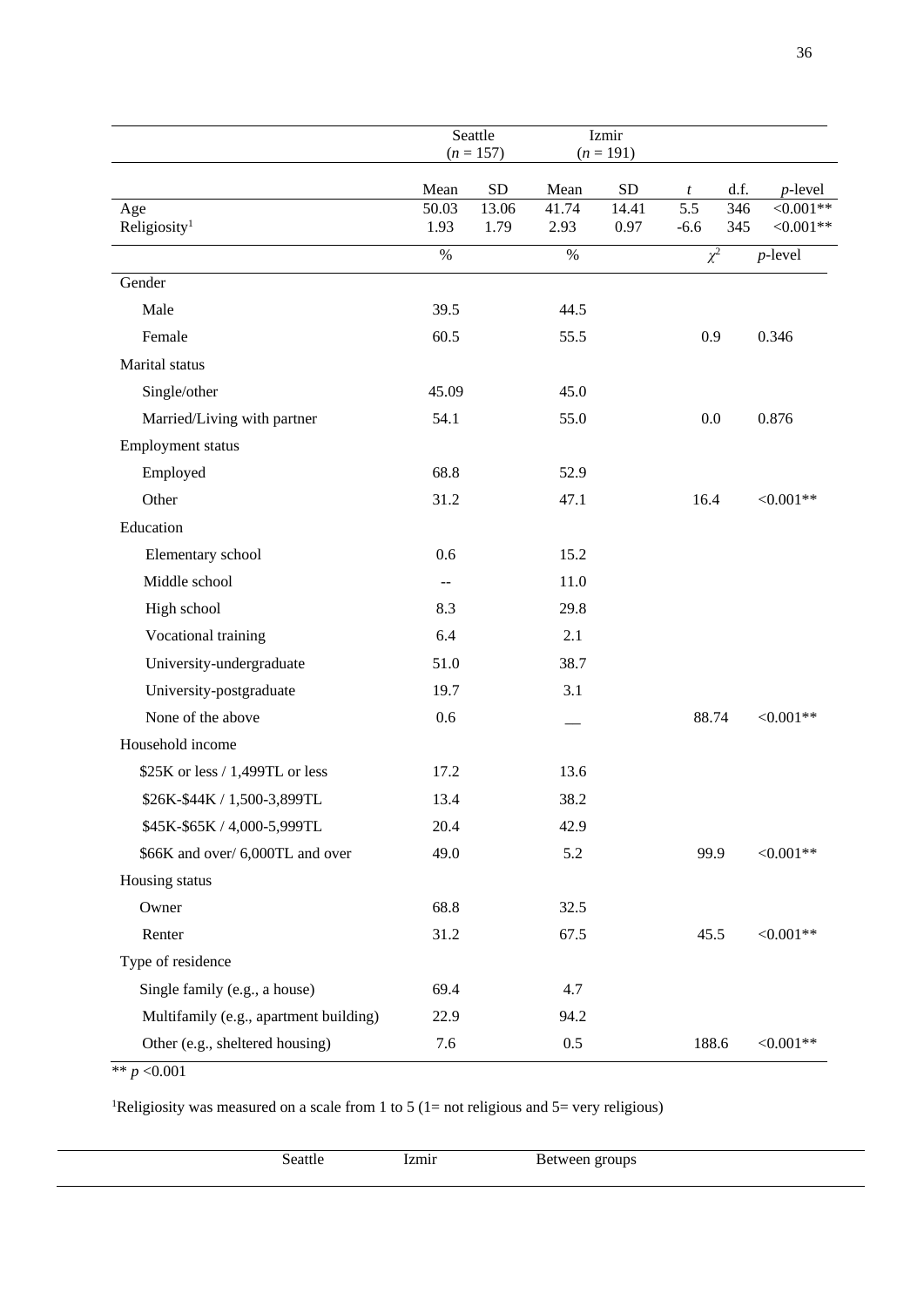|                           | $(n = 157)$ |           | $(n = 191)$ |           | $t$ -test |      |             |                |                  |
|---------------------------|-------------|-----------|-------------|-----------|-----------|------|-------------|----------------|------------------|
|                           |             |           |             |           |           |      |             | CI for         |                  |
| Psychosocial variables    | Mean        | <b>SD</b> | Mean        | <b>SD</b> | t-test    | d.f. | $p$ -level  | difference     | $\boldsymbol{d}$ |
| EQ critical awareness     | 2.88        | 0.82      | 2.50        | 1.01      | 3.7       | 343  | $< 0.001**$ | 0.19, 0.58     | 0.41             |
| Fire critical awareness   | 2.46        | 0.83      | 2.32        | 1.06      | 1.3       | 344  | 0.167       | $-0.06, 0.35$  | 0.15             |
| Self-efficacy             | 3.26        | 7.69      | 2.64        | 0.46      | 1.1       | 346  | 0.264       | $-0.47, 1.72$  | 0.11             |
| Outcome expectancy        | 5.20        | 7.54      | 3.49        | 0.42      | 3.1       | 346  | $0.002*$    | 0.63, 2.78     | 0.32             |
| Fatalism                  | 2.09        | 0.63      | 2.27        | 0.64      | $-2.7$    | 345  | $0.007*$    | $-0.32, -0.05$ | 0.28             |
| Collective efficacy       | 2.25        | 0.34      | 2.21        | 0.49      | 0.8       | 345  | 0.406       | $-0.05, 0.13$  | 0.09             |
| <b>Earthquake Anxiety</b> | 1.88        | 0.40      | 2.37        | 0.49      | $-9.7$    | 345  | $< 0.001**$ | $-0.58, -0.39$ | 1.10             |
| Empowerment               | 2.45        | 0.42      | 2.36        | 0.36      | 2.1       | 345  | $0.032*$    | 0.01, 0.17     | 0.23             |
| Trust                     | 2.90        | 0.50      | 2.51        | 0.65      | 6.1       | 345  | $<0.001**$  | 0.27, 0.52     | 0.67             |
| Corruption                | 2.78        | 0.53      | 3.07        | 0.64      | $-4.5$    | 346  | $<0.001**$  | $-0.42, -0.16$ | 0.49             |

Supplementary Table 3. Psychosocial Variables at Baseline

 $* p < 0.05, ** p < 0.001$ 

Supplementary Table 4. Overall, Earthquake and Fire Preparedness Levels at Baseline Observed in Participant Homes

|                         | Seattle |             | <i>Izmir</i> |             | Between groups |                 |  |
|-------------------------|---------|-------------|--------------|-------------|----------------|-----------------|--|
|                         |         | $(n = 157)$ |              | $(n = 191)$ |                | $t$ -test       |  |
| Preparedness variables  | Mean    | <b>SD</b>   | Mean         | <b>SD</b>   | $t(346)^1$     | <i>p</i> -level |  |
| Overall preparedness    | 14.61   | 2.39        | 14.11        | 3.10        | 1.3            | 0.167           |  |
| Earthquake preparedness | 7.15    | 1.88        | 8.90         | 2.67        | $-5.7$         | $< 0.001**$     |  |
| Fire preparedness       | 7.40    | 1.50        | 5.14         | 1.03        | 16.5           | $< 0.001**$     |  |

 $*$  *\* p* < 0.001

<sup>1</sup>Two-tailed independent sample t-tests

#### **Supplementary Methods**

Selection criteria instructions for quota sampling given to the agencies

1. Which of the following categories includes your age?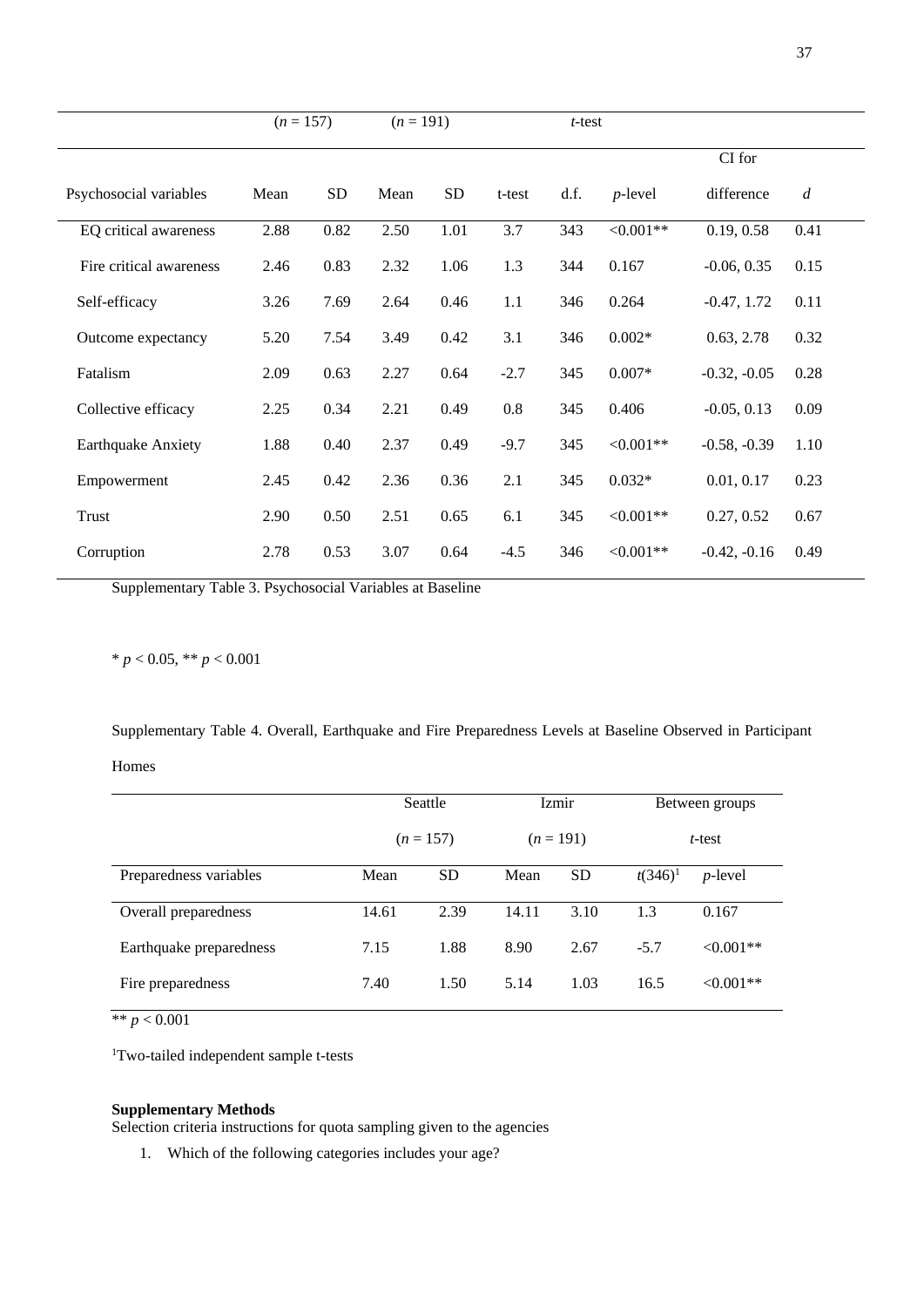| 18-35     | <b>CONTINUE</b> |
|-----------|-----------------|
| $36 - 54$ | <b>CONTINUE</b> |
| $55 - 80$ | <b>CONTINUE</b> |

## **RECRUIT AROUND 30 PEOPLE FROM EACH AGE**

## **GROUP (with half in each age group being women)**

## 2. Record Gender (ASK IF NECESSARY)

| l Female | <b>CONTINUE</b> | <b>RECRUIT 50%-50%</b> |
|----------|-----------------|------------------------|
| Male     | <b>CONTINUE</b> |                        |

#### 3. Are you a homeowner or a renter?

| Homeowner |                 | <b>CONTINUE   RECRUIT 90 HOMEOWNERS AND 30 RENTERS</b> |
|-----------|-----------------|--------------------------------------------------------|
| Renter    | <b>CONTINUE</b> |                                                        |

#### 4. Which of the following categories describes your annual household income?

| \$25,000 or less | <b>CONTINUE</b> |
|------------------|-----------------|
| \$26,000-44,000  | <b>CONTINUE</b> |
| \$45,000-65,000  | <b>CONTINUE</b> |
| \$66,000<br>and  | <b>CONTINUE</b> |
| over             |                 |

**RECRUIT A MIX (50% BELOW \$45,000 AND 50% ABOVE \$45,000) equivalent scaled for Izmir**

#### Supplementary Table 5. Comparisons at Baseline between Intervention and Control Groups **SEATTLE**

|                        | Intervention        | Control                    |                                |
|------------------------|---------------------|----------------------------|--------------------------------|
| Housing status (owner) | 81\% (59/73)        | 68% (49/72)                | Fisher exact $p = 0.089$       |
| Gender (female)        | 62\% (45/73)        | 63% (45/72)                | Fisher exact $p = 1.0$         |
| Household income       | median = $$66,000+$ | \$45,000-<br>median<br>$=$ | Mann-Whitney $z = 1.7$ , $p =$ |
|                        |                     | 65,000                     | 0.087                          |
| Age                    | $mean = 50$         | $mean = 50$                | $t(143) = 0.11, p = 0.92$      |

#### IZMIR

|                        | Intervention              | Control                   |                            |  |
|------------------------|---------------------------|---------------------------|----------------------------|--|
| Housing status (owner) | 29% (26/90)               | 36% (36/101)              | Fisher exact $p = 0.36$    |  |
| Gender (female)        | 62% (56/90)               | 50% (50/101)              | Fisher exact $p = 0.082$   |  |
| Household income       | median $= 1500 - 3999$ TL | median $= 1500 - 3999$ TL | Mann-Whitney $z = 0.2$ , p |  |
|                        |                           |                           | $= 0.84$                   |  |
| Age                    | mean $=$ 41               | mean $= 43$               | $t(189) = 1.17, p = 0.24$  |  |

#### Supplementary Table 6. Attrition Rates according to Sociodemographic Characteristics in Seattle and Izmir **SEATTLE**

|  |  | tollow-up<br>Ketained<br>ີ <b>ດ</b> 1<br>ĸ<br>-al | ∟ost<br>10llow-up<br>tο<br>_______ |  |  |
|--|--|---------------------------------------------------|------------------------------------|--|--|
|--|--|---------------------------------------------------|------------------------------------|--|--|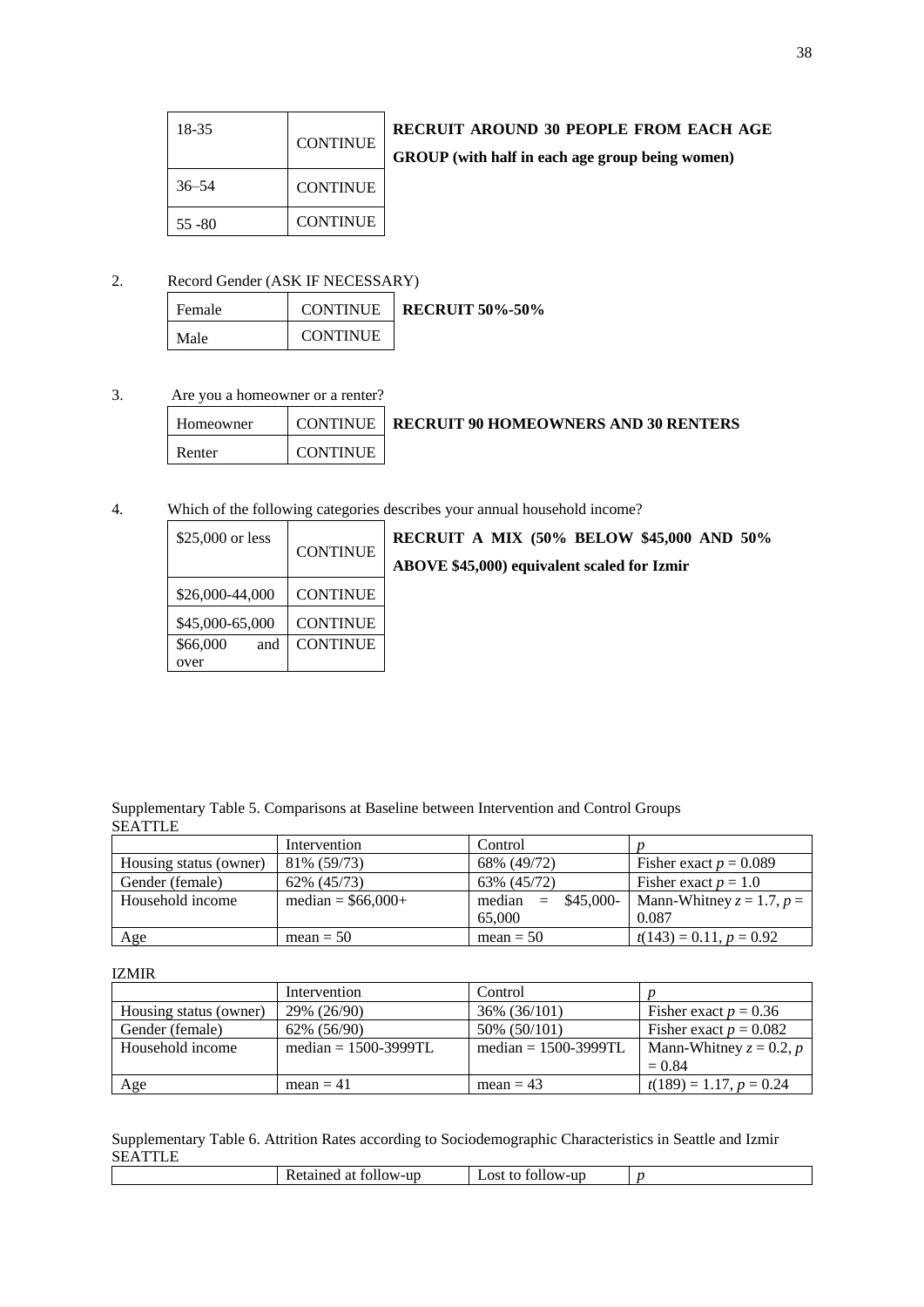| Housing status (owner) | 76% (96/127)        | 67% (12/18)         | Fisher exact $p = 0.40$        |
|------------------------|---------------------|---------------------|--------------------------------|
| Gender (female)        | 62% (79/127)        | 61\% (11/18)        | Fisher exact $p = 1.0$         |
| Household income       | median = $$66,000+$ | median = $$66,000+$ | Mann-Whitney $z = 1.0$ , $p =$ |
|                        |                     |                     | 0.34                           |
| Age                    | $mean = 50$         | $mean = 46$         | $t(143) = 1.33, p = 0.19$      |

IZMIR

|                        | Retained at follow-up     | Lost to follow-up         |                                |
|------------------------|---------------------------|---------------------------|--------------------------------|
| Housing status (owner) | 27% (36/134)              | 46% (26/57)               | Fisher exact $p = 0.018^*$     |
| Gender (female)        | 58% (77/134)              | 51% (29/57)               | Fisher exact $p = 0.43$        |
| Household income       | median $= 1500 - 3999$ TL | median<br>$1500 -$<br>$=$ | Mann-Whitney $z = 0.4$ , $p =$ |
|                        |                           | 3999TL                    | 0.70                           |
| Age                    | $mean = 44$               | mean $=$ 36               | $t(189) = 3.81, p < 0.001**$   |

Supplementary Table 7. Changes in Individual Checklist Items 12 Months after the Intervention (Fisher exact *p* $level)^1$ 

|                                | Main effect      |               |                               | Main effect  |               |                               |
|--------------------------------|------------------|---------------|-------------------------------|--------------|---------------|-------------------------------|
| Checklist items                | Intervention     |               |                               | Location     |               |                               |
|                                | Fisher exact $p$ | Cramér's<br>V | <b>Bootstrapped</b><br>95% CI | Fisher exact | Cramér's<br>V | <b>Bootstrapped</b><br>95% CI |
| TV is secured                  | $0.012*$         | 0.16          | $0.03 - 0.26$                 | 0.344        | 0.06          | $0.00 - 0.18$                 |
| Computer is secured            | $0.005*$         | 0.18          | $0.06 - 0.27$                 | 0.111        | 0.11          | $0.01 - 0.21$                 |
| Bookcase is secured            | 0.541            | 0.05          | $0.00 - 0.15$                 | 1.000        | 0.01          | $0.00 - 0.01$                 |
| Large cabinet is secured       | $<0.001**$       | 0.20          | $0.10 - 0.30$                 | 0.761        | 0.02          | $0.00 - 0.06$                 |
| No objects above sofas/beds    | 0.172            | 0.09          | $0.01 - 0.21$                 | 0.108        | 0.10          | $0.01 - 0.22$                 |
| Exits are clear of obstruction | $0.017*$         | 0.15          | $0.03 - 0.26$                 | 0.737        | 0.02          | $0.00 - 0.08$                 |
| Functioning smoke alarms       | 0.070            | 0.12          | $0.01 - 0.23$                 | $0.002*$     | 0.20          | $0.08 - 0.31$                 |
| In date fire extinguisher      | 0.081            | 0.11          | $0.01 - 0.25$                 | $<0.001**$   | 0.29          | $0.18 - 0.39$                 |

\* *p*<0.05, \*\* *p*<0.001

<sup>1</sup>Coded as improvement versus no improvement by intervention and by location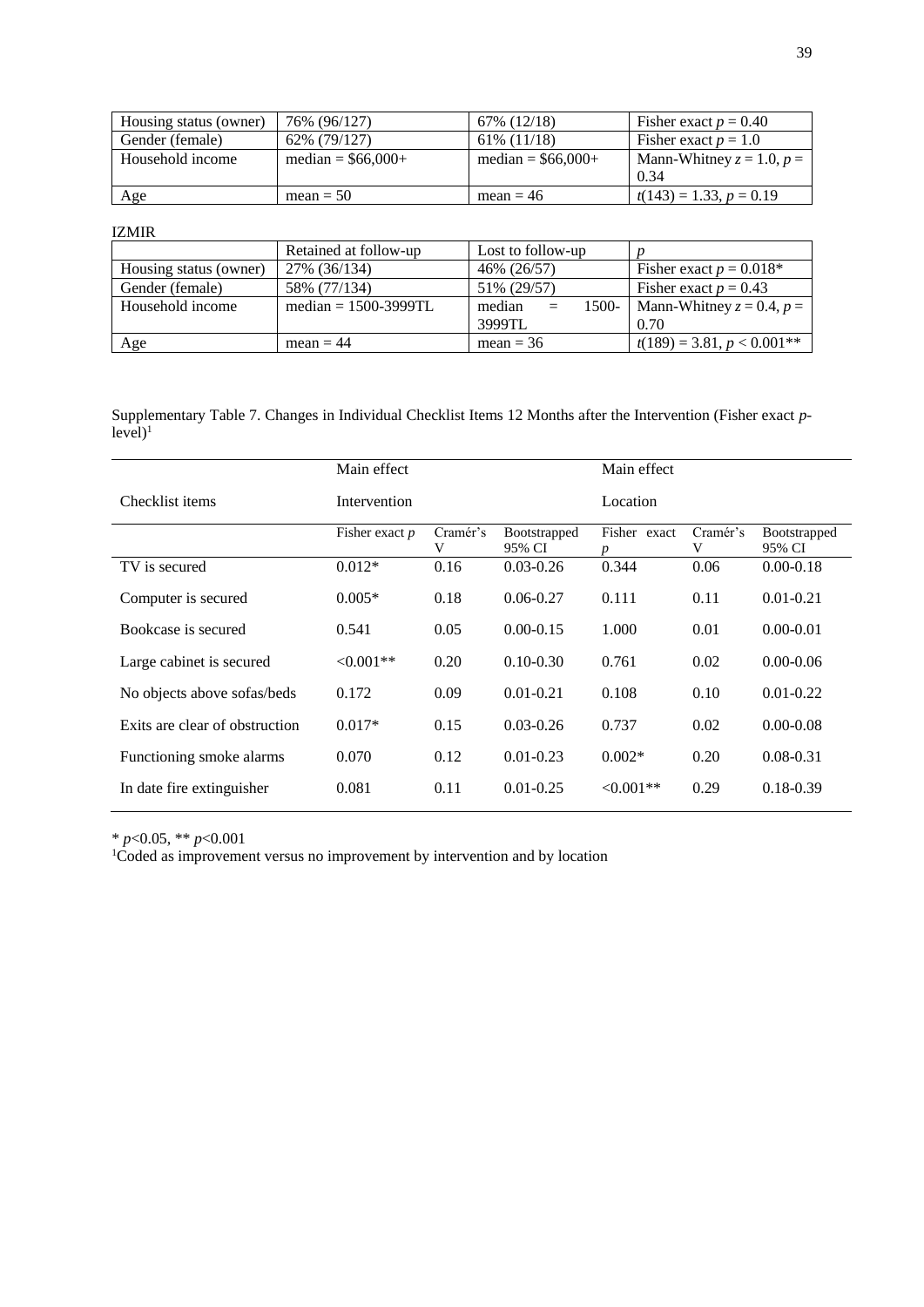## **Supplementary notes**

In Seattle, 33% of those who were contacted and reached enrolled in the study. In Izmir, 60% of those contacted enrolled in the study. Characteristics of those who refused are not known. Seattle enrolment:

All recruiting was completed over the phone. There was no in-person contact used to find participants. The intervention group are called the 'Meadowbrook quota' and the control group are the 'Crown Hill quota'. Cold calling from the phone directory was used on all people in these areas in the phone directory. The areas had to be enlarged to fill the quotas but the main highway running vertically between the neighbourhoods (and north of the ship canal) acted as the dividing line whereby those west of it fell into the 'Crown Hill quota' and those east of it into the 'Meadowbrook quota'. People were screened over the phone using the recruiting screener (see selection criteria instructions for quota sampling given to the agencies above) and qualified participants were recruited to participate in the study.

All of those who qualified were told that an interviewer would be calling them to schedule a specific date and time for the first home visit (where the baseline data was collected). All participants were called prior to their first home visit by the recruitment agency researcher and scheduled for a specific home visit to complete the baseline assessments. After this phase, the intervention group ('Meadowbrook Quota') were all called and reminded of the day, date, time and location for their workshops. They were given two reminder calls for their workshops, one the night prior to their first workshop and the second the night prior to their second workshop. After the workshops were completed, all participants were called by the interviewer conducting their one-week follow-up home assessments to schedule the visit. They received their specific incentive for participation at this point. The same procedure and measures were administered at three-months after the workshops and one-year after. Izmir enrolment:

Participants in Izmir were recruited in person through home visits. Face-to-face contact and proof of identification is routine in Izmir when providing professional services. Cold calling is regarded as unacceptable and is not used. Both the research agency and the Turkish research collaborators advised that participants be recruited by knocking on doors. Therefore, the recruitment phase and the baseline assessments were completed simultaneously at the first home visit of those who agreed to participate. In Izmir, the streets in the two designated neighbourhoods (Bornova for the intervention group, Buca for the control group) were chosen randomly by the agency. If a baseline assessment was completed in one household in one building, the member of the agency skipped the adjacent building. On each street, up to four participants were recruited. The agency was asked to recruit according to the quota (see selection criteria instructions for quota sampling given to the agencies above).

#### Supplementary References

1 Riggs, M. L. & Knight, P. A. The impact of perceived group success-failure on motivational beliefs and attitudes: a causal model. Journal of Applied Psychology 79, 755 (1994).

2 Paton, D., Smith, L., Johnston, D., Johnston, M. & Ronan, K. Developing a model to predict the adoption of natural hazard risk reduction and preparatory adjustments. (Earthquake Commission, 2003).

3 Joffe, H., Rossetto, T., Solberg, C. & O'Connor, C. Social representations of earthquakes: A study of people living in three highly seismic areas. Earthquake Spectra 29, 367-397 (2013).